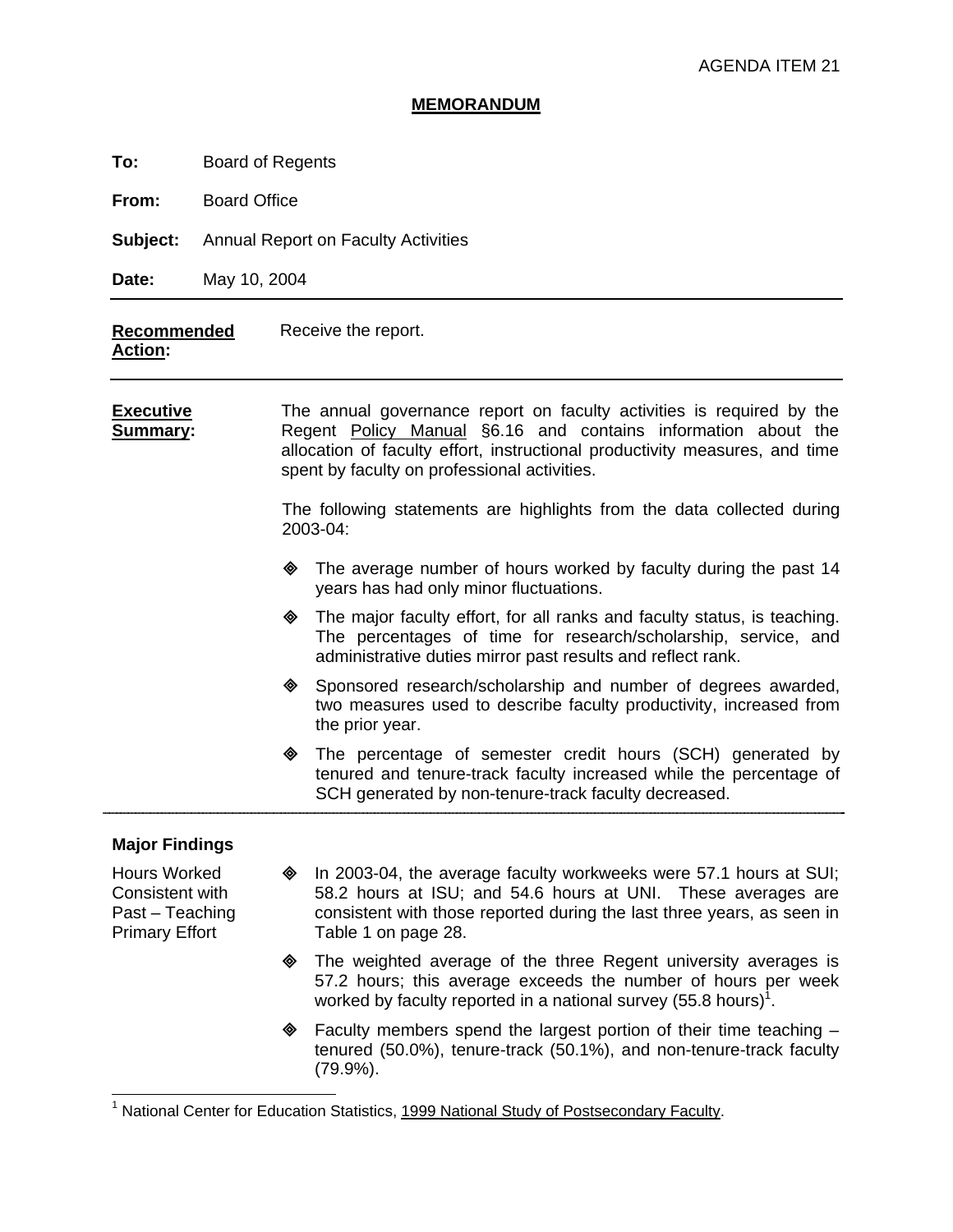- **Example 2** Tenured and tenure-track faculty at UNI report the highest average allocation of their effort (63.3%) to teaching activities. At SUI, the average allocation of effort to teaching by tenured and tenure-track faculty was 45.3% and at ISU it was 41.5%.
- Consistent with their missions, tenured and tenure-track faculty at SUI and ISU report an average allocation of their effort of 42.2% and 41.1%, respectively, to sponsored and non-sponsored research/scholarship, compared to 19.9% at UNI.

Changes in **Student** Credit Hours

- $\lozenge$  In Fall 2003, the total SCH at the three Regent universities was 838,752. This represents a decrease of 14,217 (-1.7%) from Fall 2002. The decrease in SCH at ISU and UNI correlates to enrollment decreases experienced by those universities.
- $\triangle$  The tenured and tenure-track faculty at each university continue to teach more than 60% of the SCH.
- The percentage of SCH generated by tenured and tenure-track faculty increased in from 61.9% in 2002-03 to 64.6% in 2003-04. The percentage of SCH generated by non-tenure-track faculty decreased from 27.9% in 2002-03 to 24.7% in 2003-04.

Indicators of **Faculty Productivity** 

- $\textcircled{4}$  In 2002-03, the Regent universities generated \$601.5 million of sponsored funding compared to \$587.1 million the prior year, an increase of \$14.4 million (+2.5%).
- In 2002-03, the Regent universities awarded 14,883 degrees (including 11,157 baccalaureate degrees) compared to 14,106 degrees the prior year (including 10,366 baccalaureate degrees), an increase of 777 (+5.5%).
- ! In 2002-03, SUI Health Care reported almost 843,000 clinic visits and 38,000 patient visits at 249 outreach clinics. The College of Dentistry served approximately 9,000 patients.
- In 2002-03, ISU served 123,448 clients in one-to-one interactions primarily through the Colleges of Agriculture and Veterinary Medicine; clients were also served through 10,318 group events led by ISU faculty.

Faculty Portfolio **Process** Each university has reported that a faculty portfolio system in place; department and college use of the system varies widely. Post-tenure reviews are linked to the portfolios for tenured faculty.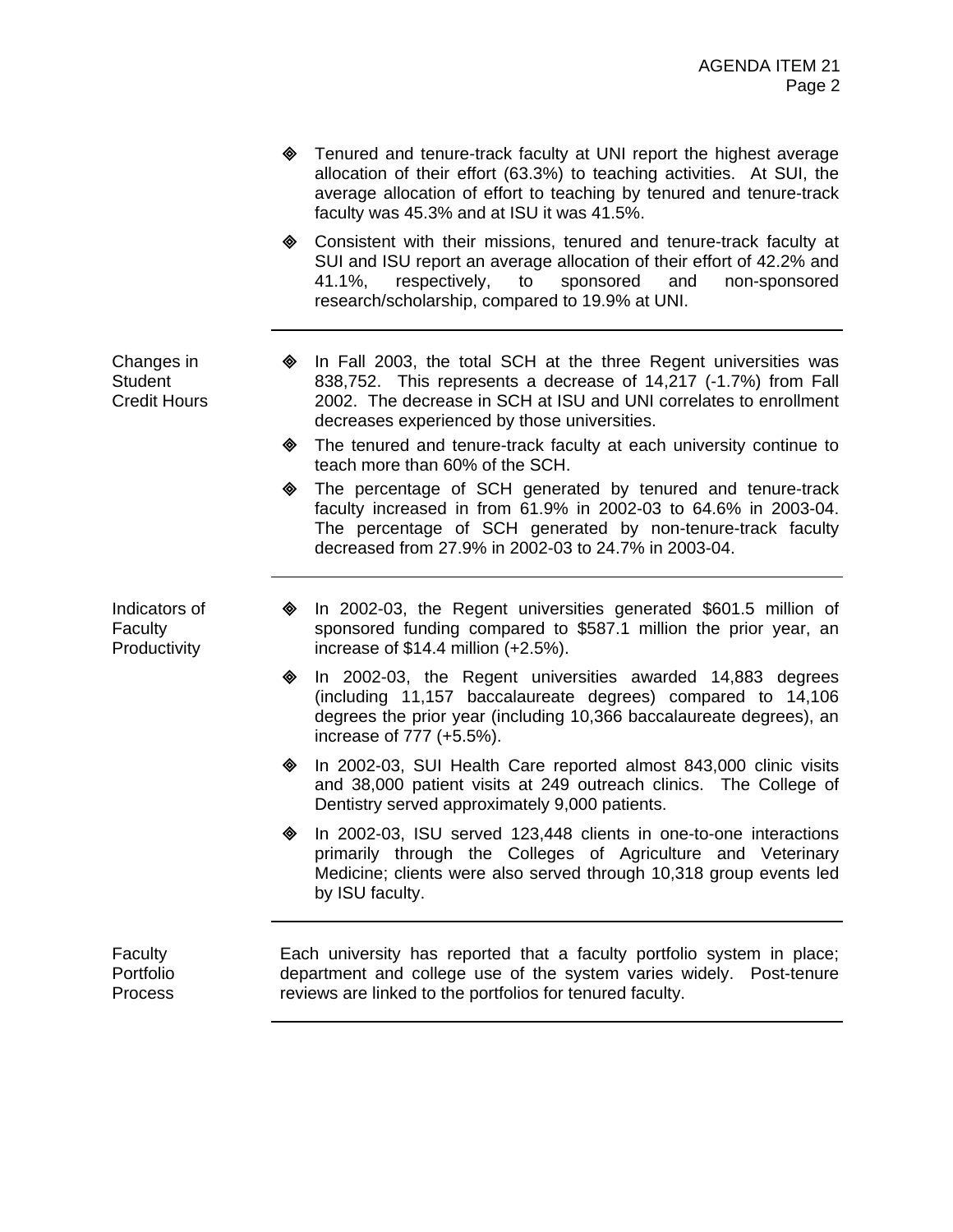Regent **Universities** Meet or Exceed National Norms Comparable data were obtained from the Delaware Study<sup>2</sup>; however, because not all of the universities' peer institutions<sup>3</sup> participate in the Delaware Study, it is necessary to look at other comparable institutions. Based on the use of available comparable collegiate and/or departmental faculty workload information from each university's group of comparable institutions, Regent university faculty members meet or exceed the norms for hours spent on instruction.

> This report addresses the following priorities in the Board's Strategic Plan:

- 1.0 Ensure high-quality educational opportunities for students.
- 2.0 Discover new knowledge through research, scholarship, and creative activities.
- 3.0 Provide needed service and promote economic growth.
- 4.0 Demonstrate public accountability and effective stewardship of resources.

Approved:

dg/h/aa/facact/may04/21.doc

**Link to Strategic Plan:**

 $\frac{1}{2}$  Conducted by the National Center for Education Statistics, this is a study of higher education instructional expenditures. One of the primary variables is teaching activity.

<sup>&</sup>lt;sup>3</sup> The list of peer institutions is approved by the Board.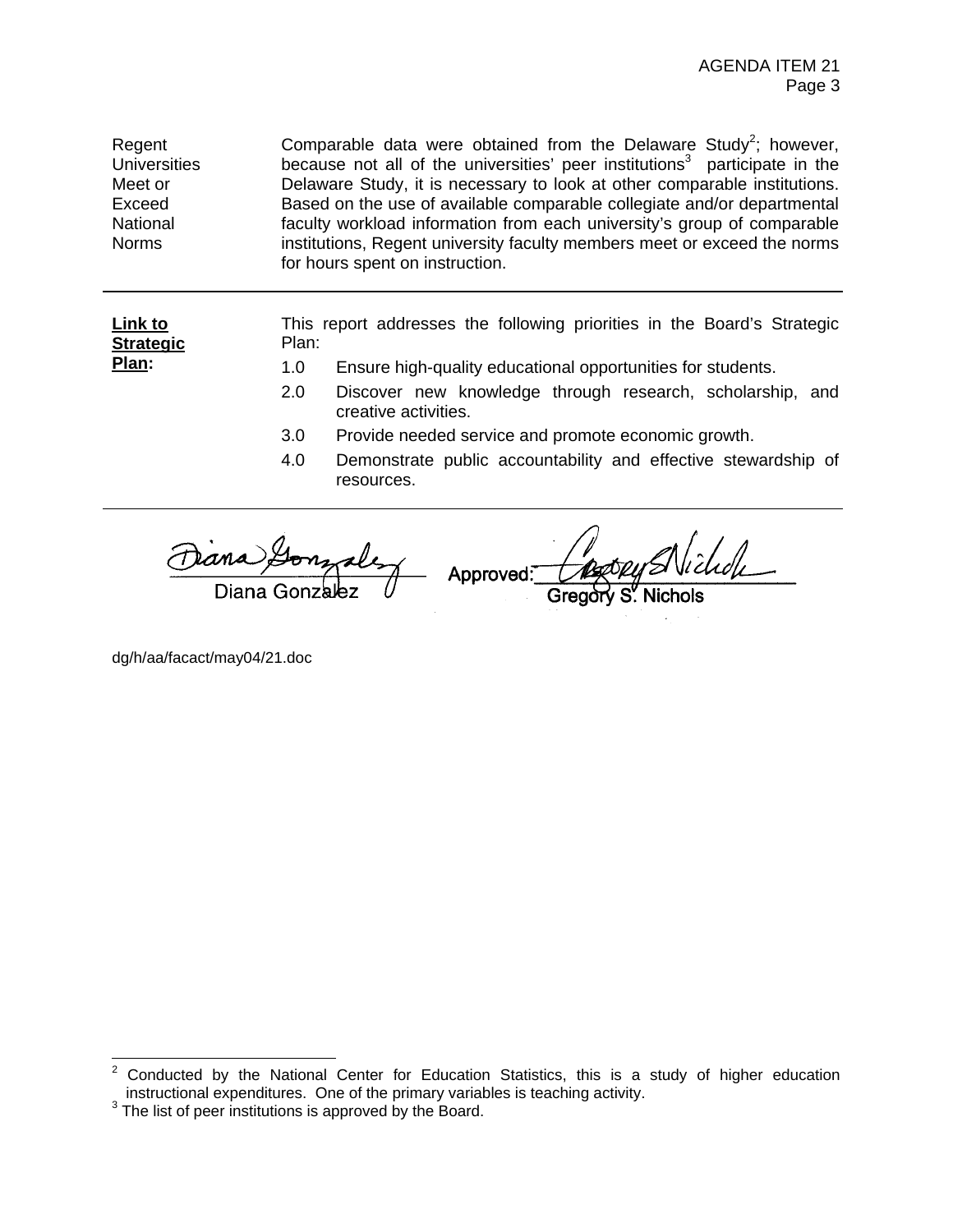### **APPENDIX**

### **Background:**

| Location of |   | Figures in the text are based on data found in tables on pages 28-51. |       |
|-------------|---|-----------------------------------------------------------------------|-------|
| Tables      |   |                                                                       | Page  |
|             | ◈ | Table 1 - Faculty Effort (all faculty)                                | 28    |
|             | ◈ | Table 2 - Faculty Effort (tenured & tenure-track faculty)             | 29    |
|             | ◈ | Table 3 - Faculty Time Allocations (by type)                          | 30-31 |
|             | ◈ | Table 4 - Faculty Activities Allocations (by rank)                    | 32    |
|             | ◈ | Table 5 - Effort Devoted to Teaching by College & status              | 33    |
|             | ◈ | Table 6 - Percent Of Student Credit Hours (SCH) Generated             | 34    |
|             | ◈ | Table 7 - Percent of SCH Generated by Faculty, Graduate               |       |
|             |   | Teaching Assistants (GTAs), and Others                                | 35    |
|             | ◈ | Table 8 - Proportion of SCH Generated by Faculty                      |       |
|             |   | and GTAs by College                                                   | 36-39 |
|             | ◈ | Table 9a-c - Percent of SCH Generated by Faculty and                  |       |
|             |   | <b>GTAs by College</b>                                                | 40-42 |
|             | ◈ | Table 10 - Student Credit Hours Generated per                         |       |
|             |   | Instructional Full-time Equivalent (IFTE)                             | 43-45 |
|             | ◈ | Table 11 - Average SCH/IFTE by College and Range                      | 46    |
|             | ◈ | Table 12 - 50% or More Variance from Average SCH/IFTE                 | 47    |
|             | ◈ | Table 13a-c - Comparable Institutions                                 | 48-51 |
|             |   | (Definitions regarding faculty activities are found on pages 25-27.)  |       |

### **Analysis:**

### **1.0 Faculty Effort and Activities**

Definition *Faculty effort is the amount of time associated with various faculty activities, i.e., actual hours worked per week. Faculty activities examine the percentage of time associated with teaching, administrative duties, sponsored research/scholarship, non-sponsored research/scholarship, other sponsored research/scholarship, and university public and professional service.*

Faculty Activities Survey The six activities surveyed for this report include: teaching, sponsored research, non-sponsored research/scholarship, other sponsored research/scholarship, administrative activities, and other university public and professional service.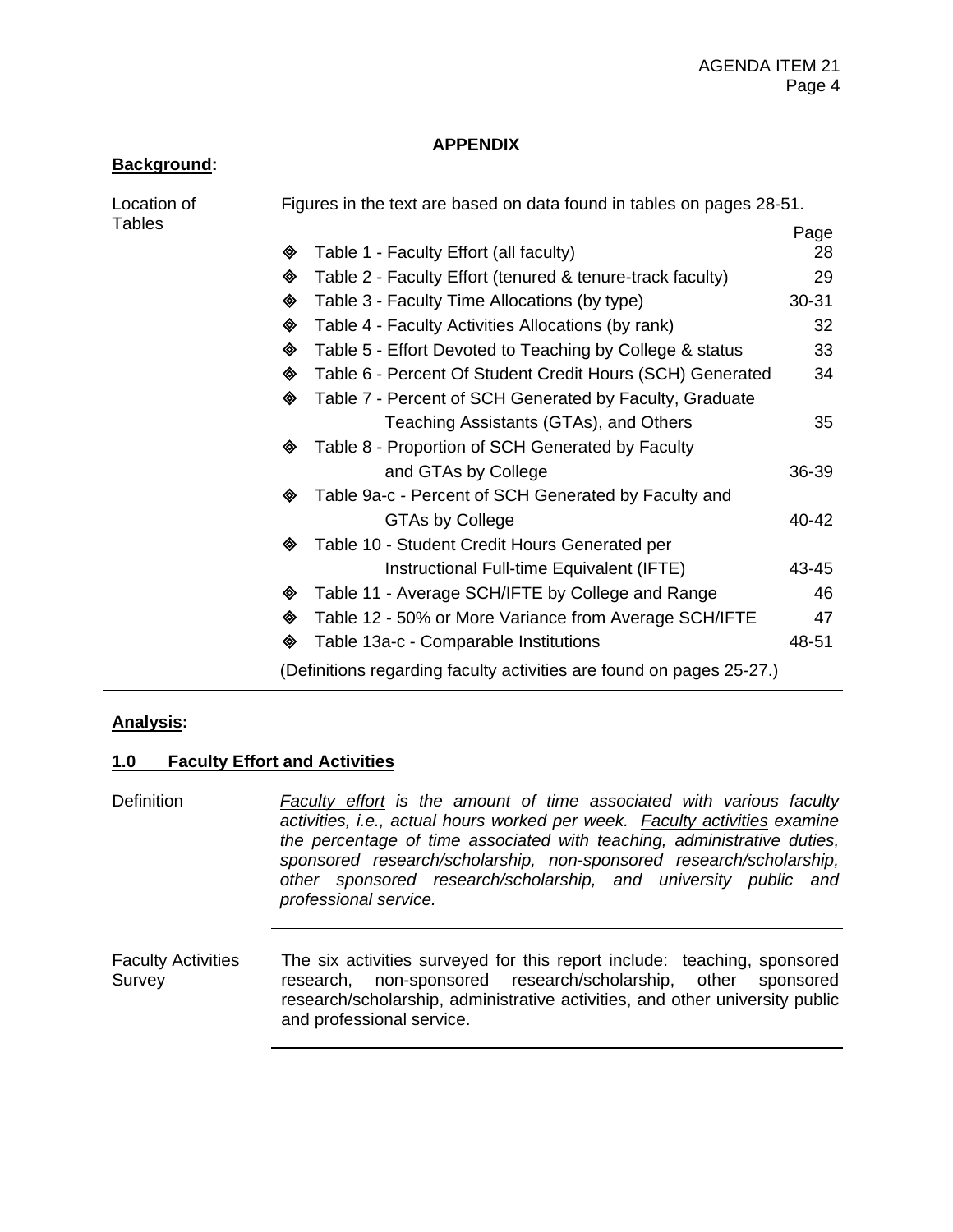Methods Used to Compile Data

- A variety of quantitative and qualitative measures are used for this report. Faculty surveys are used to collect workload effort data.
- ◆ Additional data come from institutional research offices (e.g., student credit hours), and national surveys (done by the Joint Commission on Accountability Reporting, and, especially, the Delaware Study)
- Some data in this memorandum are based on fall semester data while other data reflect the entire academic year.

Hours Worked Per Week

- Faculty reported the following workweeks during Fall 2003:
- $\textcircled{ }$  SUI 57.1 hours per week.
- $\textcircled{ }$  ISU 58.2 hours per week.
- $\textcircled{4}$  UNI 54.6 hours per week.

Table 1 (page 28) describes the average number of hours worked per week by tenure status (tenured, tenure-track, and non-tenure-track).

Historical **Comparison**  Since 1984-85, when such data were first compiled, the range of hours for each institution has been:

- $\textcircled{ }$  SUI : 56.7 (84-85) to 60.0 (97-98)
- ! ISU: 54.9 (84-85) to 58.8 (92-93); and
- UNI: 55.0 (96-97) to 59.4 (88-89).

Data from Figure 1 below are consistent with national surveys, cited on the following page.

#### **Figure 1 - Faculty Effort Average Number of Hours Worked per Week by Regent University Tenured and Tenure-Track Faculty, Fall 1984 - Fall 2003**

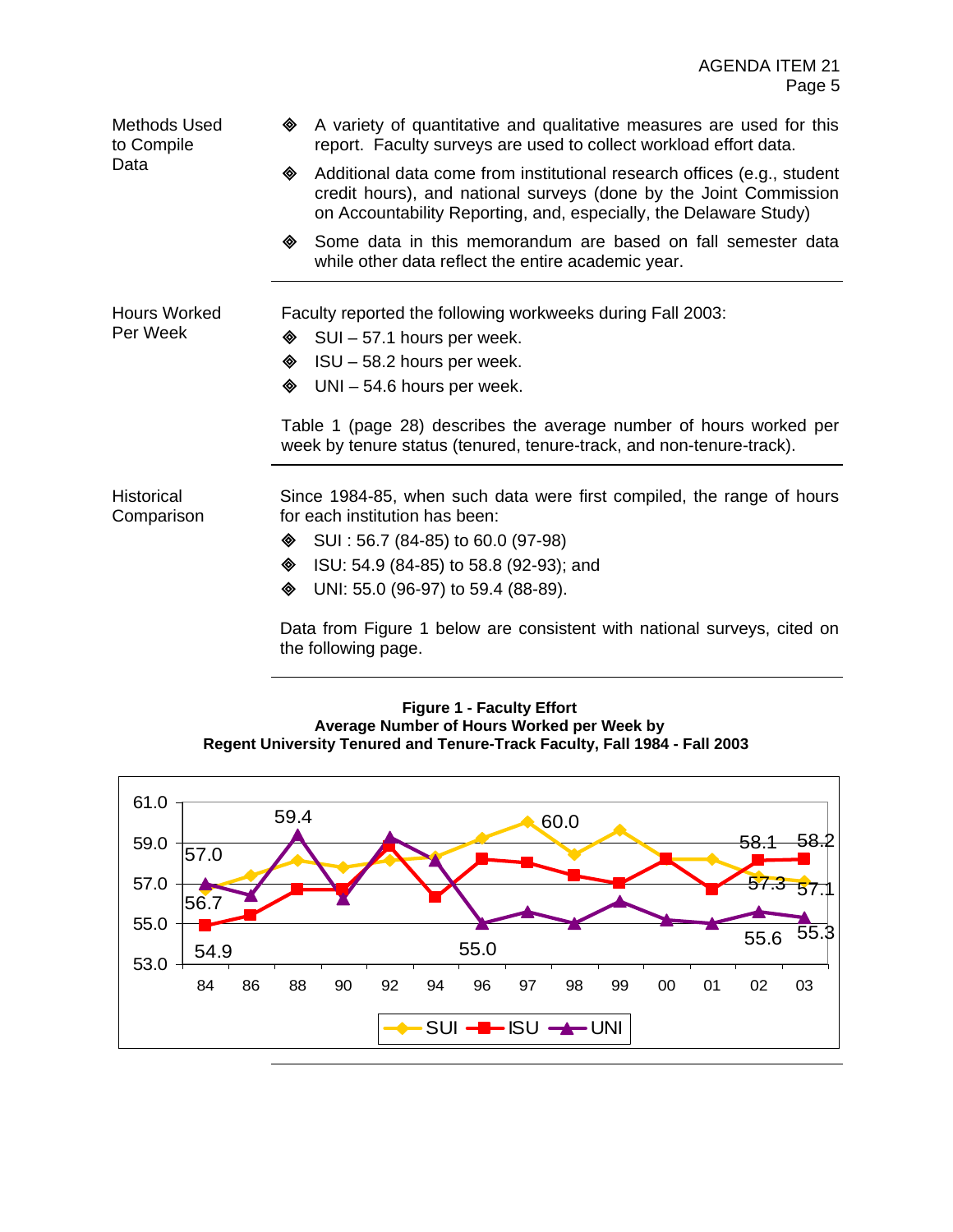National **Comparison** The comparable national average in a major study in 1999 was 55.8 hours for full-time professors at public research universities and 52.4 hours at public comprehensive universities<sup>4</sup>. The weighted average of the three Regent university averages was 57.2 hours in 2003-04.

Sampling Size and Procedure At SUI and ISU, data are collected during each of 8-11 weeks in the fall semester. At UNI, data are collected during six weeks in the fall and four weeks in the spring. At all three institutions, a survey is sent to a random sample of faculty who report for the current week. While the sampling procedures are slightly different at each university, the advantages of these procedures are:

- **EXECUTE:** Different weeks of the semester are reflected in the data;
- $\otimes$  Faculty report on a recent and specific block of time rather than a projected period of time;
- $\triangle$  High degree of statistical significance. (SUI and UNI surveys are sent anonymously. At ISU, the department head or chair is only informed that a faculty member has not returned the survey.) In no case, does a supervisor review the data provided.

The response rates for the random stratified surveys of 2003-04 are:

| <b>Total</b><br>Faculty <sup>5</sup> | <b>No. Faculty</b><br><b>Surveyed</b> | No. of<br><b>Responses</b> | % of Faculty<br><b>Responding</b> |
|--------------------------------------|---------------------------------------|----------------------------|-----------------------------------|
| 1,796                                | 458                                   | 359                        | 78.4%                             |
| 1,398                                | $506^6$                               | 426                        | 85.4%                             |
| 626                                  | 224                                   | 150                        | 67.0%                             |
|                                      |                                       |                            |                                   |

Time **Allocations** for Faculty **Activities** 

Figure 2 on the following page reflects percent of time allotted to various categories of activities, as described on Tables 3 and 4, pages 30-32. Allocation of effort spent on teaching, research/scholarship, and service (by percentages of time) varies by rank and institution:

- ! Professors tend to spend more time on administrative responsibilities than those of other ranks.
- Reflecting its land grant mission, tenured and tenure-track faculty at ISU devote significant effort to public service; UNI faculty direct more of their professional efforts toward teaching; at SUI and ISU, faculty devote a minimum of one-third of their professional efforts to research.

 4 Source: 1999 National Study of Postsecondary Faculty, NCES.

<sup>&</sup>lt;sup>5</sup> Not all faculty are eligible to be included, e.g., those on professional development assignments, or on

long-term disability.<br><sup>6</sup> Seven out of the 506 faculty surveyed were ineligible for the survey (e.g., retired, resigned).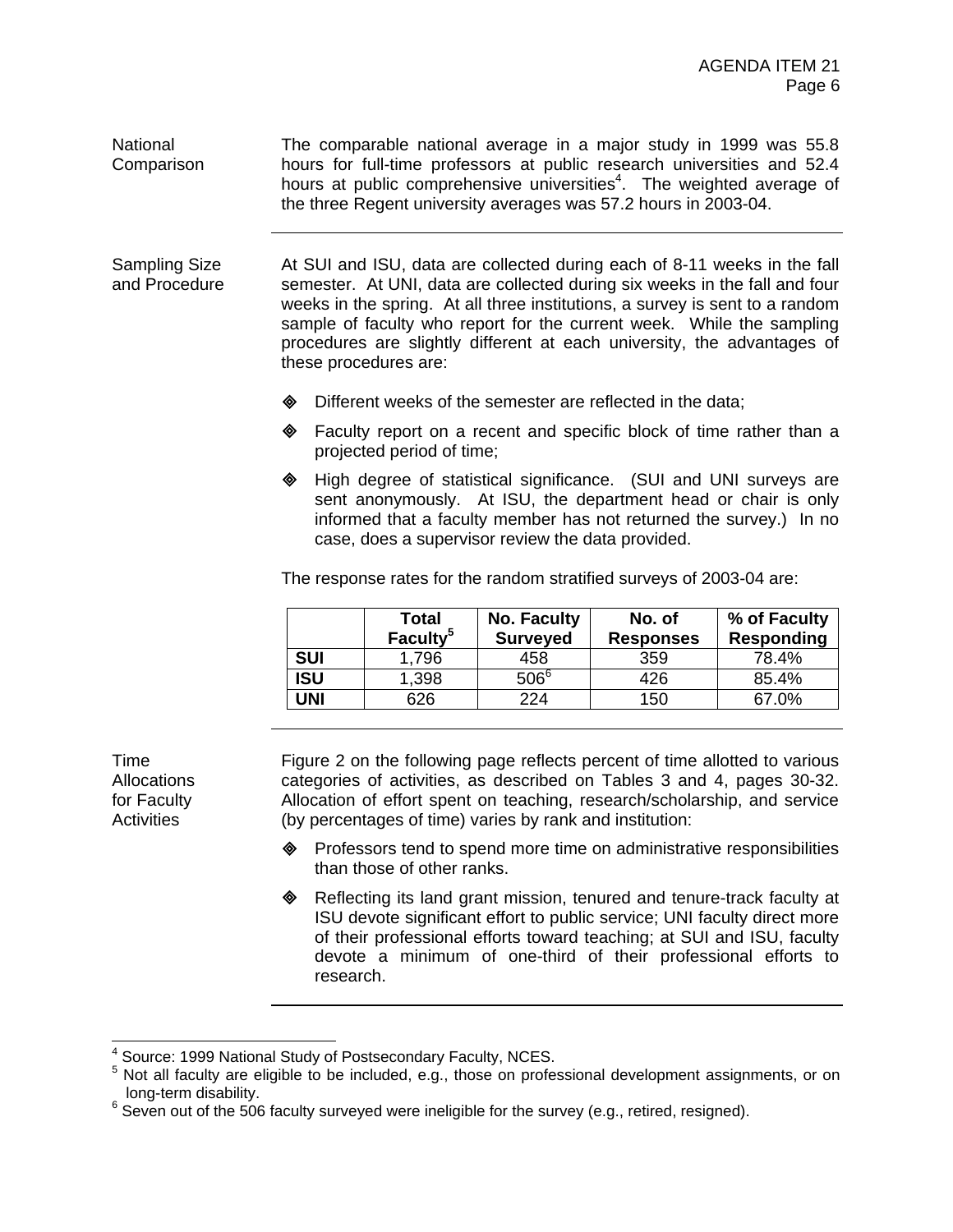**Figure 2 Faculty Time Allocations, 2003-04 Faculty Effort by Percent of Time<sup>7</sup>**



7 See definitions on pages 25-27.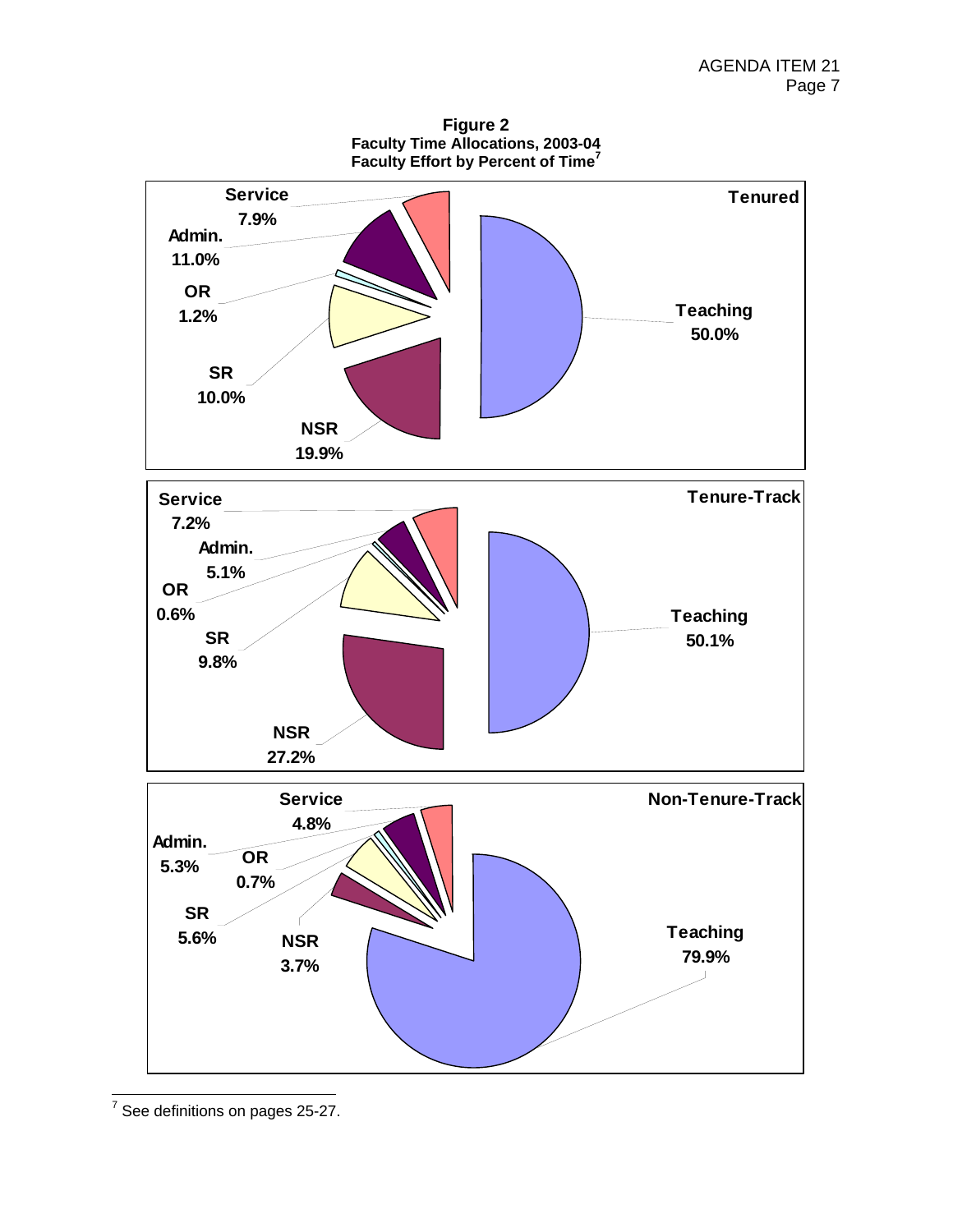Analysis of Time Allocations by Faculty Rank

During the past five years, percentages of activities have remained relatively constant for the three ranks at each university. However, there are some differences between universities that reflect their distinct missions.

University of Iowa  $\quad \, \otimes \quad$  Teaching is the major activity of professors and associate professors, although the total percentage of time spent on teaching has decreased from 48.7% in 1999-00 to 45.9% in 2003-04 for professors and from 51.9% in 1999-00 to 48.7% in 2003-04 for associate professors.

- $\textcircled{}$  The percentage of time spent on teaching in 2003-04 varied by rank: professor (45.9%); associate professor (48.7%); and assistant professor (43.5%).
- The percentage of time spent on research in 2003-04 also varied by rank: professor (37.1%), associate professor (39.1%), and assistant professor (46.5%).
- ! The percentage of time spent on administrative duties in 2003-04 also varied by rank: professor (15.1%); associate professor (10.4%); and assistant professor (8.2%).
- ! The total number of faculty credit hours (FCH) taught per IFTE was 7.5 in Fall 2003.

Iowa State **University** 

- $\otimes$  Teaching is the major activity of professors and associate professors, although the total percentage of time spent on teaching has decreased slightly from 41.1% in 1999-00 to 40.2% in 2003-04 for professors and from 45.1% in 1999-00 to 40.7% in 2003-04 for associate professors.
- $\diamond$  The percentage of time spent on teaching in 2003-04 varied by rank: professor (40.2%); associate professor (40.7%); and assistant professor (43.8%).
- During 2003-04, in keeping with its land grant mission, professors devoted 12.7% of their effort to university public and professional service, associate professors (18.1%), and assistant professors  $(11.5\%)$ .
- $\diamond$  The percentage of time spent on research varied by rank: professor (36.7%), associate professor (36.6%), and assistant professor  $(42.4\%)$ .
- The percentage of time spent on administrative duties in 2003-04 varied by rank: professor (10.5%), associate professor (4.5%), and assistant professor (2.3%).
- The total number of FCH/IFTE was 5.3 in Fall 2003.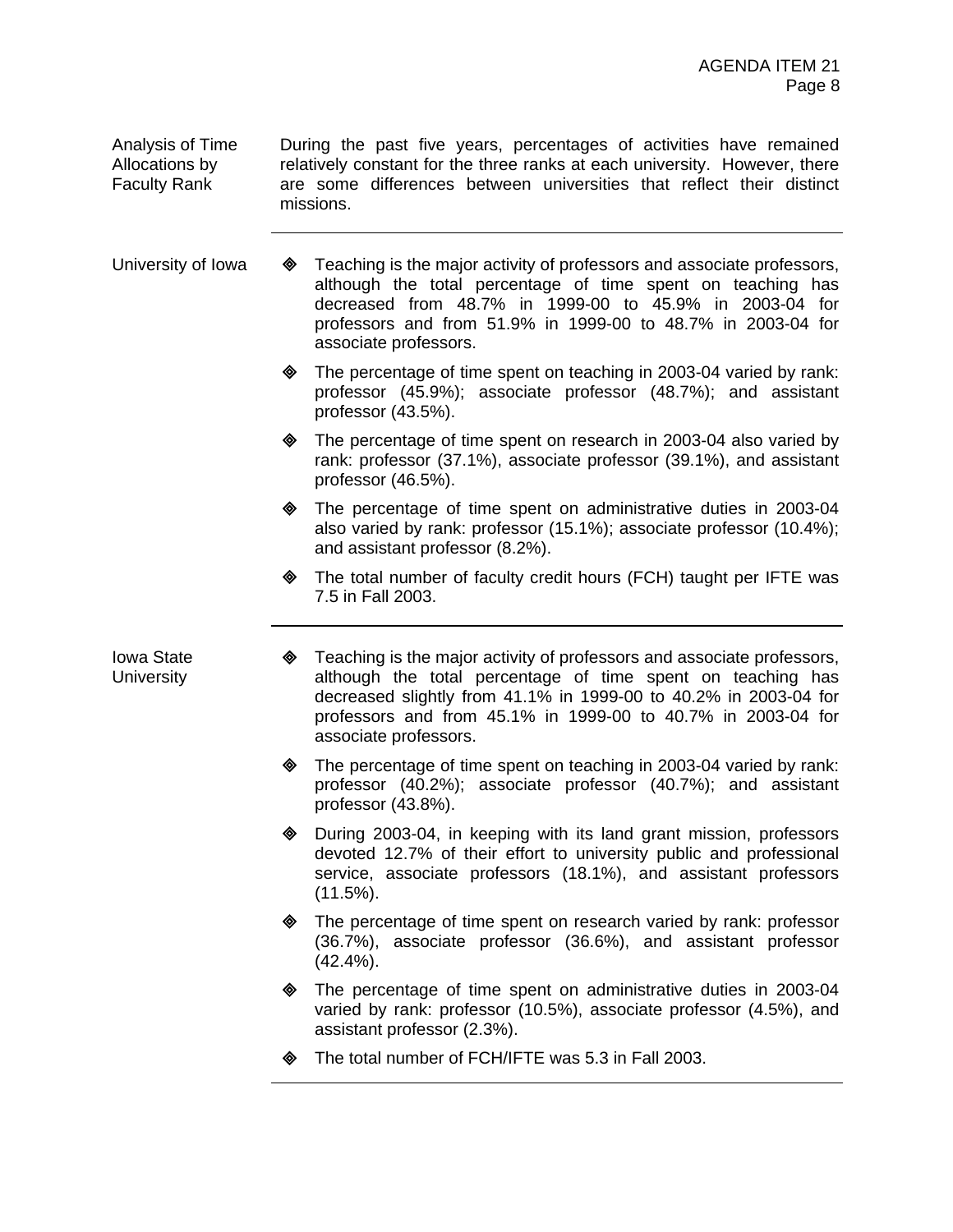University of Northern Iowa ! Teaching is the major activity of professors and associate professors, with an increase from 51.1% in 1999-00 to 57.2% in 2003-04 for professors and from 55.3% in 1999-00 to 61.5% in 2003-04 for associate professors.

- The percentage of time spent on teaching in 2003-04 varied by rank: professor (57.2%); associate professor (61.5%); and assistant professor (63.3%).
- The percentage of time spent on administrative duties in 2003-04 also varied by rank: professor (12.9%), associate professor (12.1%), and assistant professor (5.9%).
- ! While the percentage of time spent on research/scholarship varied somewhat by rank: professor (22.2%), associate professor (17.8%), and assistant professor (21.4%), it varied significantly from SUI's and ISU's allocation of time on research/scholarship.
- ! The total number of FCH/IFTE was 12.7 credit hours in Fall 2003.

### **2.0 Faculty Instructional Workload**

Definition *Instructional workload is described through the analysis of two sets of data: the number of student credit hours (SCH) taught, and Instructional Full-time Equivalents (IFTE). SCH are the number of course credit hours multiplied by the number of students in a course. The SCH generated by each IFTE instructional position is another measure of instructional workload.*

SCH Data Related to IFTE Table 10 (pages 43-45) provides SCH/IFTE measures for Fall 2003 by tenure status and college at each university. The following SCH/IFTE averages were reported at each university:

- $\bullet$  University of Iowa 220 which is the same as the previous year.
- $\textcircled{4}$  lowa State University 206 compared to 219 last year.
- $\textcircled{4}$  University of Northern Iowa 268 compared to 273 last year.

SCH/IFTE by College SCH per IFTE rates differ significantly by college.

- ! At SUI, the range was 57.9 SCH/IFTE in the College of Dentistry to 399.2 SCH/IFTE in the College of Business.
- $\textcircled{}$  At ISU, the range was 55.0 SCH/IFTE in the College of Veterinary Medicine to 428.0 SCH/IFTE in the College of Business.
- $\textcircled{}$  At UNI, the range was 219.6 SCH/IFTE in the College of Humanities and Fine Arts to 383.8 in the College of Business Administration.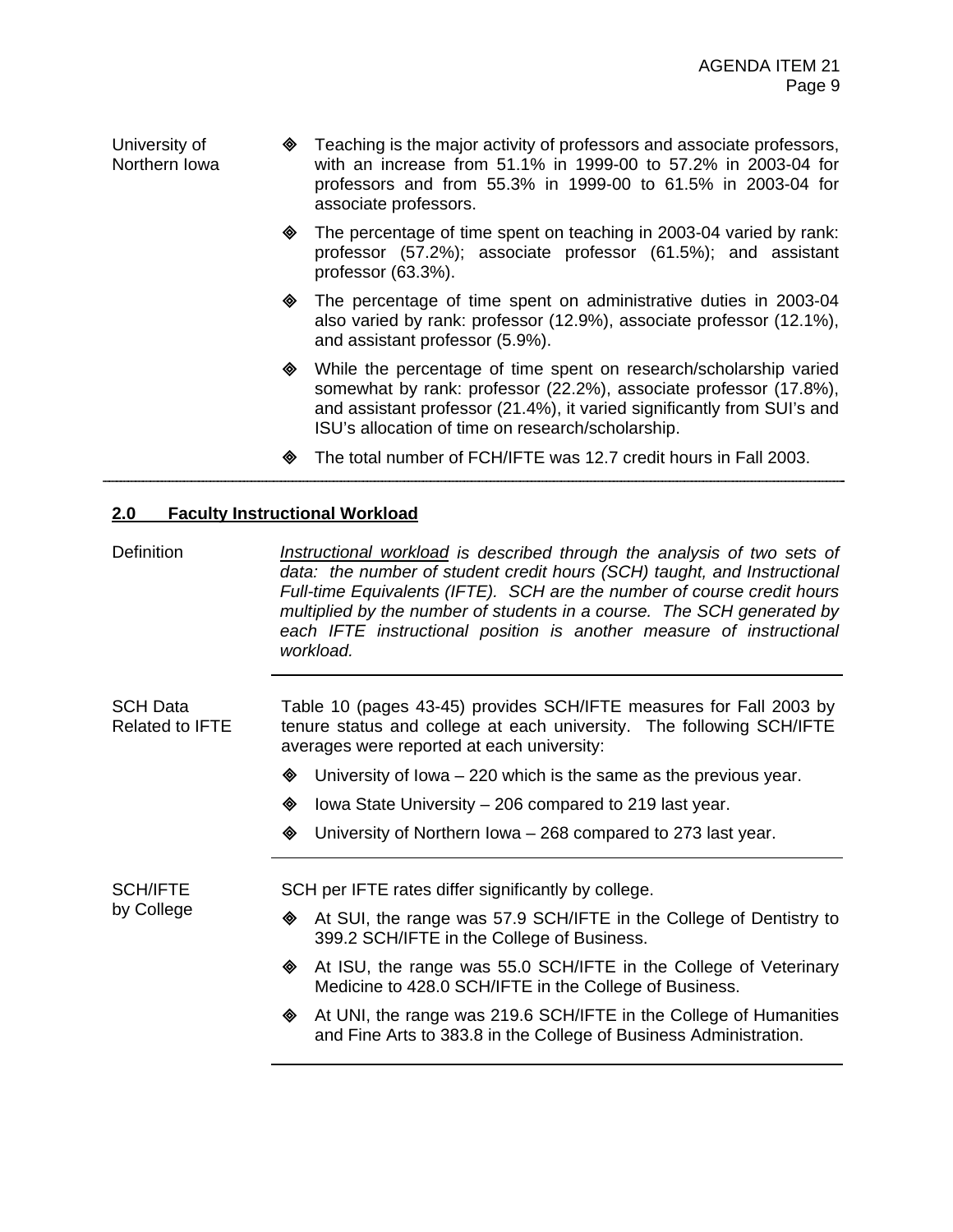Overview of Student Credit Hours Data

The faculty at the Regent universities generated 838,752 SCH in Fall 2003; this represents a decrease of 14,217 (-1.7%) from the previous year. The decrease is attributed to enrollment decreases in Fall 2003 at ISU and UNI.





Additional SCH Data

Regent universities provide SCH data by faculty status - tenured, tenure-track, non-tenure-track, and graduate teaching assistants. Figure 4 below indicates that in Fall 2003, like in Fall 2002, tenured and tenure-track faculty provided the highest percentages of the total SCH at Regent universities.

**Figure 4 Percentage of SCH Taught by Faculty Category – Fall 2002 and Fall 2003** 

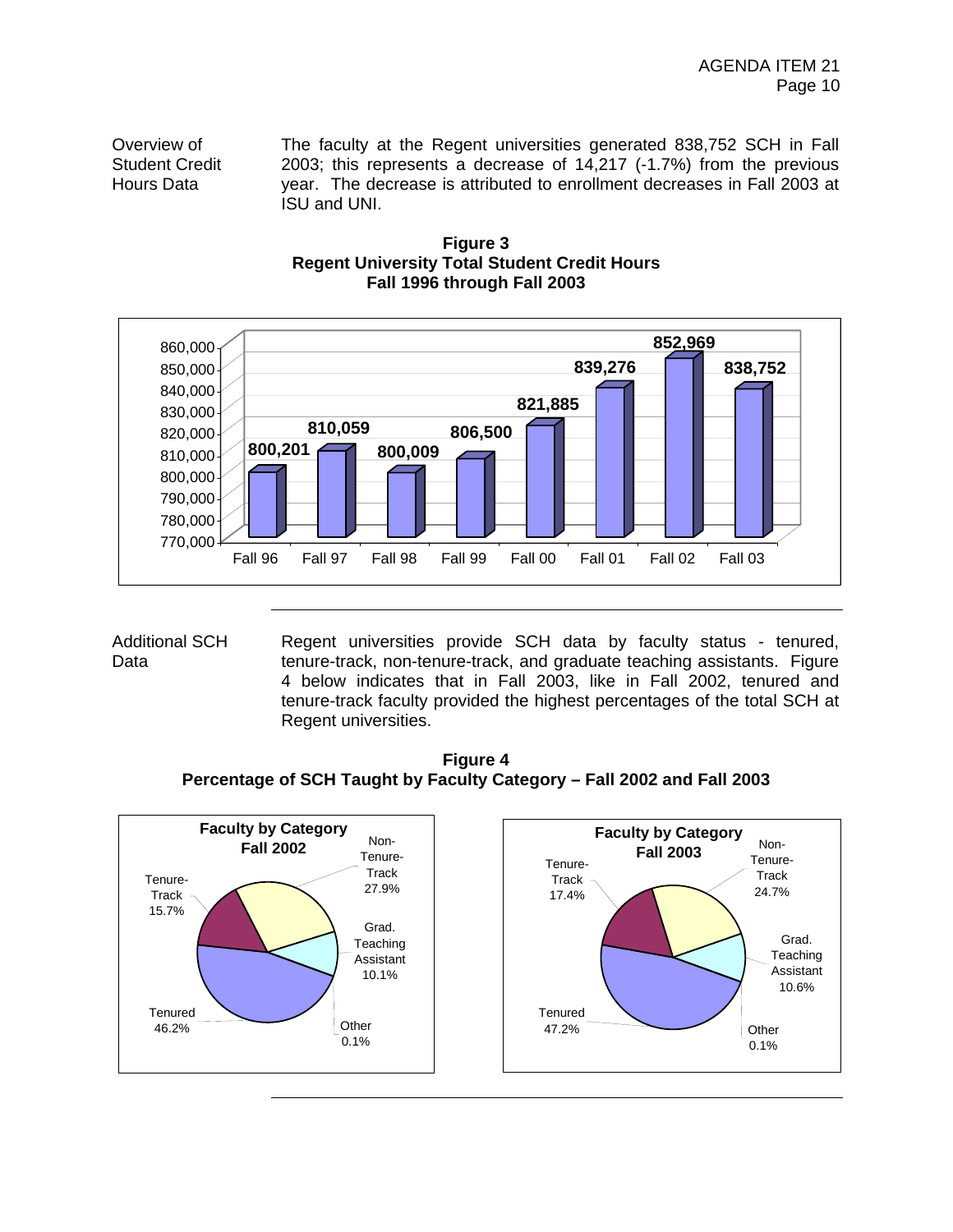| <b>SCH Percent</b> | The data by college from Fall 2003 reflect consistent patterns from the  |
|--------------------|--------------------------------------------------------------------------|
| Data by            | previous eight years as seen in Tables 7-8 (pgs. 35-39). Below, Figure 5 |
| College            | clusters similar colleges or programs from the three universities.       |

### **Figure 5 Percentage Effort Devoted to Teaching Activities by Tenured and Tenure-Track Faculty By Colleges or Related Fields - Fall 2003**

#### **Business**

|                                    | <b>SUI</b> | <b>ISU</b> | UNI   |
|------------------------------------|------------|------------|-------|
| $\overline{\phantom{a}}$<br>enured | 43.0%      | 39.3%      | 54.2% |
| Гепure-Track                       | 44.2%      | 33.1%      | 52.9% |

### **Education**

|                  | <b>SUI</b> | <b>ISU</b>  | UNI   |
|------------------|------------|-------------|-------|
| enured           | .4%<br>64. | 13.2%<br>43 | 60.8% |
| Track-<br>enure- | 62.0%      | 38.4%       | 70.8% |

### **Engineering**

|                 | <b>SUI</b> | <b>ISU</b> | <b>UNI</b> |
|-----------------|------------|------------|------------|
| enured          | 46.5%      | 43.8%      | <b>NA</b>  |
| Track<br>enure- | 50.8%      | 42.8%      | <b>NA</b>  |

### **Health**

|                | <b>SUI</b><br>(Dent.) | <b>SUI</b><br>(Med.) | <b>SUI</b><br>(Nurs.) | <b>SUI</b><br>(Pharm.) | <b>SUI (Public</b><br>Health) | <b>ISU (VM)</b> |
|----------------|-----------------------|----------------------|-----------------------|------------------------|-------------------------------|-----------------|
| <b>Tenured</b> | 62.9%                 | 48.4%                | 44.9%                 | 37.8%                  | 23.4%                         | 32.9%           |
| Tenure-Track   | 51.5%                 | 41.2%                | 50.8%                 | 23.4%                  | 28.3%                         | 27.2%           |

### **Liberal Arts**

|              | SUI   | ISU   | UNI (HFA) | UNI (NS) | <b>UNI (SBS)</b> |
|--------------|-------|-------|-----------|----------|------------------|
| Tenured      | 44.2% | 48.2% | 62.4%     | 68.4%    | 56.1%            |
| Tenure-Track | 43.4% | 46.9% | 60.0%     | 69.3%    | 62.8%            |

#### **Other**

|              | SUI (Law) | SUI (Grad.) | <b>ISU (Agriculture)</b> | <b>ISU (Design)</b> | <b>ISU (FCS)</b> |
|--------------|-----------|-------------|--------------------------|---------------------|------------------|
| Tenured      | 51.9%     | 39.3%       | 31.2%                    | 61.3%               | 54.1%            |
| Tenure-Track | ΝA        | 48.5%       | 27.1%                    | 55.8%               | 57.1%            |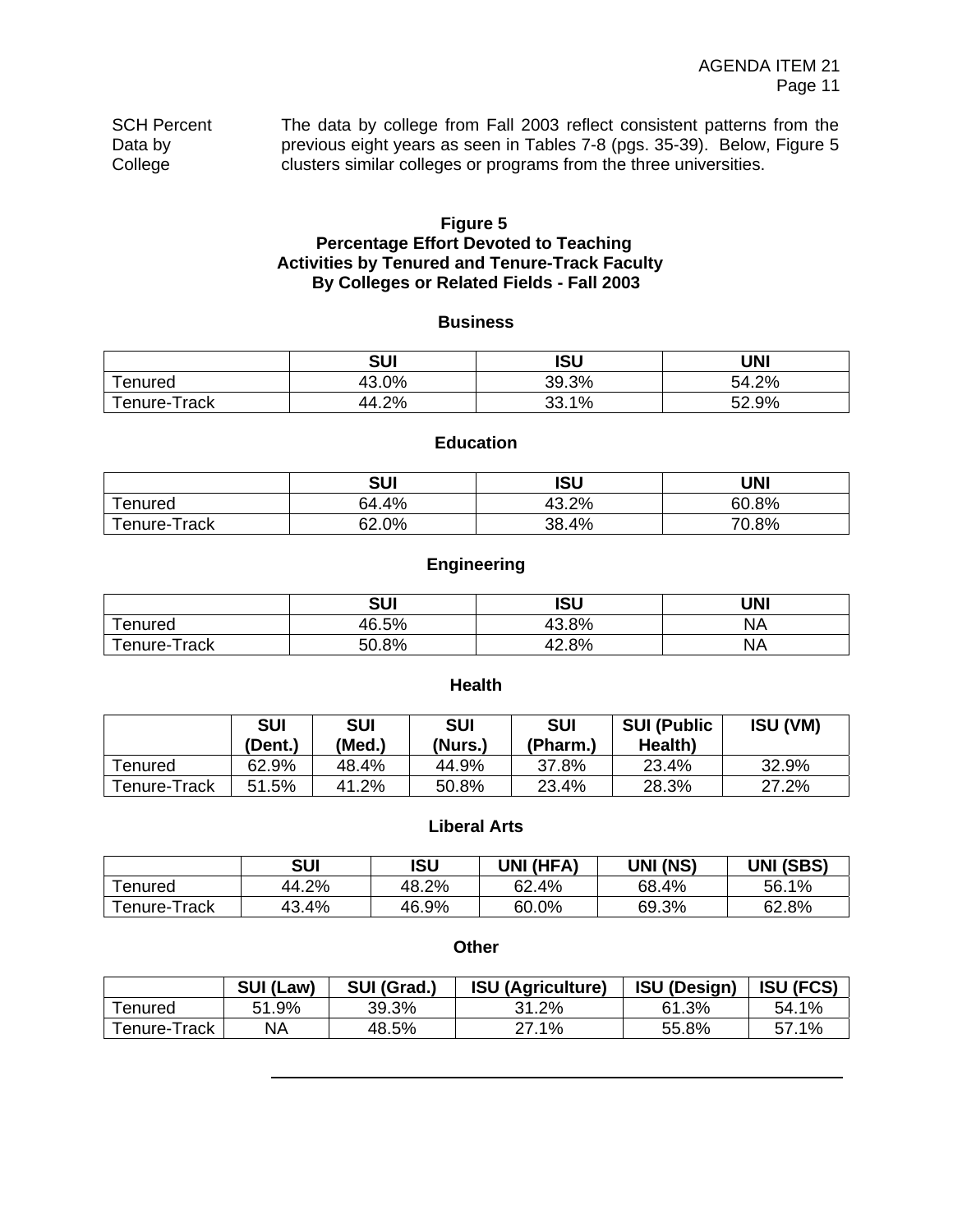Summary of SCH Findings

- **Example 20 Tenured and tenure-track faculty continue to teach more than 60% of** the SCH.
	- \* At SUI, more than 50% of student credit hours are generated by tenured and tenure-track faculty in all colleges except pharmacy (due to a high percentage of clinical-track faculty) and business.
	- **\#\** At ISU, more than 50% of the student credit hours are generated by tenured and tenure-track faculty in all colleges.
	- **\#\** At UNI, more than 70% of the student credit hours are generated by tenured and tenure-track faculty in all colleges.
- ! Overall, the percentage of SCH generated by tenured and tenure-track faculty increased in 2003-2004 while the percentage of student credit hours generated by non-tenure-track faculty decreased.
	- \* At SUI, the proportion of SCH generated by tenured and tenure-track faculty decreased while the proportion of SCH generated by non-tenure-track faculty increased.
	- \* At ISU and UNI, the proportion of SCH generated by tenured and tenure-track faculty increased while the proportion of SCH generated by non-tenure-track faculty decreased in Fall 2003.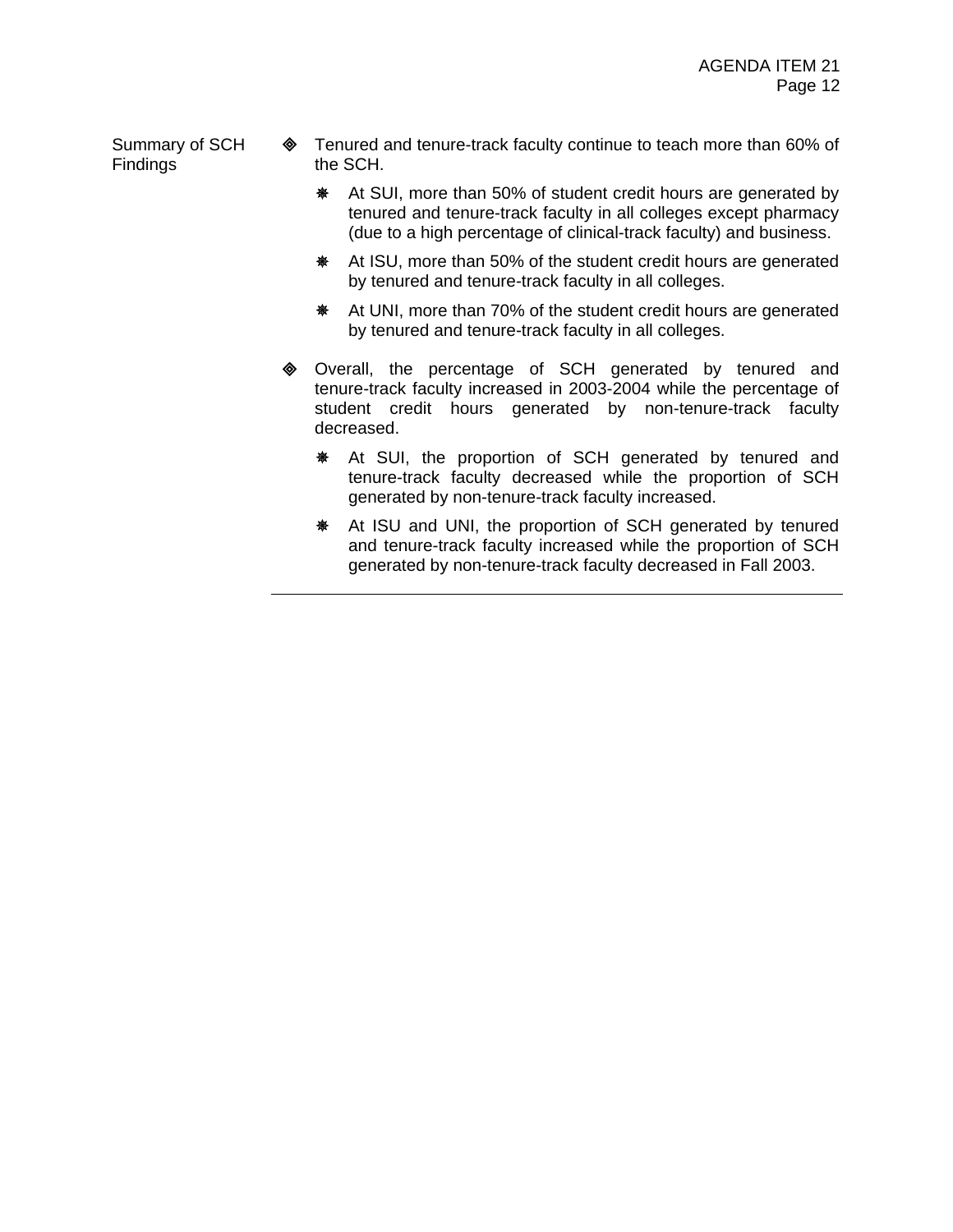

**Figure 6 Percent of Undergraduate Student Credit Hours Taught by Tenured/Tenure-Track and Non-Tenure-Track Faculty** 



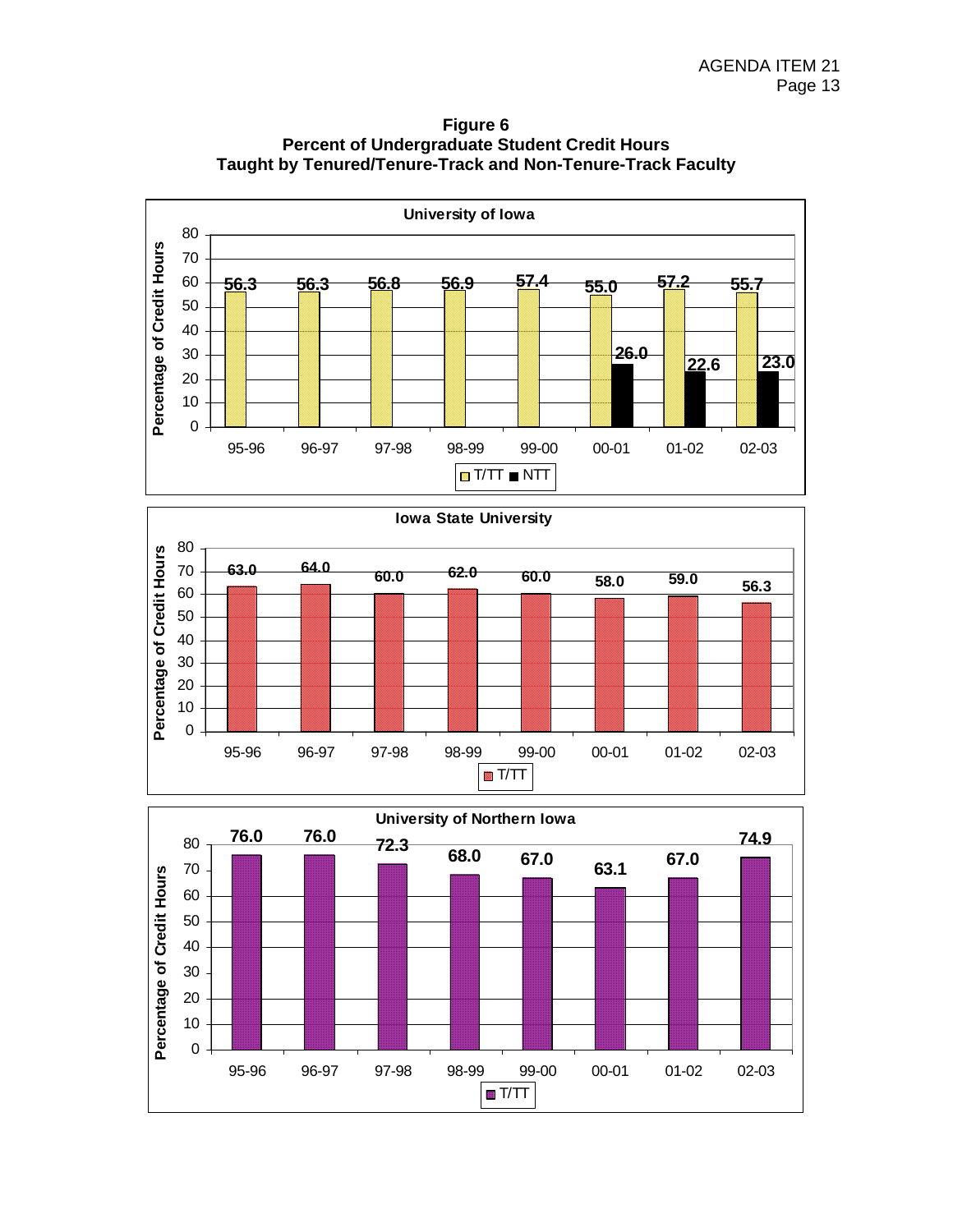SCH/IFTE by Faculty **Status** 

As expected, non-tenure-track faculty who do not carry significant research or service obligations typically have a higher SCH/IFTE workload ratio than do tenured and tenure-track faculty, as shown on Table 10 (pages 43-45). Figure 7 below indicates the SCH/IFTE averages by faculty status for each of the Regent universities<sup>8</sup>.





Ranges of SCH/IFTE by Colleges

Health programs tend to have the lowest SCH/IFTE ratios. However, SCH ratios may be less applicable for the health science colleges, where emphasis is placed on student contact hours rather than credit hour assignments for faculty. As Table 11 (page 46) indicates:

- In Fall 2003, the colleges with the lowest average ranges of SCH/IFTE (50-160) were Dentistry (SUI), Medicine (SUI), Nursing (SUI), Public Health (SUI), and Veterinary Medicine (ISU).
- ! The colleges with an average range of 161-200 SCH/IFTE were Education (SUI, ISU), Pharmacy (SUI), Design (ISU), and Engineering (ISU, SUI).
- $\diamond$  The colleges with an average range of 201-350 SCH/IFTE were Graduate College (SUI), Law (SUI), Liberal Arts (SUI, ISU, UNI<sup>9</sup>), Agriculture (ISU), Education (UNI), and Family and Consumer Science (ISU).
- The Business Colleges at all three Regent universities had the highest average range of SCH/IFTE (351-417) as did the College of Social and Behavioral Sciences at UNI.

 8 The GTAs at UNI generate less than .7% of the SCH.

<sup>&</sup>lt;sup>9</sup> Includes UNI's Colleges of Humanities and Fine Arts, and Natural Sciences.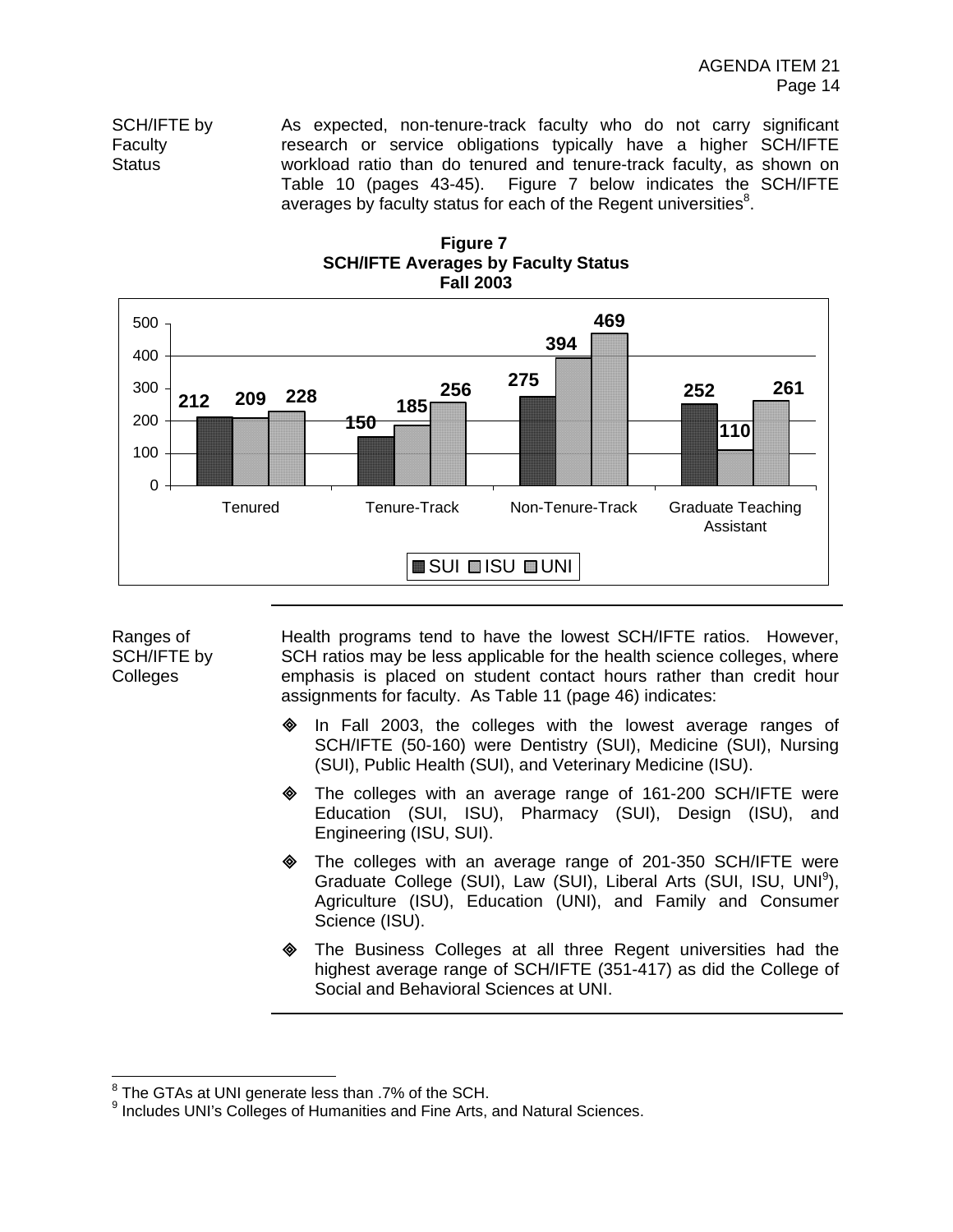#### Variations from Average Table 12 (page 47) identifies the colleges with variations of 50% or more from the SCH/IFTE average for the college. Such variations can alert the universities and the Board to over-use or under-utilization of different levels of faculty and graduate teaching assistants. The significant variations are listed in the table below. Most occur in the non-tenure-track category.

### **University of Iowa**

| College              | Average | <b>T/TT</b>     | <b>NTT</b>       | <b>GTA</b> |
|----------------------|---------|-----------------|------------------|------------|
| <b>Business</b>      | 399     |                 | 748 (+87%)       |            |
| Dentistry            | 58      |                 | $(-59%)$<br>24   |            |
| Education            | 168     |                 | 290 (+73%)       |            |
| Engineering          | 169     |                 | $(+307%)$<br>687 |            |
| Graduate             | 226     |                 | 47 (-79%)        |            |
| Law                  | 275     |                 |                  |            |
| Liberal Arts & Sci.  | 244     |                 |                  |            |
| Medicine             | 108     |                 |                  |            |
| <b>Nursing</b>       | 144     |                 |                  |            |
| Pharmacy             | 165     |                 |                  |            |
| <b>Public Health</b> | 77      |                 |                  |            |
| "University"         | 309     | $(+62%)$<br>501 |                  |            |

### **Iowa State University**

| College             | Average | <b>T/TT</b> | <b>NTT</b>      | <b>GTA</b>     |
|---------------------|---------|-------------|-----------------|----------------|
| Agriculture         | 271     |             |                 | 44 (-84%)      |
| <b>Business</b>     | 428     |             | $1,046 (+144%)$ |                |
| Design              | 171     |             |                 | $(-64%)$<br>61 |
| Education           | 182     |             | 339 (+86%)      |                |
| Engineering         | 158     |             | 246 (+56%)      | 65 (-59%)      |
| Family & CS         | 201     |             |                 |                |
| <b>Liberal Arts</b> | 221     |             | 432 (+95%)      |                |
| Veterinary Med.     | 55      |             |                 |                |

### **University of Northern Iowa**

| College                 | Average | т/тт | <b>NTT</b>  | <b>GTA</b> |
|-------------------------|---------|------|-------------|------------|
| <b>Business Admin.</b>  | 384     |      | 714 (+86%)  |            |
| Education               | 209     |      |             |            |
| Humanities & FA         | 220     |      | 405 (+84%)  |            |
| <b>Natural Sciences</b> | 275     |      | 802 (+192%) |            |
| Social & Beh. Sci.      | 359     |      | 995 (+177%) |            |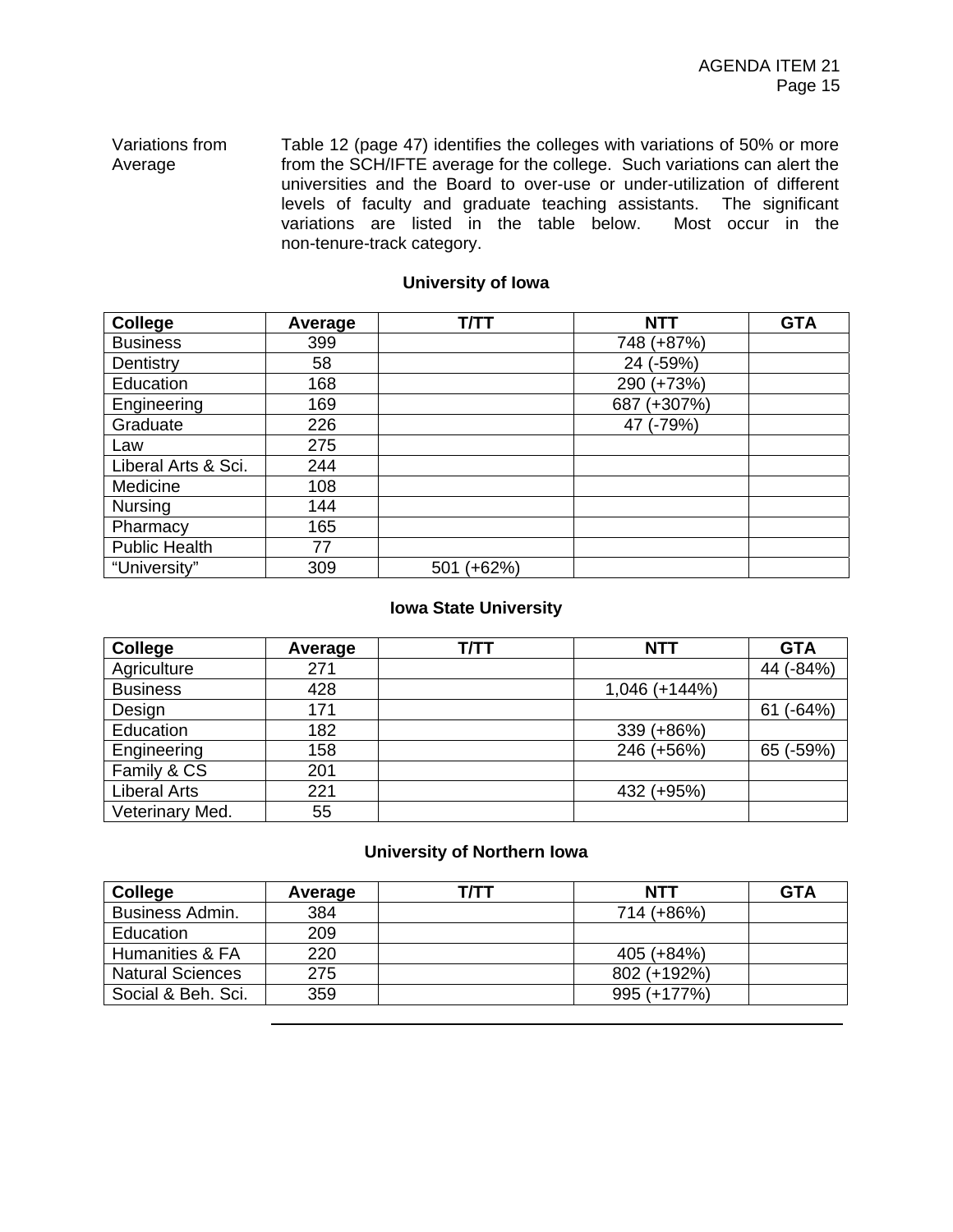| <b>Summary Analysis</b><br>of SCH/IFTE | ◈ | Liberal Arts colleges generate well over half of all SCH at their<br>respective universities.                                                        |
|----------------------------------------|---|------------------------------------------------------------------------------------------------------------------------------------------------------|
|                                        | ◈ | Liberal Arts colleges have the highest proportion of SCH generated<br>by graduate teaching assistants at SUI and ISU.                                |
|                                        | ◈ | As a result of large sections, the Colleges of Business tend to have<br>the highest SCH/IFTE ratios of other colleges on the respective<br>campuses. |
| University of Iowa                     | ◈ | The total number of IFTE was 1,556.5 in Fall 2003; this represents a<br>slight increase of 9.3 (+0.6%) from the previous year.                       |
|                                        | ◈ | The total number of SCH in Fall 2003 was 342,756; this represents a<br>small increase of 2,572 (+0.8%) from the prior year.                          |
|                                        | ◈ | The number of SCH taught per IFTE in Fall 2003 was 220.2; this<br>represents no change from the prior year.                                          |
| <b>Iowa State</b><br><b>University</b> | ◈ | The total number of IFTE in Fall 2003 was 1,599.8; this represents<br>an increase of $49.2$ (+3.2%) from the prior year.                             |
|                                        | ◈ | The total number of SCH generated in Fall 2003 was 330,086; this<br>represents a decrease of 9,084 (-2.7%) from the prior year.                      |
|                                        | ◈ | The total number of SCH/IFTE in Fall 2003 was 206; this represents<br>a decrease of 13 (-5.9%) from the prior year.                                  |
| University of<br>Northern Iowa         | ◈ | The total number of IFTE in Fall 2003 was 619.3 this represents a<br>decrease of 17.6 (-2.8%) from the prior year.                                   |
|                                        | ◈ | The total number of SCH generated in Fall 2003 was 165,910; this<br>represents a decrease of 7,705 (-4.4%) from the prior year.                      |
|                                        | ◈ | The total number of SCH/IFTE was 267.9 in Fall 2003; this<br>represents a decrease of 4.7 (-1.7%) from the prior year.                               |

### **3.0 Faculty Productivity**

Definition *Faculty productivity describes the process of transforming inputs [e.g., number and quality of new students, faculty effort, library holdings] into outputs [e.g., scholarly and artistic activities, research findings, and clinical/client service].*

Sponsored Funding **Generated** Sponsored funding supports faculty activities and institutional goals in research, outreach, and teaching. Tenured faculty members are responsible for a significant amount of sponsored funding.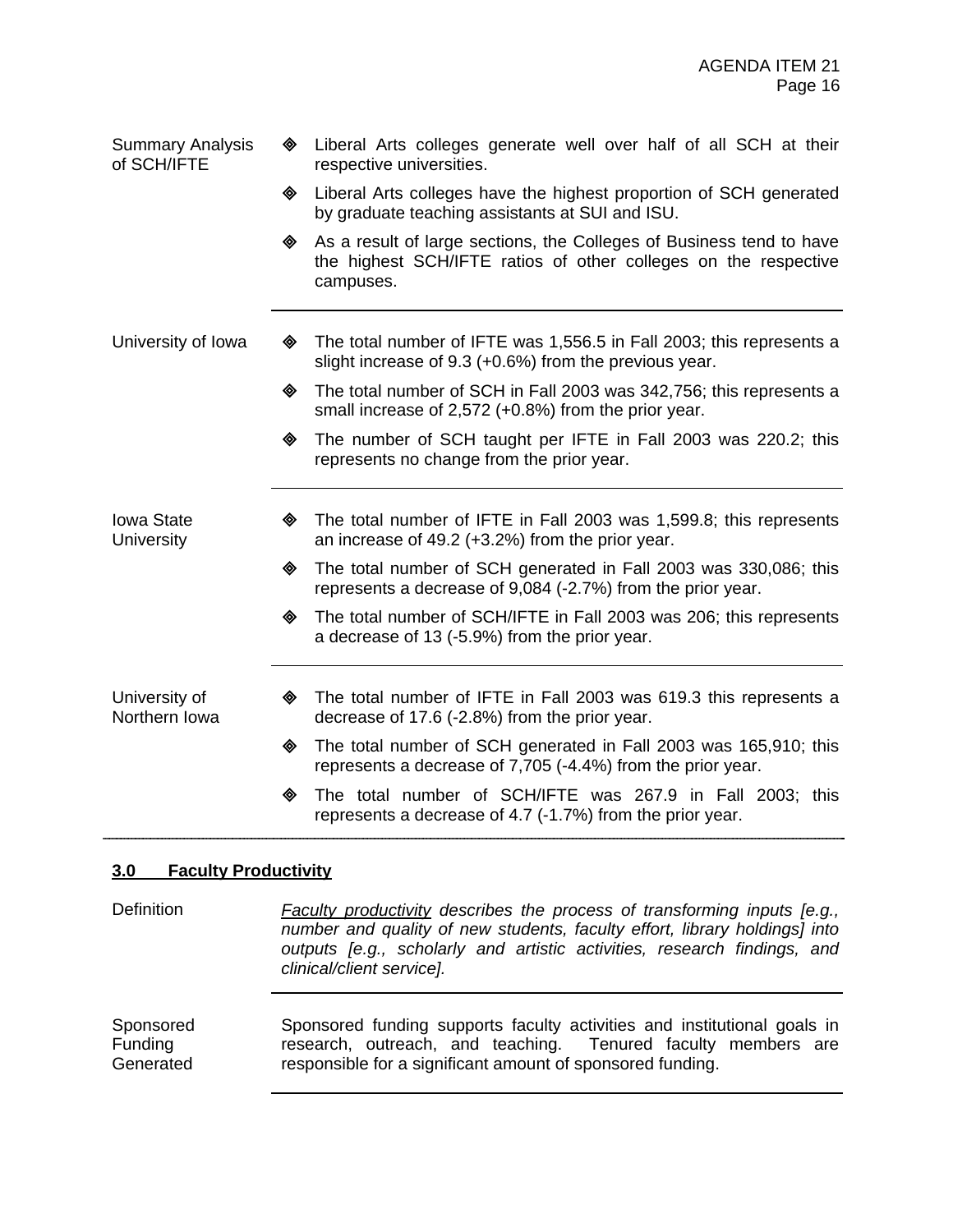Sponsored Research A faculty active in research and scholarship is essential to further the mission of the institutions, demonstrate quality, and promote economic development in the state. Figure 9 on the following page describes sponsored funding levels per year for each institution.

- ♦ SUI's total of \$353.3 million in FY 03 represents an increase of \$12.3 million (+3.6%) from the previous year. Of the total amount obtained in FY 03, 67.1% was from federal sources, 11.1% was from state sources, and 21.8% was from other sources.
- ! ISU's total of \$230.4 million in FY 03 represents an increase of \$5.0 million (+2.2%) from the prior year. Of the total amount obtained in FY 03, 66.4% was from federal sources, 8.2% was from state sources, and 25.4% was from other sources.
- ! UNI's total of \$18.1 million in FY 03 represents a decrease of \$2.6 million (-12.6%) from the prior year.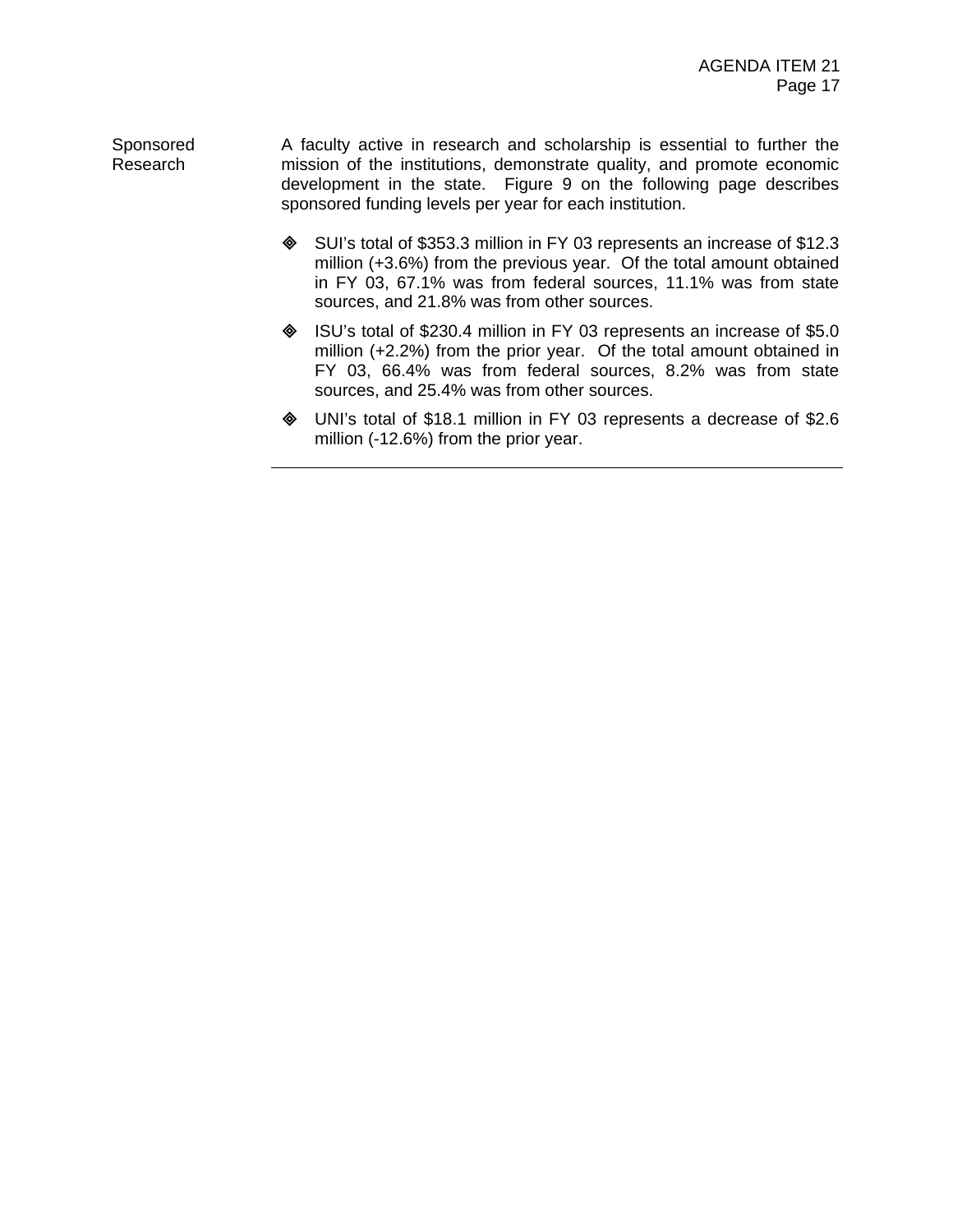

**Figure 9 Sponsored Funding Per Year in Dollars** 



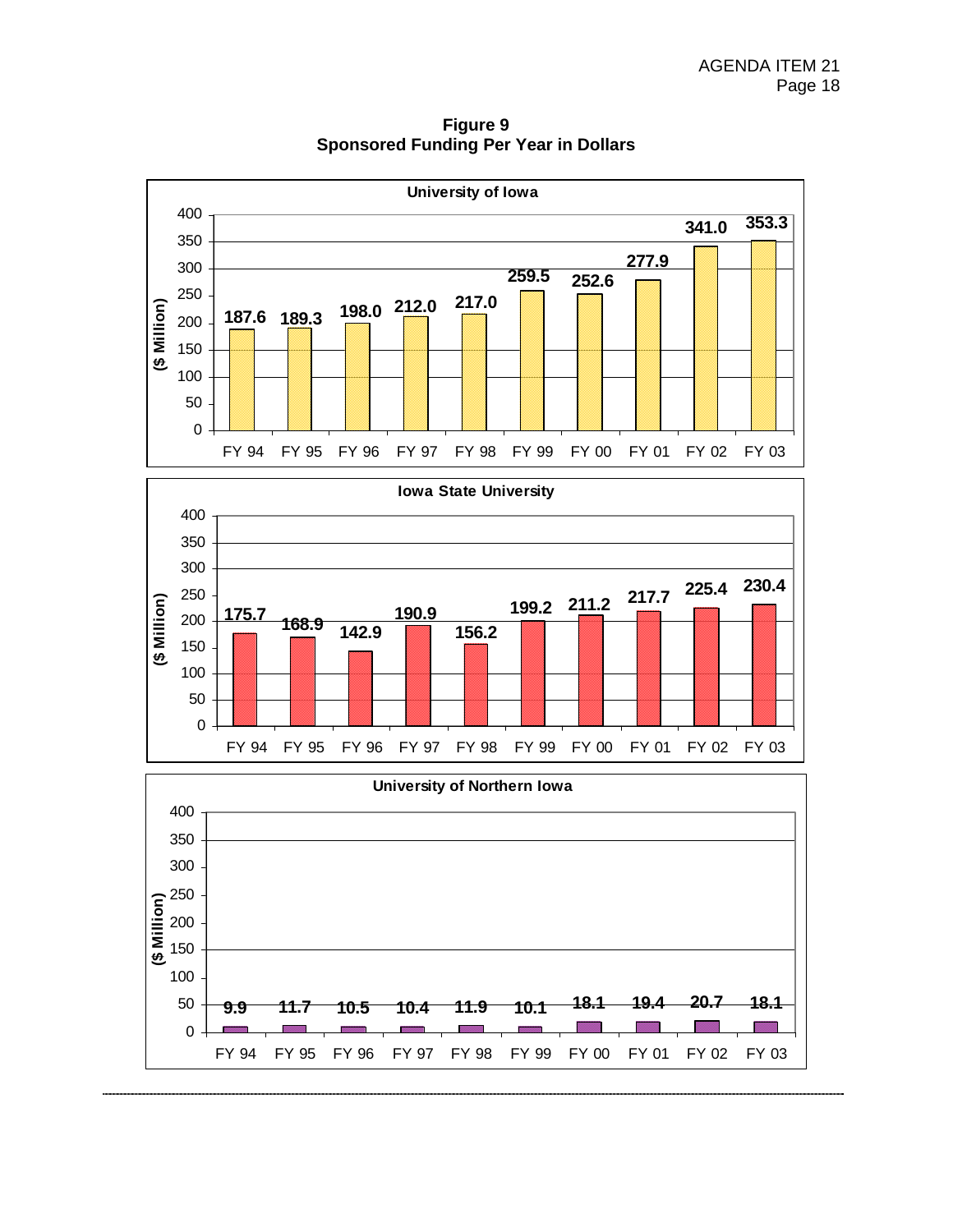## **4.0(a) Faculty Portfolio Process**

| Definition                                 | The faculty portfolio process describes the system developed by each<br>Regent university to manage faculty efforts.                                                                                                                                                                                                                                                                                                                                                                                                                                                                                                                                                                                                                                                                                                                          |
|--------------------------------------------|-----------------------------------------------------------------------------------------------------------------------------------------------------------------------------------------------------------------------------------------------------------------------------------------------------------------------------------------------------------------------------------------------------------------------------------------------------------------------------------------------------------------------------------------------------------------------------------------------------------------------------------------------------------------------------------------------------------------------------------------------------------------------------------------------------------------------------------------------|
| Background                                 | In February 1997, the Board instructed the universities to develop a<br>common portfolio database information system both for the institutional<br>management of faculty workloads and for the Board's oversight of<br>workload issues.                                                                                                                                                                                                                                                                                                                                                                                                                                                                                                                                                                                                       |
| <b>Portfolio Policies</b><br>and Practices | The universities have similar, but distinct, policies and practices regarding<br>faculty portfolios. Considering the size of various colleges, departments,<br>and units on each campus, there is a wide range of effectiveness in using<br>the portfolio concept.                                                                                                                                                                                                                                                                                                                                                                                                                                                                                                                                                                            |
| University of Iowa                         | In 1998-99, the Office of the Provost implemented the Post-Tenure Effort<br>Allocation Policy (PTEAP), which permits tenured faculty to develop<br>"individualized portfolios" to capitalize on their strengths as they<br>contribute to the University's teaching, research, and service missions.                                                                                                                                                                                                                                                                                                                                                                                                                                                                                                                                           |
|                                            | All tenured faculty members must establish whether their allocation of<br>effort for the coming year will fall within unit norms. In 2003-04, 279<br>tenured faculty members had individualized portfolios. Within that group,<br>22% had greater-than-unit-norm instructional responsibilities, 41% had<br>greater-than-unit-norm<br>responsibilities,<br>research<br>28%<br>had<br>greater-than-unit norm service (including administrative) responsibilities,<br>and 11% had greater-than-unit-norm clinical service responsibilities.                                                                                                                                                                                                                                                                                                     |
| <b>lowa State</b><br>University            | The faculty portfolio has become the standard format for reporting<br>achievements and updates. The specific responsibilities of each faculty<br>member are outlined in a "position responsibility statement" (PRS) and<br>performance expectations are developed on the basis of the PRS.<br>Specific responsibilities are outlined for teaching, research/creative<br>activity, extension/professional practice, and institutional service.<br>The<br>PRS and the faculty portfolio, which documents faculty work in all areas<br>of responsibility, are used for all promotion and tenure reviews, for<br>probationary reviews for tenure-eligible faculty, and for faculty undergoing<br>post-tenure review. The PRS and the faculty portfolio are used across<br>the campus and they help to create commonalities in the review process. |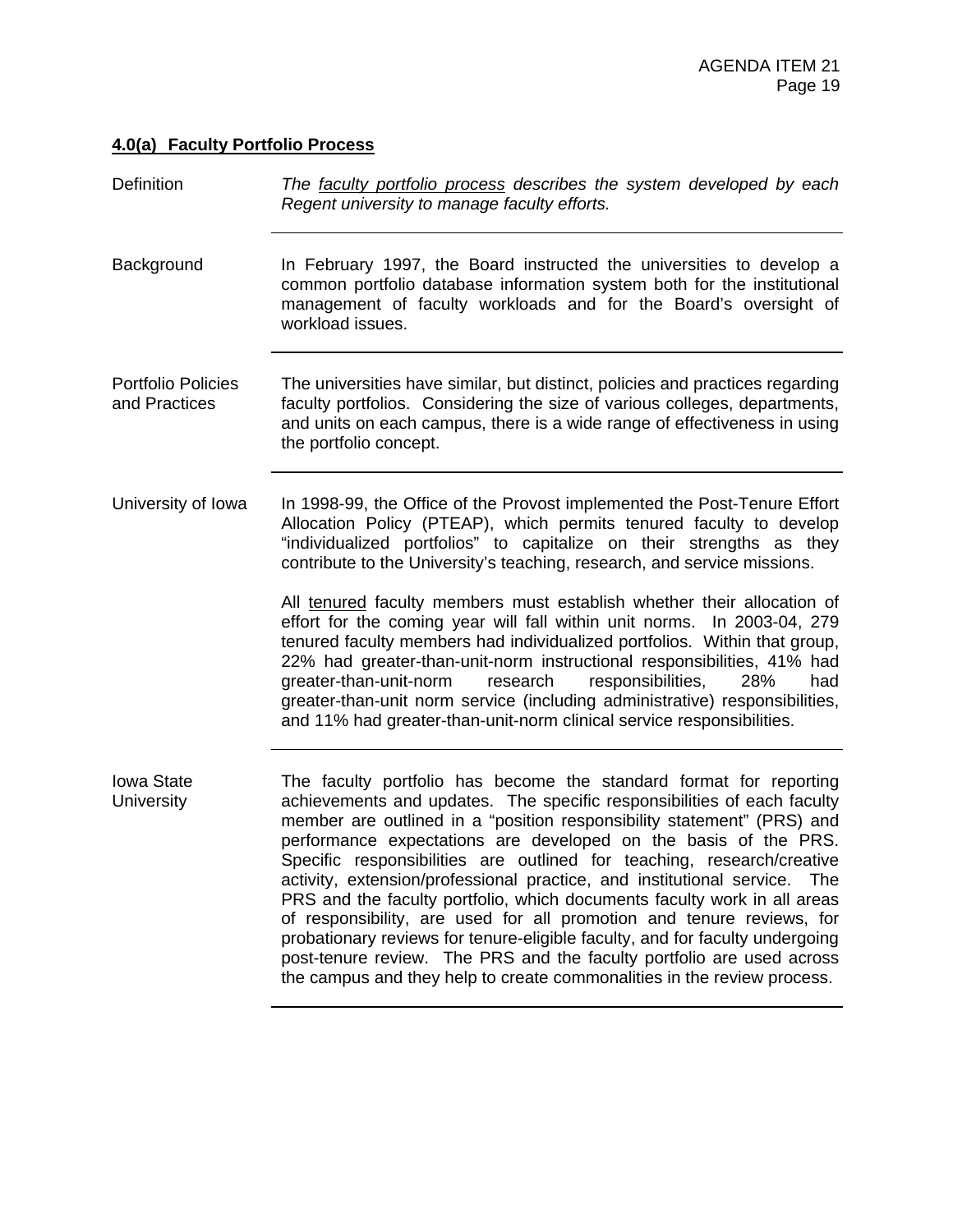University of Northern Iowa The faculty portfolio provides an on-going history of each faculty member's assigned responsibilities and serves to illustrate how the faculty member fulfills the teacher/scholar model and contributes to the mission of the institution. Because faculty workload assignments are influenced by the academic discipline, each department articulates its expectations for faculty in each of the three areas – teaching, research/scholarship and creative activity, and service. The faculty member's portfolio assignment is determined on an annual basis by consultation between the department head and the faculty member.

#### **4.0(b) Faculty Portfolios**

Definition *The faculty portfolio includes important information that provides a clear understanding of the faculty member's accomplishments within his/her areas of faculty activities, including teaching, research/creative/scholarship activities, professional practice, and institutional service.*

Common Indicators in Teaching and Research/ **Scholarship** Since 1998, a common set of indicators has existed in the areas of teaching, research/scholarship/creative endeavors, and service. Some of these are now among the Board's performance indicators (e.g., undergraduate SCH generated by faculty, and sponsored funding).

Different Indicators in Outreach/Service The distinctive missions of the three universities contribute to the difficulty in using common criteria for outreach and service. Since outreach and service activities are vital to citizens of the state and nation, some examples will be provided below.

Service Indicators and Practices

| <b>University</b><br>of Iowa |   | Faculty members provide a wide range of services in-state and<br>out-of-state from an informational workshop serving a few people to a<br>program that serves hundreds of individuals. |
|------------------------------|---|----------------------------------------------------------------------------------------------------------------------------------------------------------------------------------------|
|                              | ◈ | SUI faculty members serve on advisory boards, review grants for<br>outside agencies, and participate on peer review, accreditation, and<br>professional committees.                    |
|                              | ◈ | Clinical faculty diagnose and treat patients, provide public education<br>about health-related issues, and represent legal clinic clients.                                             |
|                              | ◈ | Faculty provide distance learning; advise community groups; develop<br>and present informational conferences, workshops, and seminars;                                                 |

- undertake applied research directed at specific short-term needs;
	- Assist local school systems;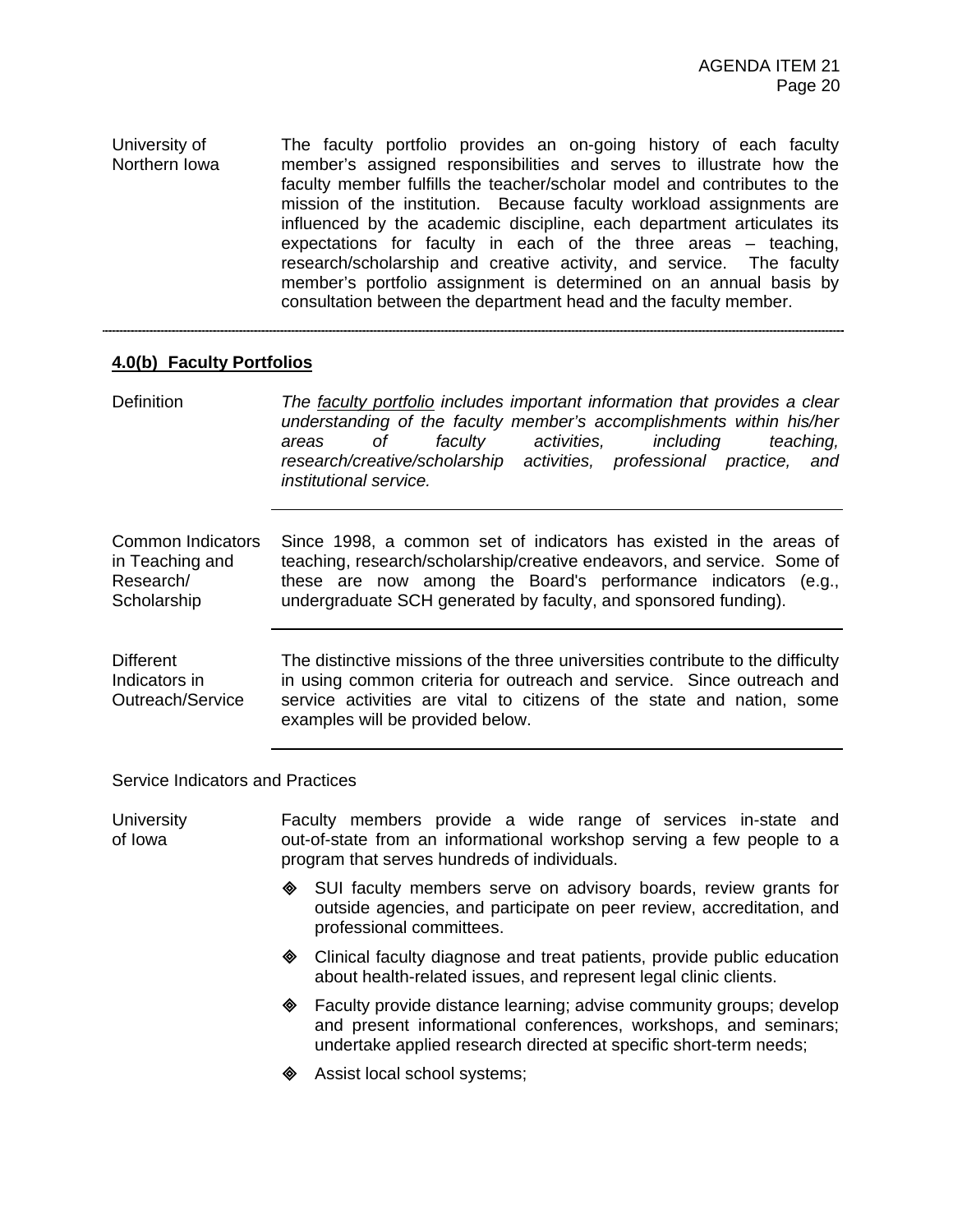- **EXE** Provide expertise to the media, community groups, and the general public;
- **♦ Collaborate with local industry;**
- **Example 1** Facilitate the transfer of technology to industry.

Iowa State **University** As a land-grant university, ISU devotes its knowledge and expertise toward increased responsive and productive involvement in improving Iowa's communities and the larger society, at home and abroad.

- $\diamond$  The Colleges of Agriculture and Veterinary Medicine report the most activity with clients, reflecting the strong extension and outreach missions of these units. The two colleges account for 80% of the clients served in the 123,448 one-to-one interactions.
- ♦ ISU faculty served 10,318 group events.
- ! Many faculty also served in some type of advisory role to organizations within the state.

University of Northern Iowa UNI faculty engage in a broad range of service and outreach activities at the university, local, state, national, and international levels by:

- ! Providing statewide service to Iowa businesses and communities through applied research and consultation with UNI Business and Community Services programs.
- ! Contributing expertise to government and non-government organizations and causes;
- ♦ Serving as officers for their professional organizations;
- ! Providing leadership for state and local school and community improvement initiatives;
- $\diamond$  Volunteering with international organizations; and
- $\Diamond$  Including students in university and community service activities to promote an emphasis on experiential learning.

#### **5.0 Comparable Institution Studies**

Definition *The comparable institutions of the Regent universities share many similar characteristics, including enrollment, mission, and control.*

**Background** and Limitations of Comparative Data Since 1997, at the Board's request, this report has included data on collegiate and departmental faculty workloads and teaching responsibilities at peer institutions. In theory, peer institution data can provide meaningful comparative statistics. In practice, use of such data is often limited for a variety of reasons: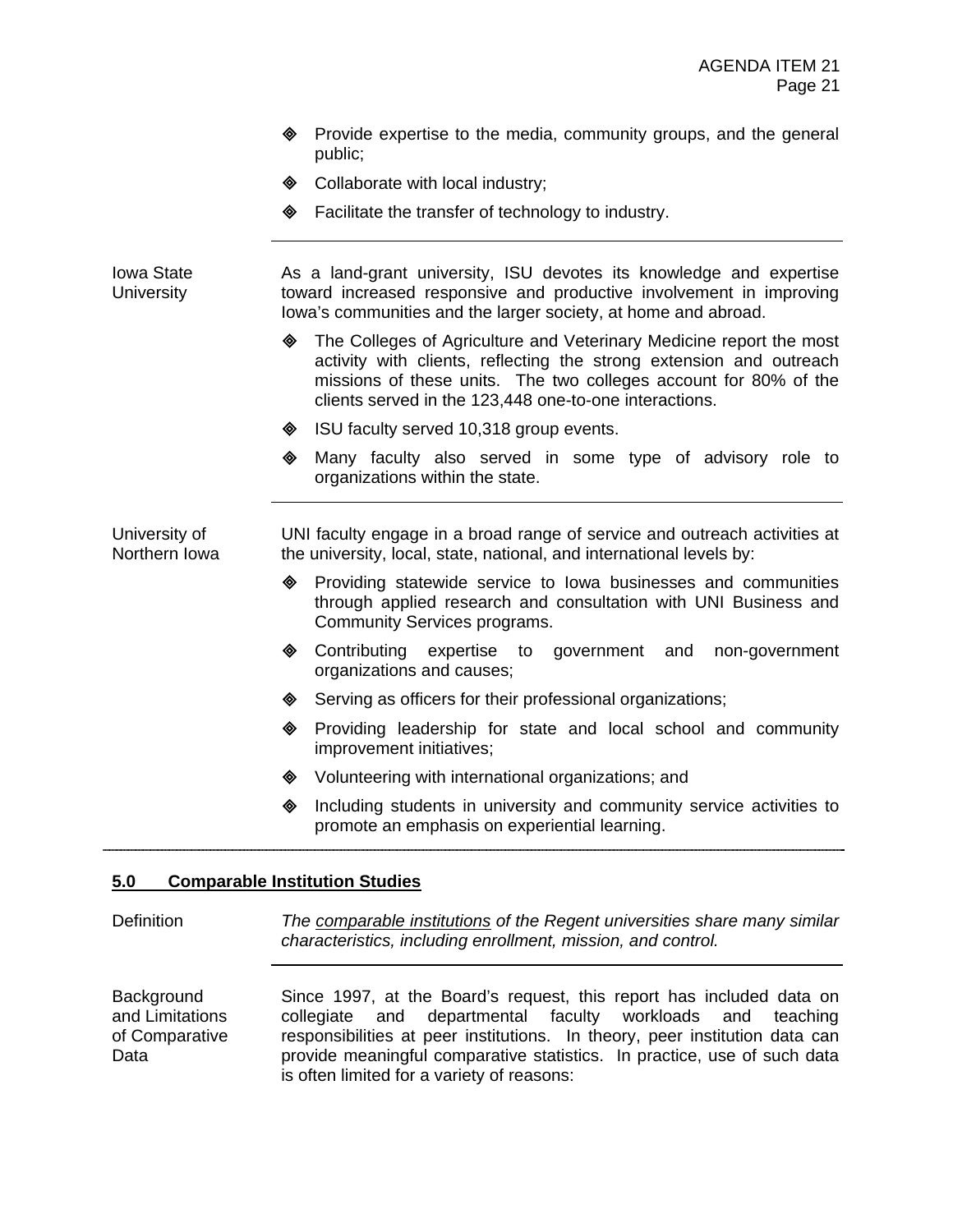- ! Peer institutions may be organized along different collegiate or departmental lines.
- ! Peer institutions may not participate in national surveys from year to year.
- **EXE** Data are often not available until two to three years after they are compiled.

The Regent universities are part of an effort comparing faculty course loads sponsored by the Joint Commission on Accountability Reporting (JCAR), coordinated by the University of Delaware. Not all of the Regent-approved peer group institutions are currently participating in the JCAR study.

> Therefore, the Regent universities have identified additional institutions from the JCAR study to include in their peer groups. The University of Iowa's comparables are all classified as Carnegie R1 institutions. ISU's comparables also are classified as Carnegie R1 institutions and, in addition, have a land-grant mission or are part of a land-grant system. UNI's comparables are classified as public comprehensive institutions.

#### Comparable Institutions

Issues in Identifying Peers

| <b>University</b> | <b>PEER INSTITUTIONS</b>         | <b>NON-PEER INSTITUTIONS</b>         |
|-------------------|----------------------------------|--------------------------------------|
| of Iowa           | Indiana University - Bloomington | <b>Michigan State University</b>     |
|                   | University of Arizona            | Texas A & M University               |
|                   | University of North Carolina     | -   University of Colorado - Boulder |
|                   | <b>Chapel Hill</b>               |                                      |
|                   | University of Texas - Austin     | University of Maryland - College     |
|                   |                                  | Park                                 |
|                   |                                  | University of Pittsburg              |
|                   |                                  | University of Virginia -             |
|                   |                                  | Charlottesville                      |

Iowa State **University** 

| <b>PEER INSTITUTIONS</b>         | <b>NON-PEER INSTITUTIONS</b>       |
|----------------------------------|------------------------------------|
| <b>Michigan State University</b> | University of Maryland - College   |
|                                  | Park                               |
| North Carolina State University  | University of Massachusetts -      |
|                                  | Amherst                            |
| Texas A & M University           | University of Missouri - Columbia  |
| University of Arizona            | Virginia Polytechnic Institute and |
|                                  | <b>State University</b>            |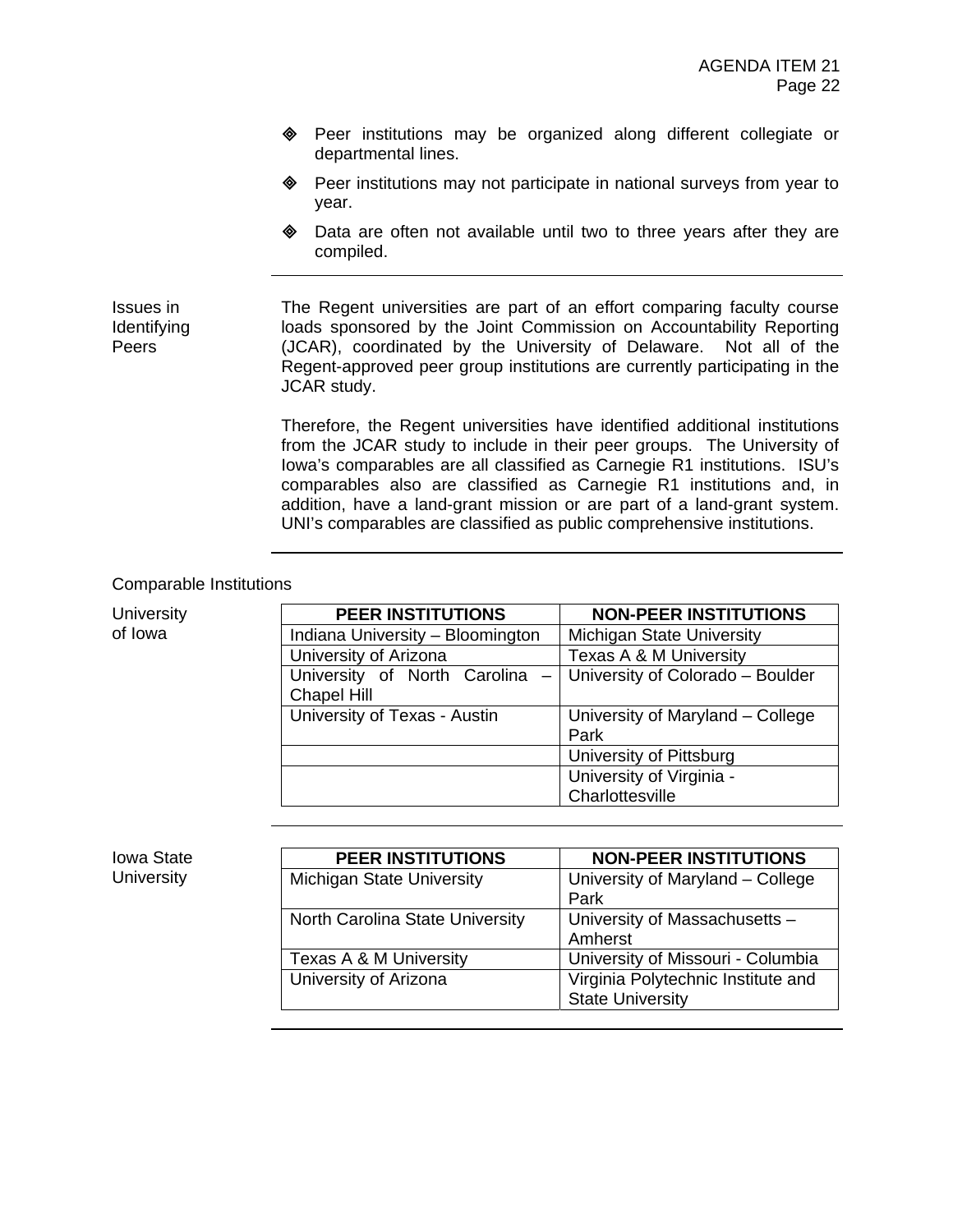**University** of Northern Iowa

| <b>PEER INSTITUTIONS</b>           | <b>NON-PEER INSTITUTIONS</b>     |
|------------------------------------|----------------------------------|
| <b>Central Michigan University</b> | University of Minnesota - Duluth |
| <b>Illinois State University</b>   | University of Wisconsin - Eau    |
|                                    | Claire                           |
| <b>Indiana State University</b>    |                                  |
| Ohio University - Athens           |                                  |
| University of North Carolina       |                                  |
| Greensboro                         |                                  |
|                                    |                                  |

University of Iowa Table 13a (page 48) indicates how SUI compares with other institutions in the distribution of SCH during Fall 2001.

- $\triangleleft$  At ten other colleges of business, tenured/tenure-track faculty in the field of economics taught 53% of the undergraduate SCH compared to 93% at SUI.
- ! At eight other colleges of civil engineering, tenured/tenure-track faculty taught 70% of the undergraduate SCH compared to 100% at SUI.
- ! At seven other colleges of nursing, tenured/tenure-track faculty taught 27% of the undergraduate SCH compared to 62% at SUI.
- $\textcircled{4}$  In liberal arts, comparative data were available for 25 departments. In 18 departments, the percent of undergraduate SCH taught by tenured/tenure-track faculty was greater at SUI than at comparable institutions.
- ! On average, at seven comparable institutions, tenured/tenure-track taught 52% of the undergraduate SCH compared to 63% at SUI.

Iowa State **University** Table 13b (pages 49-50) indicates how ISU compares with other institutions in the distribution of SCH during Fall 2001.

- $\diamond$  In the College of Agriculture, in five out of eight departments, the percent of SCH taught by tenured/tenure-track faculty at comparable institutions was lower than at ISU.
- $\oint$  In the College of Business, tenured and tenure-track faculty taught a higher percent of both undergraduate and graduate SCH than did its comparable institutions.
- $\textcircled{}$  In the College of Design, tenured/tenure-track faculty at comparable institutions taught a higher percent of undergraduate SCH than at ISU; the reverse was true for graduate SCH.
- In the College of Education, tenured/tenure-track faculty at ISU taught a higher percent of both undergraduate and graduate SCH than at comparable institutions.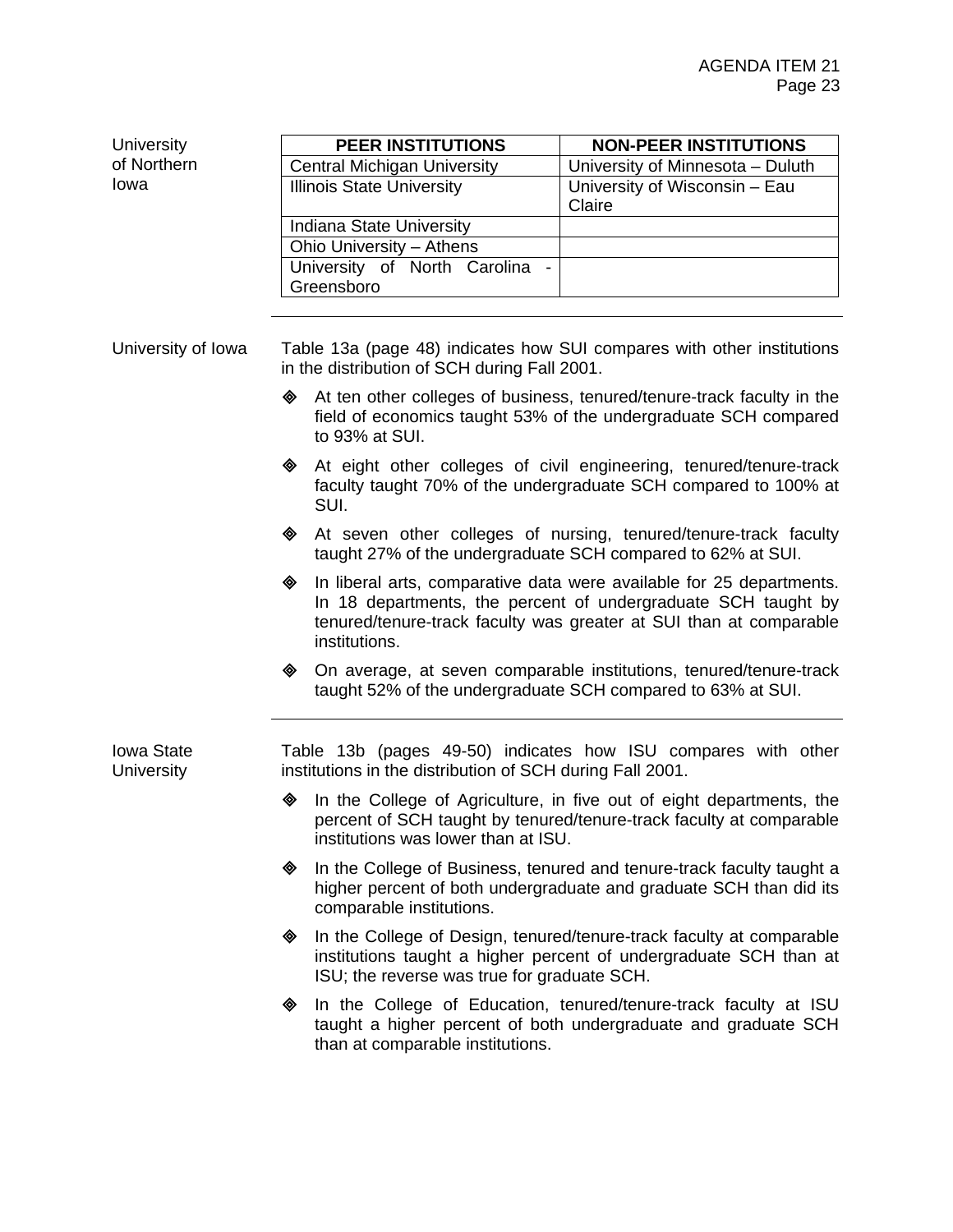- $\oint$  In the College of Engineering, ISU tenured/tenure-track faculty taught a higher percent of undergraduate and graduate SCH than in 50% of its comparable institutions.
- **In the College of Liberal Arts and Sciences, ISU tenured/tenure-track** faculty taught a higher percent of undergraduate SCH in 9 out of 20 departments than did its comparable institutions.

University of Northern Iowa Table 13c (page 51) indicates how UNI compares with other institutions in the distribution of SCH during Fall 2001.

- ! UNI's total student credit hour (SCH) per instructional full-time equivalent (IFTE) of 267.9 ranks sixth highest of comparable institutions.
- ! UNI's faculty credit hour (FCH) per IFTE ratio of 12.6 is the fourth highest in its list of comparable institutions.

Summary Analysis

Comparisons with other research institutions indicate that ISU and SUI generally do as well or better than their peers in the percentage of student credit hours generated by tenured and tenure-track faculty. UNI is close to the midpoint in the percentage of SCH/IFTE in comparable institutions.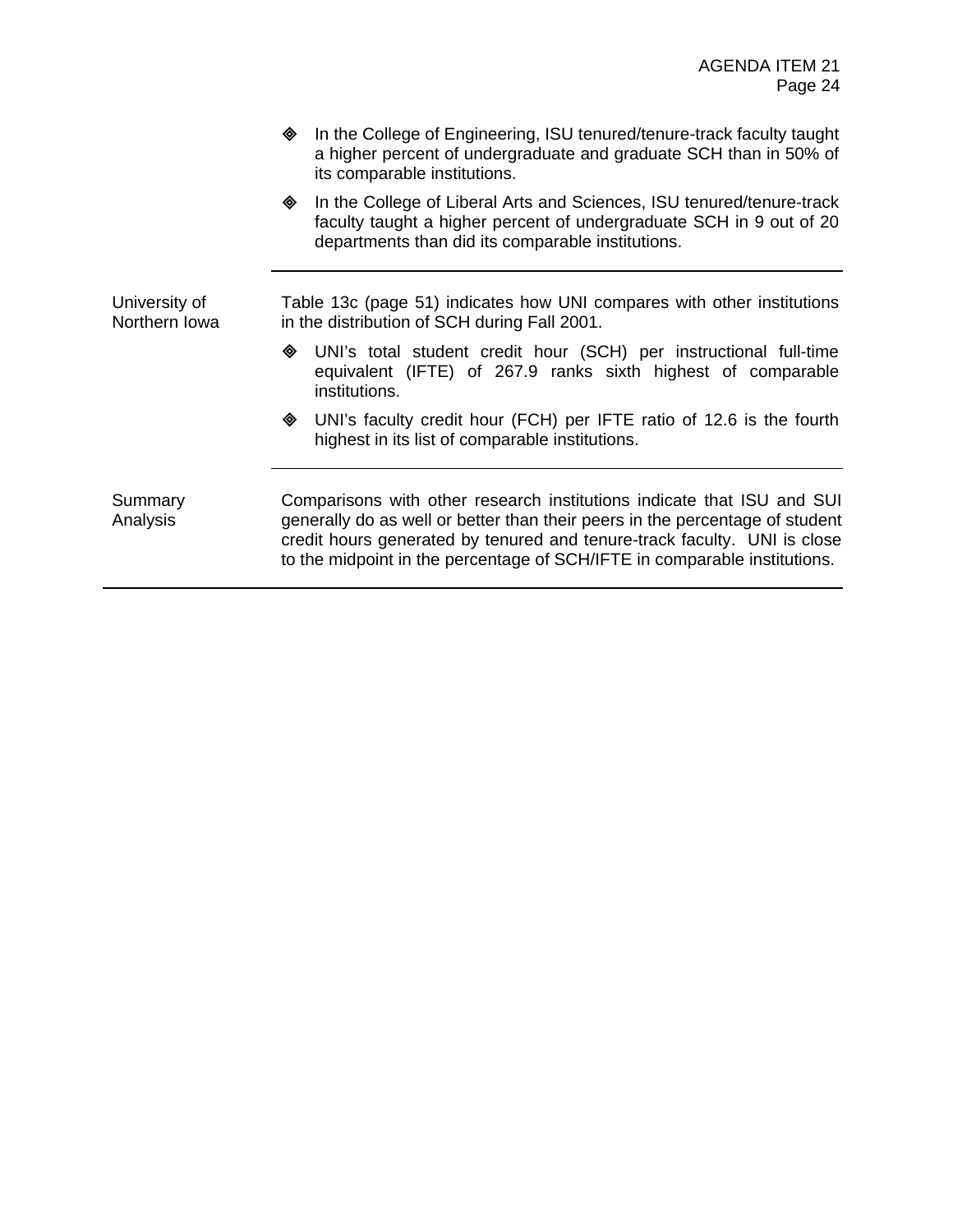## **Glossary of Terms**

Analytical Measurements:

| <b>FTE</b>      | Full-time equivalent. Calculated by multiplying the instructor's<br>appointment base by the fraction of salary paid from a fund source. A<br>full-time faculty member paid 50% from instructional funds and 50% from<br>research funds is 0.50 FTE instruction and 0.50 FTE research for a total<br>of 1.00 FTE with the university. |
|-----------------|--------------------------------------------------------------------------------------------------------------------------------------------------------------------------------------------------------------------------------------------------------------------------------------------------------------------------------------|
| <b>IFTE</b>     | Instructional full-time equivalent. An IFTE is calculated by multiplying the<br>instructor's appointment base by the fraction of salary paid from university<br>funds for teaching.                                                                                                                                                  |
| <b>FCH</b>      | Faculty credit hours. FCH is equal to the credit value assigned to a<br>section of a course, or a course the instructor teaches, e.g., a three-credit<br>course generates three FCHs. It does not include the number of students<br>in the courses or sections.                                                                      |
| <b>FCH/IFTE</b> | Faculty credit hour per instructional full-time equivalent. Calculated by<br>dividing the FCH by the IFTE for each instructor classification.                                                                                                                                                                                        |
| <b>SCH</b>      | Student credit hour. Calculated by multiplying the number of students in a<br>section of a course by the section credit, e.g., 100 students in a<br>three-credit course generate 300 SCH.                                                                                                                                            |
| <b>SCH/IFTE</b> | Student credit hour/instructional full-time equivalent. Calculated by<br>dividing the SCH by the IFTE for each instructor classification, e.g., if the<br>SCH/IFTE ratio is 250, it indicates that each instructional full-time<br>equivalent is teaching 250 student credit hours.                                                  |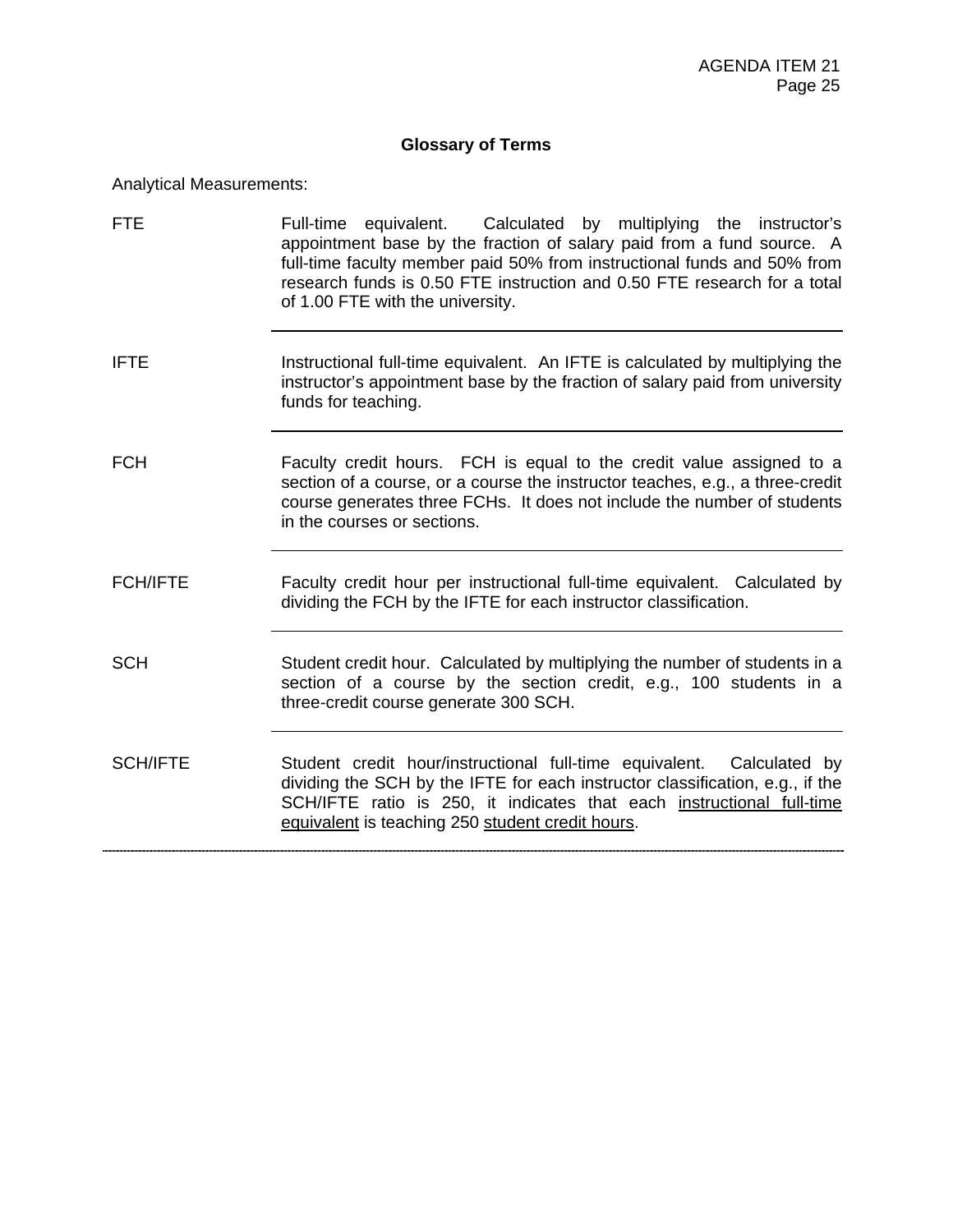Descriptions of Faculty and Other Instructional Staff Status:

|     | Tenured faculty. Those faculty members who have tenure.                                                                                                                                                                                                                                                                                                                             |
|-----|-------------------------------------------------------------------------------------------------------------------------------------------------------------------------------------------------------------------------------------------------------------------------------------------------------------------------------------------------------------------------------------|
|     | Tenure-track or tenure-eligible (also referred to as probationary) faculty<br>for whom tenure is an expected outcome.                                                                                                                                                                                                                                                               |
| NTT | Non-tenure-track. Faculty appointed on a recurring contractual basis, but<br>who are ineligible for tenure. This category includes adjunct and visiting<br>faculty. At SUI, this category includes a number of visiting and clinical<br>track faculty members who could be included in the tenured and tenure-<br>track categories, in terms of their instructional qualifications. |
|     | Other. This term includes personnel in the military science program or<br>Professional and Scientific staff who teach orientation classes.                                                                                                                                                                                                                                          |
| GTA | Graduate Teaching Assistants.                                                                                                                                                                                                                                                                                                                                                       |
|     |                                                                                                                                                                                                                                                                                                                                                                                     |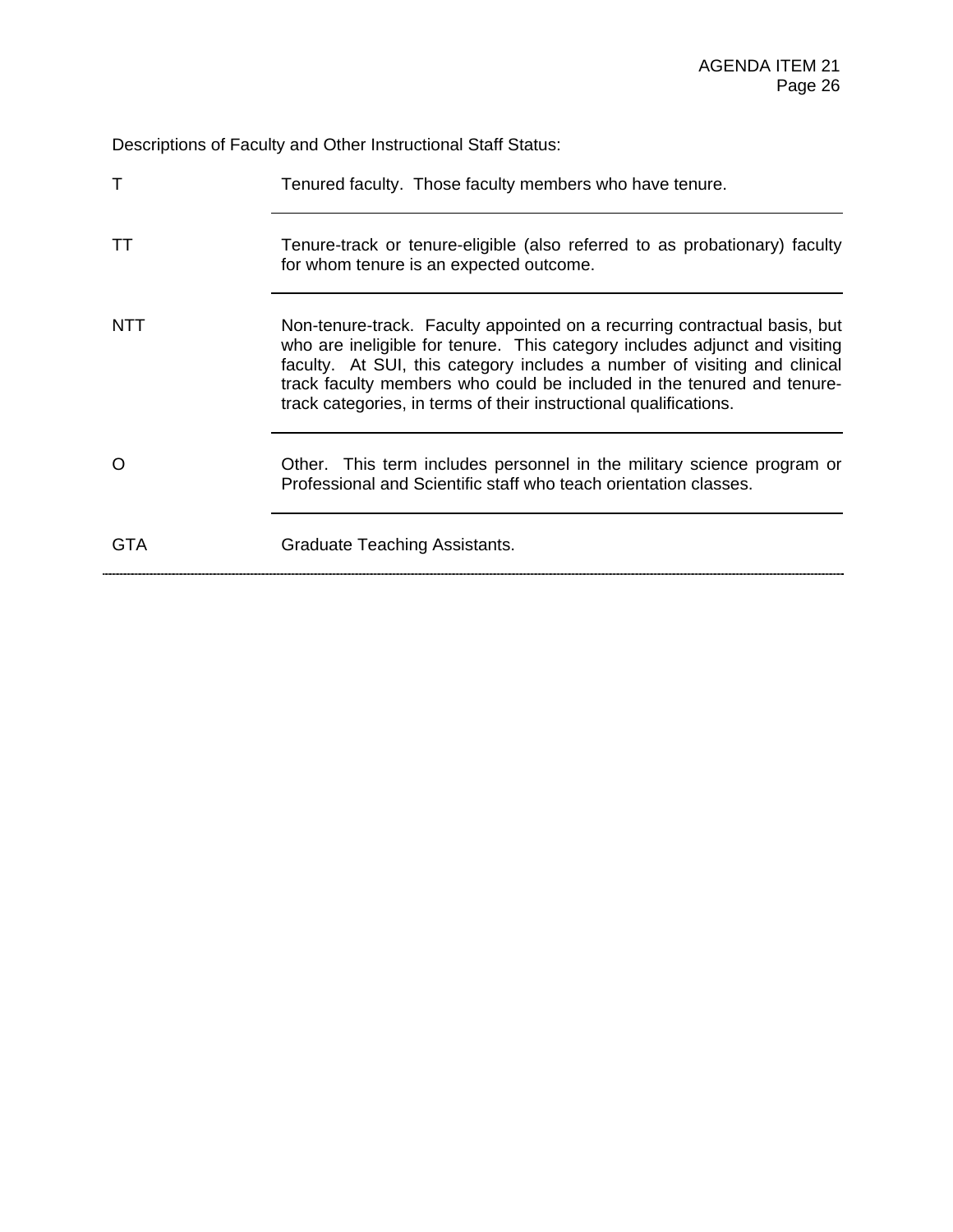Categories for Federal Agencies:

| Teaching                                                         | Includes departmental instruction, as well as teaching paid for by State<br>and federal funds, and through certain cost-sharing grants.                                                                              |  |  |  |  |  |  |  |  |  |  |
|------------------------------------------------------------------|----------------------------------------------------------------------------------------------------------------------------------------------------------------------------------------------------------------------|--|--|--|--|--|--|--|--|--|--|
| Non Sponsored<br>Research/<br>Scholarship<br>(NSR)               | Includes departmental research, research/scholarly/creative projects<br>undertaken by faculty, and in the case of ISU, Experiment Station funded<br>research, that is not supported by external grants or contracts. |  |  |  |  |  |  |  |  |  |  |
| Sponsored<br>Research/<br>Scholarship<br>(SR)                    | Includes research and scholarship efforts funded through State, federal,<br>and private sources (such as foundations), which may also include<br>mandatory cost-sharing.                                             |  |  |  |  |  |  |  |  |  |  |
| Other<br>Sponsored<br>Activities (OR)                            | Includes outreach and service activities that have federal or state funding.                                                                                                                                         |  |  |  |  |  |  |  |  |  |  |
| Administrative<br><b>Activities</b><br>(Admin.)                  | Includes non-sponsored administrative activities.                                                                                                                                                                    |  |  |  |  |  |  |  |  |  |  |
| <b>Other University</b><br>Public and<br>Professional<br>Service | <b>Includes</b><br>departmental<br>outreach,<br>extension-funded,<br>and<br>various<br>non-sponsored<br>both<br>service,<br>and<br>for<br>professional<br>on<br>campus<br>organizations.                             |  |  |  |  |  |  |  |  |  |  |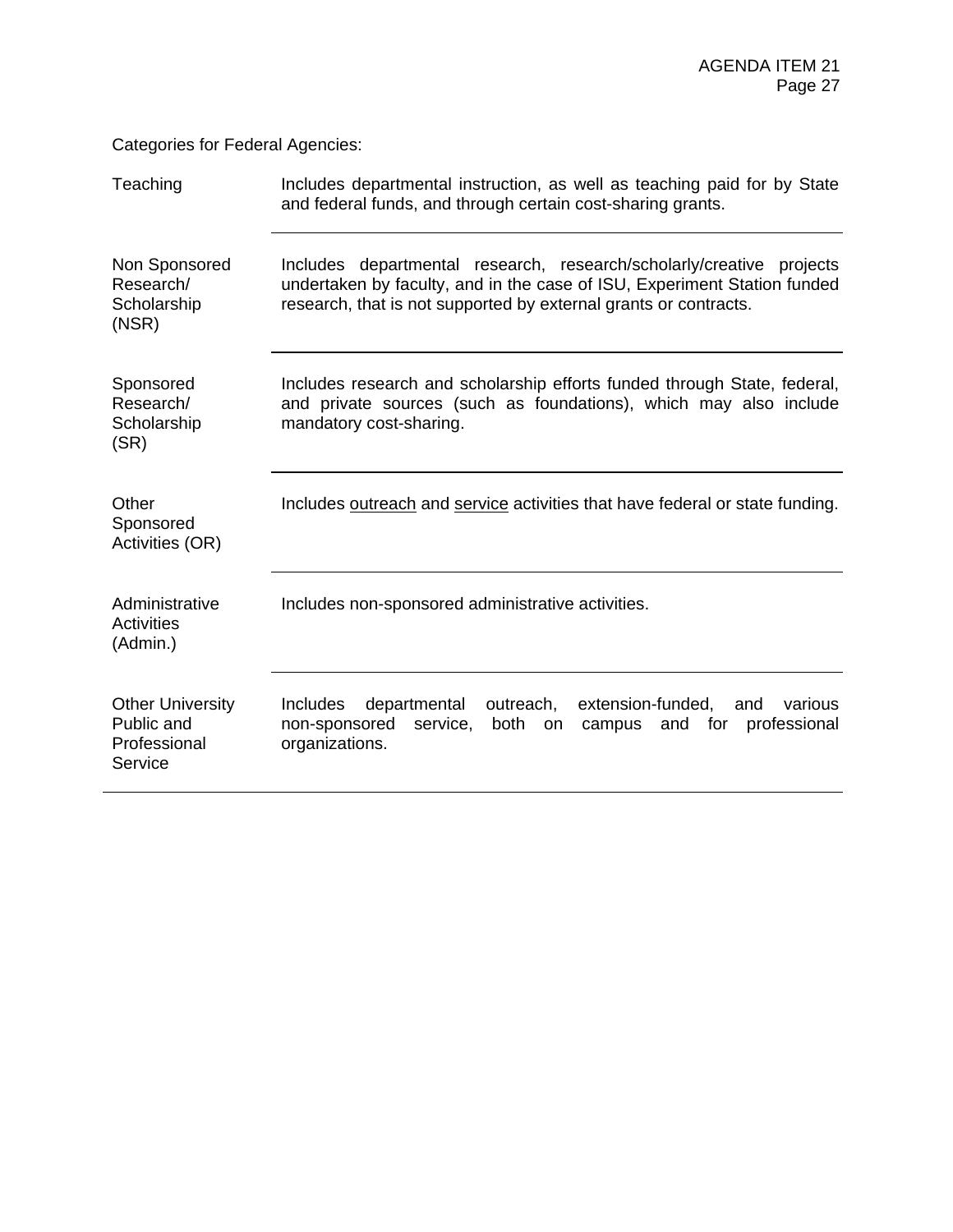## **TABLE 1FACULTY EFFORTAVERAGE NUMBER OF HOURS WORKED PER WEEKBY REGENT UNIVERSITY FACULTY FROM 2001-02 TO 2003-04 MAY 2004**

|                               | Tenured        |      |      | <b>Tenure-Track</b> |      |      | <b>Non-Tenure-Track</b> |      |      | <b>Average of All Faculty</b> |      |      |
|-------------------------------|----------------|------|------|---------------------|------|------|-------------------------|------|------|-------------------------------|------|------|
| <b>Institution</b>            | 03<br>02<br>01 |      |      | 01                  | 02   | 03   | 01                      | 02   | 03   | 01                            | 02   | 03   |
| University of Iowa            | 58.3           | 57.8 | 58.3 | 60.6                | 57.5 | 56.3 | 54.0                    | 55.  | 54.4 | 58.2                          | 57.3 | 57.1 |
| <b>Ilowa State University</b> | 56.9           | 58.9 | 59.5 | 58.5                | 57.4 | 57.8 | 50.9                    | 54.7 | 52.1 | 56.7                          | 58.1 | 58.2 |
| University of Northern Iowa   | 55.0           | 55.0 | 57.5 | 55.0                | 56.2 | 53.0 | 50.0                    | 51.7 | 45.8 | 55.0                          | 55.3 | 54.6 |

National Average: 55.8 hours (for full-time professors at research universities) Source: National Center for Education Statistics, 1999 National Study of Postsecondary Faculty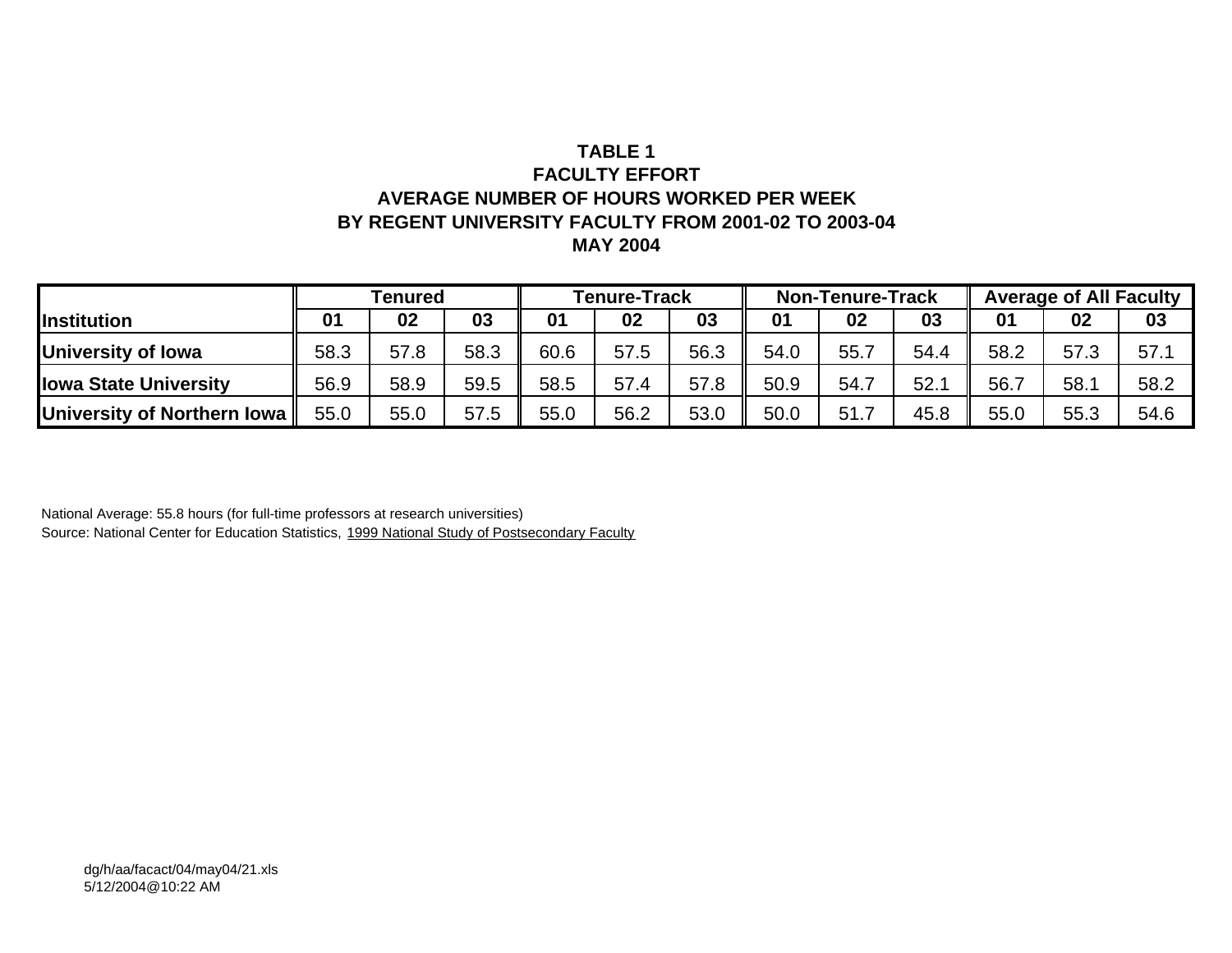## **TABLE 2FACULTY EFFORTAVERAGE NUMBER OF HOURS WORKED PER WEEK BYREGENT UNIVERSITY TENURED AND TENURE-TRACK FACULTY FROM 1984-85 TO 2003-04 MAY 2004**

|            | 84-85 | 86-87 | 88-89 | 90-91 | 92-93 | 94-95 | 96-97 | 97-98 | 98-99             | 99-00       | $00 - 01$         | $01 - 02$        | 02-03 | 03-04 |
|------------|-------|-------|-------|-------|-------|-------|-------|-------|-------------------|-------------|-------------------|------------------|-------|-------|
| <b>SUI</b> | 56.7  | 57.4  | 58.1  | 57.8  | 58.1  | 58.31 | 59.2  | 60.0  | 58.4              | 59.6        | 58.2              | 58.2             | 57.3  | 57.1  |
| <b>ISU</b> | 54.9  | 55.4  | 56.7  | 56.7  | 58.8  | 56.3  | 58.22 | 58.0  | <b>E7</b><br>57.4 | 57.0        | 58.2              | 56.7             | 58.1  | 58.2  |
| <b>UNI</b> | 57.0  | 56.4  | 59.4  | 56.2  | 59.3  | 58.1  | 55.0  | 55.6  | 55.0              | 56.1<br>131 | 55.2 <sup>3</sup> | 55<br>∩3<br>JJ.U | 55.6  | 55.3  |

<sup>1</sup>SUI data were for 1995-96 academic year.

²No survey was reported in May 1997 for ISU.

³Weighted average for tenured and tenure-track faculty.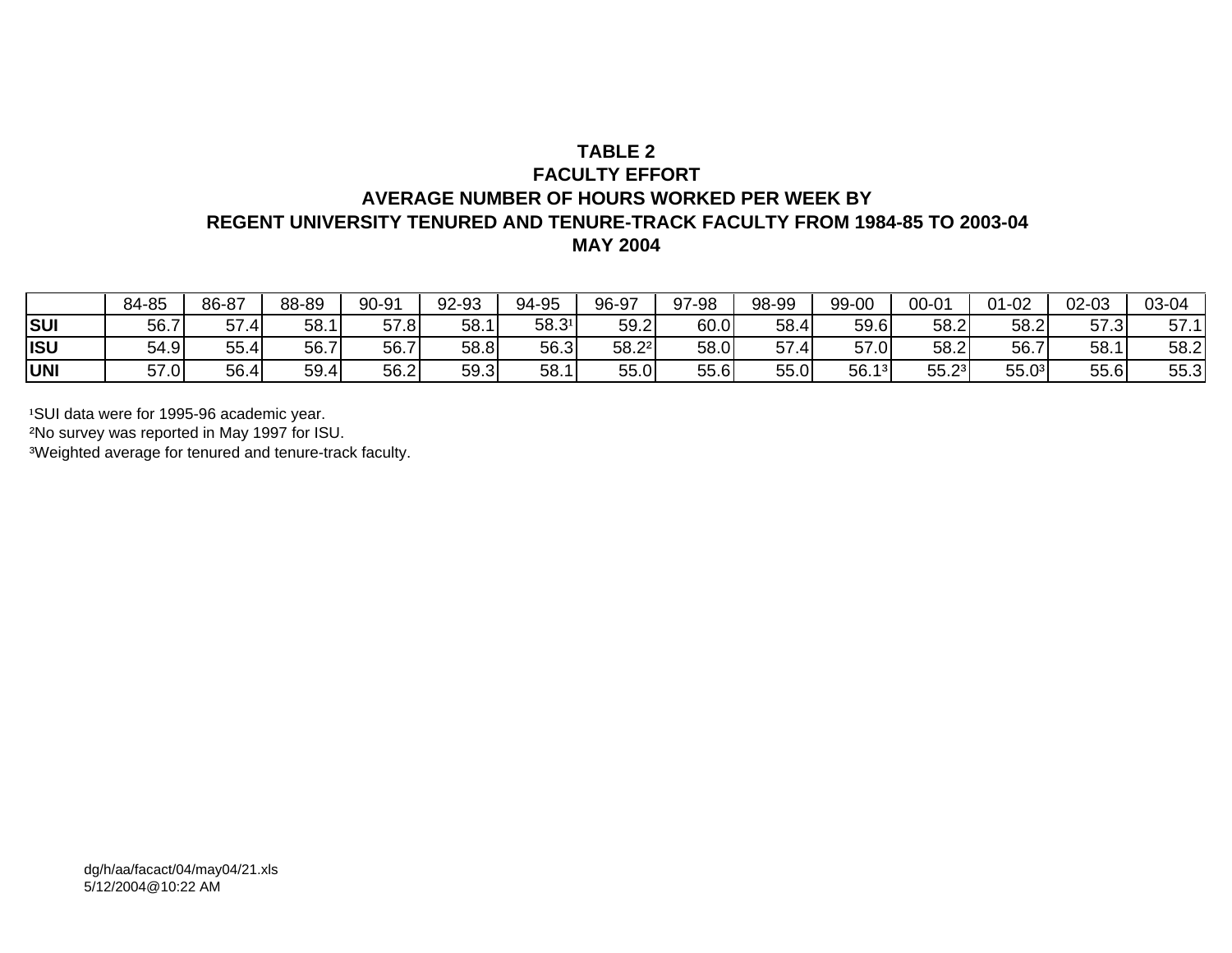## **FACULTY TIME ALLOCATIONS FROM 2001-02 TO 2003-04 FACULTY EFFORT (PERCENTAGES OF TIME) FOR TENURED, TENURE-TRACK, NON-TENURE-TRACK FACULTY MAY 2004**

|                                   |        | Tenured |        |        | <b>Tenure-Track</b> |        | <b>Non-Tenure-Track</b> |        |       |  |
|-----------------------------------|--------|---------|--------|--------|---------------------|--------|-------------------------|--------|-------|--|
|                                   | 02     | 03      | 04     | 02     | 03                  | 04     | 02                      | 03     | 04    |  |
| Teaching                          | 49.2%  | 47.6%   | 47.0%  | 46.7%  | 43.5%               | 43.5%  | 80.2%                   | 74.3%  | 78.1% |  |
| <b>NS Research/Scholarship</b>    | 19.9%  | 19.5%   | 19.5%  | 27.2%  | 26.5%               | 26.6%  | 3.3%                    | 3.6%   | 2.9%  |  |
| <b>SP Research/Scholarship</b>    | 15.0%  | 16.7%   | 17.4%  | 18.2%  | 20.2%               | 19.4%  | 3.2%                    | 6.3%   | 5.0%  |  |
| <b>Other Research/Scholarship</b> | 0.9%   | 1.0%    | 0.9%   | 0.7%   | 0.6%                | 0.5%   | 4.0%                    | 2.5%   | 0.8%  |  |
| <b>Administrative Activities</b>  | 13.1%  | 13.6%   | 13.3%  | 6.3%   | 7.4%                | 8.2%   | 7.2%                    | 3.9%   | 8.6%  |  |
| Service                           | 1.9%   | 1.6%    | 1.9%   | 0.9%   | 1.8%                | 1.8%   | 2.2%                    | 9.5%   | 4.5%  |  |
| <b>Total All Activities</b>       | 100.0% | 100.0%  | 100.0% | 100.0% | 100.0%              | 100.0% | 100.1%                  | 100.1% | 99.9% |  |

### **UNIVERSITY OF IOWA**

### **IOWA STATE UNIVERSITY**

|                                   |        | Tenured |          |       | <b>Tenure-Track</b> |        | <b>Non-Tenure-Track</b> |        |        |  |
|-----------------------------------|--------|---------|----------|-------|---------------------|--------|-------------------------|--------|--------|--|
|                                   | 02     | 03      | 04       | 02    | 03                  | 04     | 02                      | 03     | 04     |  |
| <b>Teaching</b>                   | 42.1%  | 42.1%   | 41.6%    | 42.7% | 42.3%               | 41.4%  | 76.7%                   | 76.0%  | 74.0%  |  |
| <b>NS Research/Scholarship</b>    | 25.7%  | 25.1%   | 26.6%    | 34.0% | 34.6%               | 36.6%  | 6.9%                    | 6.1%   | 6.1%   |  |
| <b>SP Research/Scholarship</b>    | 8.8%   | 9.3%    | 8.9%     | 8.1%  | 8.8%                | 7.6%   | 6.1%                    | 7.8%   | 9.9%   |  |
| <b>Other Research/Scholarship</b> | 1.1%   | 1.5%    | 1.4%     | 0.5%  | 0.9%                | 1.0%   | 0.4%                    | 0.8%   | 1.2%   |  |
| <b>Administrative Activities</b>  | 7.8%   | 7.7%    | 7.9%     | 2.1%  | 1.9%                | 2.1%   | 2.8%                    | 2.6%   | 2.1%   |  |
| Service                           | 14.5%  | 14.3%   | $13.7\%$ | 12.5% | 11.5%               | 11.3%  | 7.3%                    | 6.8%   | 6.9%   |  |
| <b>Total All Activities</b>       | 100.0% | 100.0%  | 100.1%   | 99.9% | 100.0%              | 100.0% | 100.2%                  | 100.1% | 100.2% |  |

## **UNIVERSITY OF NORTHERN IOWA**

|                                  |        | Tenured |        |        | <b>Tenure-Track</b> |        | <b>Non-Tenure-Track</b> |        |        |  |
|----------------------------------|--------|---------|--------|--------|---------------------|--------|-------------------------|--------|--------|--|
|                                  | 02     | 03      | 04     | 02     | 03                  | 04     | 02                      | 03     | 04     |  |
| Teaching                         | 59.0%  | 59.1%   | 61.3%  | 63.1%  | 62.1%               | 65.3%  | 91.8%                   | 91.8%  | 87.6%  |  |
| NS Research/Scholarship          | 14.6%  | 14.0%   | 13.5%  | 18.3%  | 18.3%               | 18.3%  | 1.6%                    | 2.1%   | 2.0%   |  |
| <b>SP Research/Scholarship</b>   | 3.3%   | 2.4%    | 3.7%   | 3.8%   | 2.9%                | 2.5%   | 0.7%                    | 0.8%   | 2.0%   |  |
| Other Research/Scholarship       | 1.2%   | 1.4%    | 1.4%   | 0.6%   | 0.5%                | 0.4%   | 0.6%                    | 0.5%   | 0.1%   |  |
| <b>Administrative Activities</b> | 12.1%  | 12.1%   | 11.9%  | 5.5%   | 6.1%                | 4.9%   | 1.8%                    | 2.3%   | 5.2%   |  |
| Service                          | 9.8%   | 11.0%   | 8.2%   | 8.8%   | 10.1%               | 8.6%   | 3.5%                    | 2.5%   | 3.1%   |  |
| <b>Total All Activities</b>      | 100.0% | 100.0%  | 100.0% | 100.1% | 100.0%              | 100.0% | 100.0%                  | 100.0% | 100.0% |  |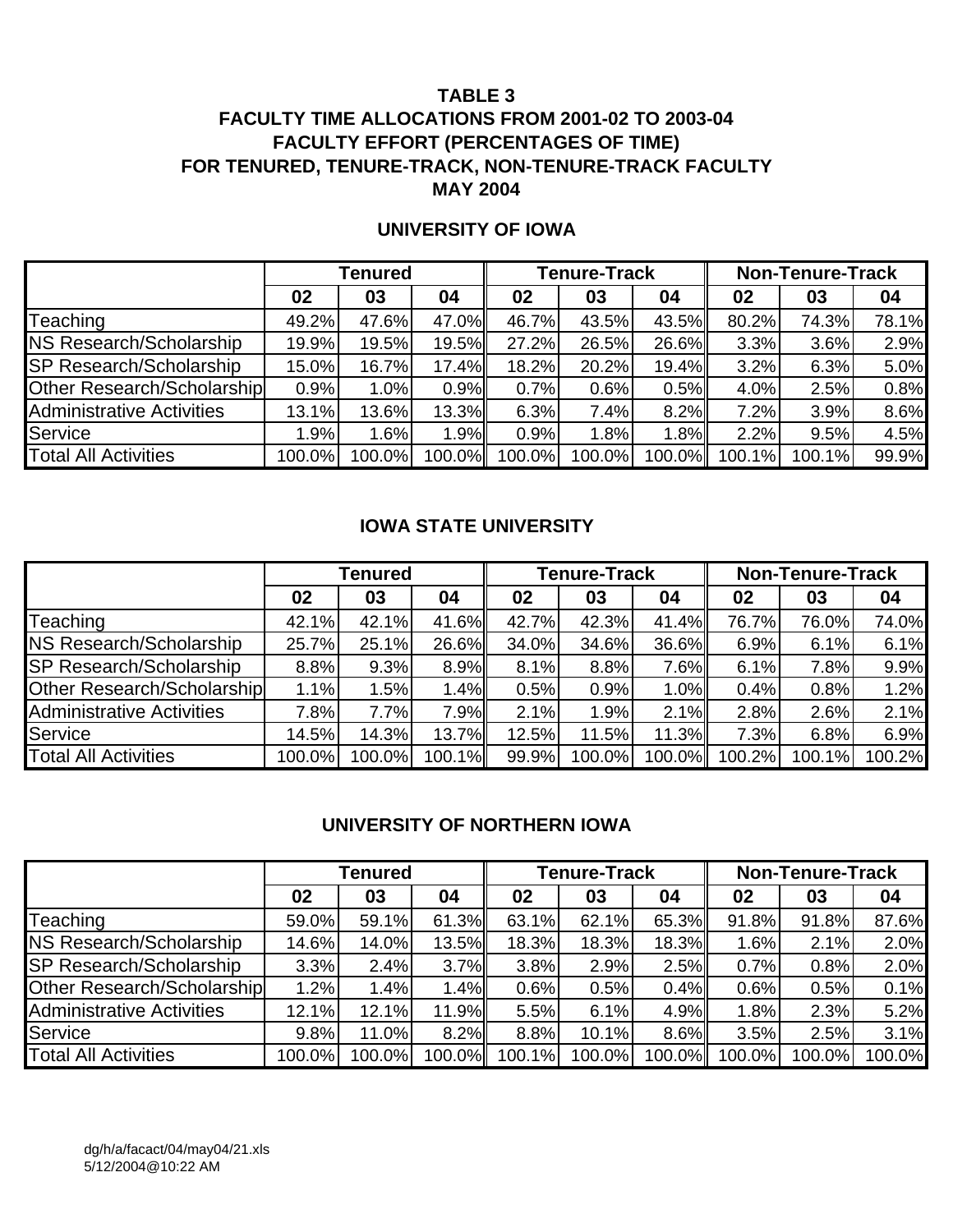# **FACULTY TIME ALLOCATIONS FROM 2001-02 TO 2003-04 FACULTY EFFORT (PERCENTAGES OF TIME) FOR TENURED, TENURE-TRACK, NON-TENURE-TRACK FACULTY MAY 2004**

Definitions:

- **Teaching**: includes departmental instruction, as well as teaching paid for by state and federal funds, and through certain cost-sharing grants.
- **Non-sponsored research (NS research)**: includes departmental research, research/scholarly/creative projects undertaken by faculty, and, for ISU, Experiment Station funded research, that is not supported by external grants or contracts.
- **Sponsored research (SP research)**: includes research and scholarship efforts funded through state, federal, and private sources (such as foundations) which may also include mandatory cost-sharing.

 **Other sponsored research (Other research)**: includes outreach and service activities that have federal or state funding.

 **Administrative activities (Admin.)**: includes non-sponsored administrative activities.

 **Other university public and professional service (Service)**: includes departmental outreach, extension-funded, and various non-sponsored service, both on campus and for professional organizations.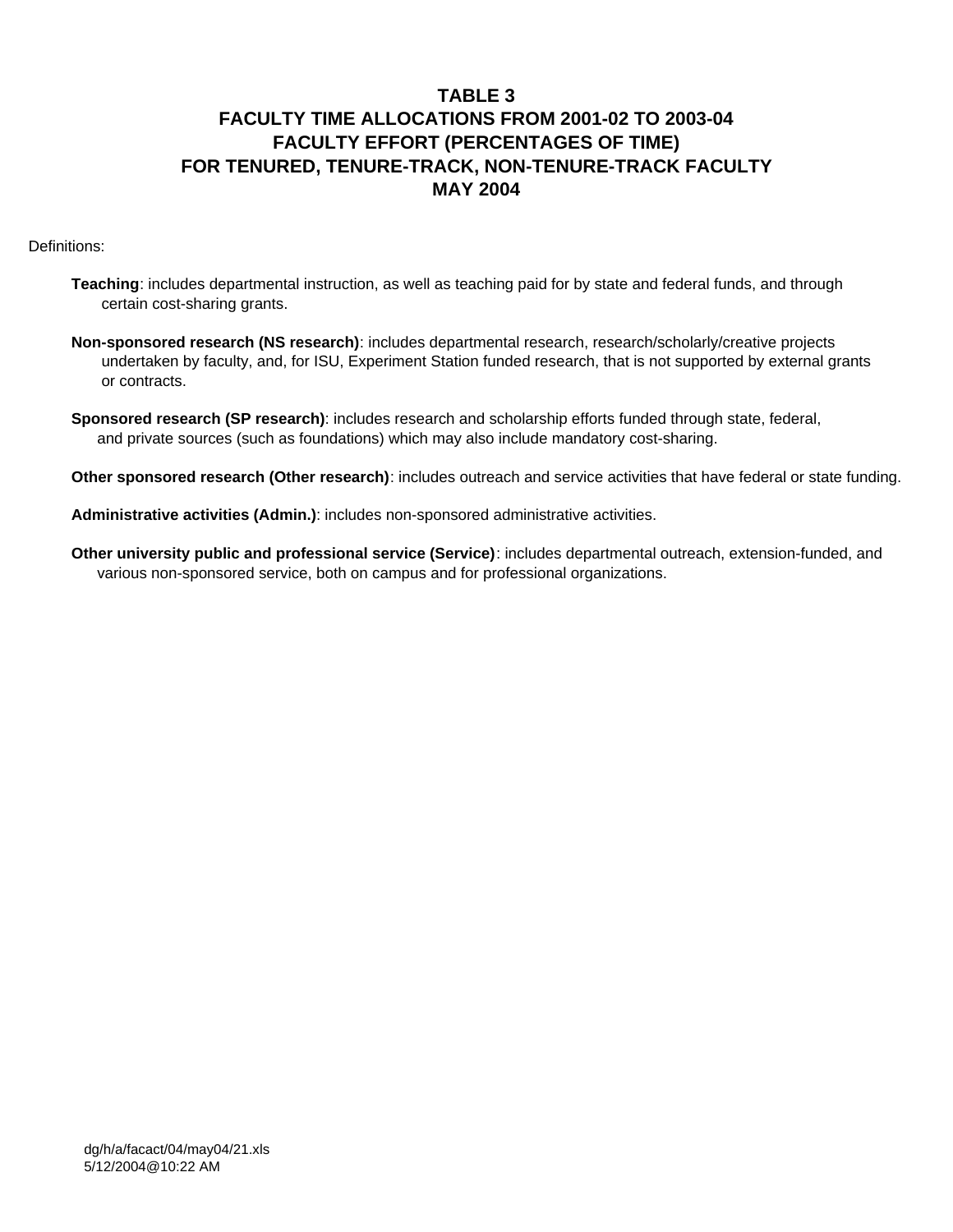## **TABLE 4FACULTY ACTIVITIES ALLOCATIONS FROM 1999-00 TO 2003-04 (PERCENTAGES OF TIME, BY INSTITUTION, AND RANK) MAY 2004**

#### **UNIVERSITY OF IOWA**

|                                  |        | <b>Professor</b>   |          |        |         |       | <b>Associate Professor</b> |        |         | Assistant Professor |        |                                                                                                         |         |                             |        |
|----------------------------------|--------|--------------------|----------|--------|---------|-------|----------------------------|--------|---------|---------------------|--------|---------------------------------------------------------------------------------------------------------|---------|-----------------------------|--------|
|                                  | 00     | 01                 | 02       | 03     | 04      | 00    | 01                         | 02     | 03      | 04                  | 00     | 01                                                                                                      | 02      | 03                          | 04     |
| Teaching                         | 48.7%  | 48.6%              | 47.8%    | 46.5%  | 45.9%   | 51.9% | 50.3%                      | 51.3%  | 49.3%   | 48.7%               | 50.7%  | 46.9%                                                                                                   | 46.7%   | 43.5%                       | 43.5%  |
| NS Research/Scholarship          | 18.8%  | 19.2% <sub>L</sub> | $19.2\%$ | 18.4%  | $7.6\%$ | 19.8% | 20.9%                      | 21.0%  | 21.2%   | 22.5%               | 24.9%  | 25.9%                                                                                                   | 27.2%   | 26.5%                       | 26.6%  |
| SP Research/Scholarship          | 13.8%  | 14.0%              | 14.5%    | 16.7%  | 18.1%   | 14.7% | 15.9%                      | 15.7%  | 16.8%   | 16.4%               | 15.6%l | 17.3%                                                                                                   | 18.2%   | 20.2%                       | 19.4%  |
| Other Research/Scholarship       | .4%    | $.0\%$             | $.0\%$   | $.2\%$ | $.4\%$  | .2%I  | 0.7%                       | 0.7%   | $0.7\%$ | 0.2%                | 0.9%   | 0.9%                                                                                                    | 0.7%    | 0.6%                        | 0.5%   |
| <b>Administrative Activities</b> | 15.6%  | $15.1\%$           | 15.6%    | 15.5%  | 15.1%ll | 10.4% | 10.1%                      | 9.5%   | 10.5%   | 10.4%               | 6.5%   | '.5%                                                                                                    | 6.3%    | $^{\prime}$ .4% $^{\prime}$ | 8.2%   |
| Service                          | $.7\%$ | 2.1%               | .9%      | .7%    | $.9\%$  | 2.0%  | 2.1%                       | $.8\%$ | .5%     | .8%                 | .4%    | .5%                                                                                                     | $0.9\%$ | .8%l                        | $.8\%$ |
| Total All Activities 100.0%      |        | 100.0%             |          |        |         |       |                            |        |         |                     |        | 100.0%  100.0%  100.0%   100.0%  100.0%  100.0%  100.0%  100.0%  100.0%  100.0%  100.0%  100.0%  100.0% |         |                             |        |

#### **IOWA STATE UNIVERSITY**

|                                  |          | <b>Professor</b> |         |        | <b>Associate Professor</b> |                             |        |         |           | Assistant Professor |        |        |         |          |        |
|----------------------------------|----------|------------------|---------|--------|----------------------------|-----------------------------|--------|---------|-----------|---------------------|--------|--------|---------|----------|--------|
|                                  | 00       | 01               | 02      | 03     | 04                         | 00                          | 01     | 02      | 03        | 04                  | 00     | 01     | 02      | 03       | 04     |
| Teaching                         | 41.1%l   | 39.2%l           | 40.2%   | 39.8%  | 40.2%                      | 45.1%                       | 44.8%  | 43.3%   | 43.7%     | 40.7%               | 52.4%  | 53.2%  | 53.2%   | 51.3%    | 43.8%  |
| NS Research/Scholarship          | 26.7%    | 26.4%            | 25.4%   | 25.2%  | 24.2%                      | 24.4%                       | 24.0%  | 26.6%   | 25.1%     | 26.5%               | 26.4%  | 25.7%  | 26.3%   | 27.2%    | 33.3%  |
| SP Research/Scholarship          | $9.4\%$  | 10.7%L           | 10.5%।  | 12.0%। | .4%II                      | 9.1%                        | 8.7%   | 8.7%    | 8.6%      | 8.7%                | 6.2%   | 6.2%   | 6.8%    | $8.0\%$  | 8.1%   |
| Other Research/Scholarship       | $.2\%$   | $.1\%$           | $.4\%$  | .7%    | .1%II                      | $.3\%$                      | $.1\%$ | $0.7\%$ | $.2\%$    | $.4\%$              | $.1\%$ | $.0\%$ | $0.5\%$ | $0.9\%$  | .0%    |
| <b>Administrative Activities</b> | 9.0%     | 9.4%             | 9.6%    | 9.0%   | $10.5\%$                   | 4.9%                        | 5.7%   | 5.1%    | 5.6%      | 4.5%                | 2.1%   | 2.5%   | 2.3%    | 2.1%     | 2.3%   |
| Service                          | $12.6\%$ | 13.3%            | 12.9%   | 12.3%  | 12.7%                      | 15.2%                       | 15.7%  | 15.5%   | 15.8%     | 18.1%               | $.7\%$ | $.4\%$ | ີ 1%⊧   | $10.5\%$ | 11.5%  |
| Total All Activities             | 100.0%   | 1%I              | 100.0%L |        |                            | 100.0% 100.1% 100.0% 100.0% |        | 99.9%   | $100.0\%$ | 99.9%               | 99.9%  | 100.0% | 100.2%  | 100.0%   | 100.0% |

#### **UNIVERSITY OF NORTHERN IOWA**

|                                |           | <b>Professor</b> |        |       |            |       | <b>Associate Professor</b> |                                                                       |         | <b>Assistant Professor</b> |            |         |       |               |       |
|--------------------------------|-----------|------------------|--------|-------|------------|-------|----------------------------|-----------------------------------------------------------------------|---------|----------------------------|------------|---------|-------|---------------|-------|
|                                | 00        | 01               | 02     | 03    | 04         | 00    | 01                         | 02                                                                    | 03      | 04                         | 00         | 01      | 02    | 03            | 04    |
| Teaching                       | 51.1%     | .6%I<br>51       | 57.5%  | 56.3% | 57.2%      | 55.3% | 56.0%                      | 59.5%                                                                 | 58.1%   | 61.5%                      | .7%<br>-61 | 59.6%   | 64.4% | 60.8%         | 63.3% |
| NS Research/Scholarship        | 13.1%     | 13.6%            | 15.3%  | 15.7% | .1%<br>15. | 12.9% | 12.7%                      | 14.8%                                                                 | 15.4%   | 14.0%                      | 14.5%      | 15.9%   | 7.5%  | 18.6%         | 18.7% |
| <b>SP Research/Scholarship</b> | 6.3%      | 6.2%             | 4.3%   | 3.0%  | 5.4%       | 5.8%  | 4.5%                       | 2.6%                                                                  | 2.2%    | 2.5%                       | 5.2%       | 5.0%    | 3.3%  | 2.9%          | 2.6%  |
| Other Research/Scholarship     | 4.2%      | 4.2%             | $.6\%$ | .6%   | $.7\%$     | 4.4%  | 4.8%                       | $.0\%$                                                                | $.1\%$  | $.3\%$                     | 5.2%       | 4.5%    | 0.6%  | 0.4%          | 0.1%  |
| Administrative Activities      | 15.3%     | 14.0%I           | 13.7%  | 14.0% | 12.9%      | 9.1%  | 8.4%                       | $1.0\%$                                                               | $.5\%$  | 12.1%                      | 3.3%       | 4.0%    | 5.7%  | 6.2%          | 5.9%  |
| Service                        | 10.0%     | 10.4%            | 7.6%   | 9.4%  | 7.7%       | 12.5% | 13.6%                      | $1.1\%$                                                               | $1.7\%$ | 8.6%                       | 10.1%      | $1.0\%$ | 8.7%  | $11.1\%$      | 9.2%  |
| Total All Activities           | $100.0\%$ | 100.0%           |        |       |            |       |                            | 100.0% 100.0% 100.0% 100.0% 100.0% 100.0% 100.0% 100.0% 100.0% 100.0% |         |                            |            | 100.0%  |       | 100.2% 100.0% | 99.8% |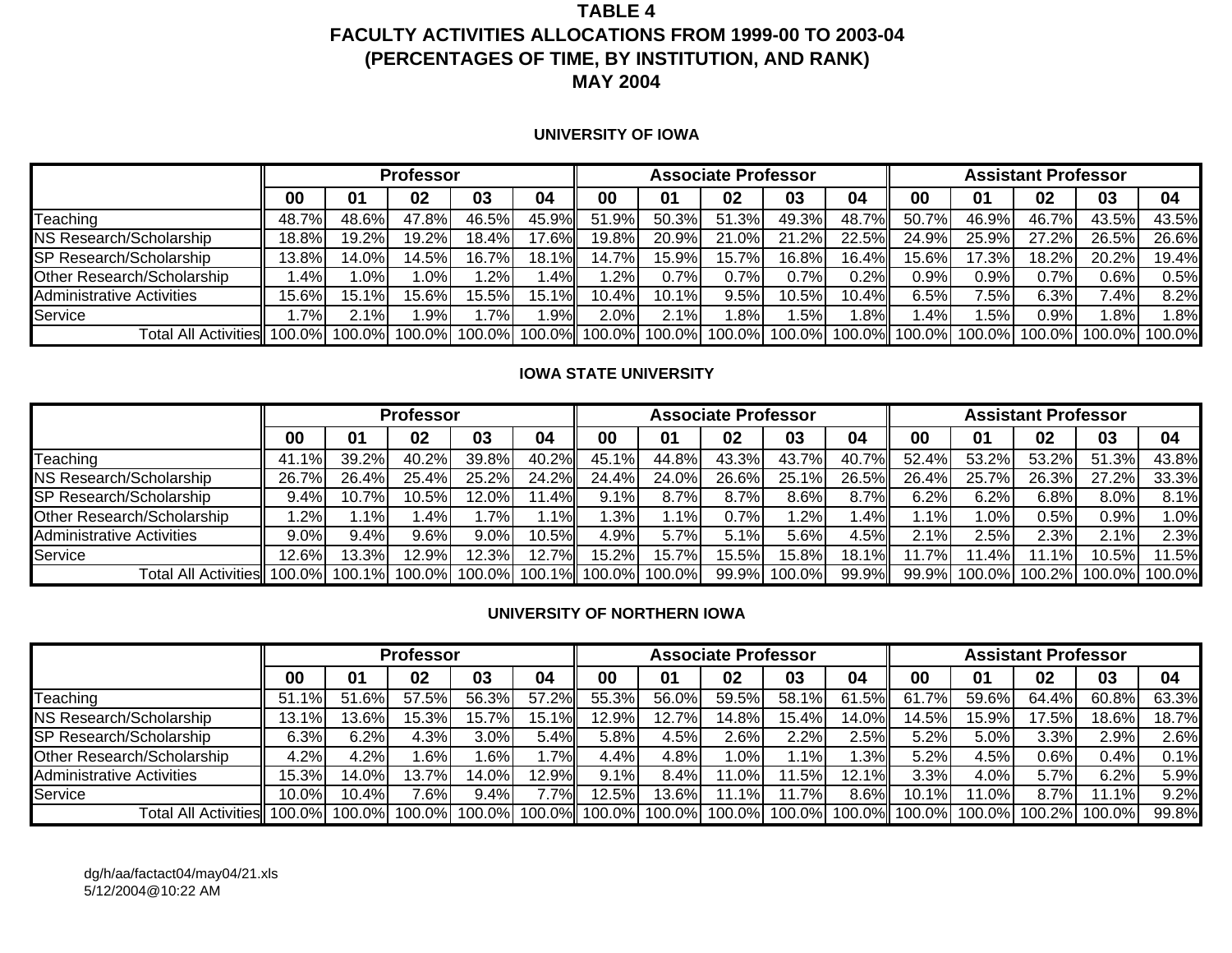## **PERCENTAGE EFFORT DEVOTED TO TEACHING ACTIVITIES BY TENURED AND TENURE-TRACK FACULTY BY COLLEGE FROM 2001-02 TO 2003-04 MAY 2004**

## **University of Iowa**

| <b>College</b>                   |           | % Tenured |       |           | % Tenure-Track |           |
|----------------------------------|-----------|-----------|-------|-----------|----------------|-----------|
|                                  | $01 - 02$ | $02 - 03$ | 03-04 | $01 - 02$ | $02 - 03$      | 03-04     |
| <b>Business</b>                  | 46.7%     | 46.2%     | 43.0% | 44.8%     | 43.1%          | 44.2%     |
| Dentistry                        | 61.8%     | 62.8%     | 62.9% | 53.5%     | 49.0%          | 51.5%     |
| Education                        | 65.8%     | 62.2%     | 64.4% | 58.4%     | 57.2%          | 62.0%     |
| Engineering                      | 44.7%     | 42.6%     | 46.5% | 52.6%     | 41.9%          | 50.8%     |
| <b>Graduate College</b>          | <b>NA</b> | 36.7%     | 39.3% | <b>NA</b> | 41.8%          | 48.5%     |
| Law                              | 52.1%     | 53.9%     | 51.9% | 58.5%     | <b>NA</b>      | <b>NA</b> |
| <b>Liberal Arts and Sciences</b> | 46.7%     | 45.5%     | 44.2% | 43.5%     | 44.5%          | 43.4%     |
| <b>Medicine</b>                  | 49.3%     | 48.1%     | 48.4% | 41.2%     | 41.6%          | 41.2%     |
| Nursing                          | 44.6%     | 41.5%     | 44.9% | 63.3%     | 57.2%          | 50.8%     |
| Pharmacy                         | 44.4%     | 47.1%     | 37.8% | 52.6%     | 41.6%          | 23.4%     |
| <b>Public Health</b>             | <b>NA</b> | 26.9%     | 23.4% | <b>NA</b> | 23.9%          | 28.3%     |
| <b>Average All Colleges</b>      | 49.2%     | 48.2%     | 47.0% | 46.7%     | 44.3%          | 43.5%     |

### **Iowa State University**

| <b>College</b>                     |           | % Tenured |       |           | % Tenure-Track |       |
|------------------------------------|-----------|-----------|-------|-----------|----------------|-------|
|                                    | $01 - 02$ | $02 - 03$ | 03-04 | $01 - 02$ | $02 - 03$      | 03-04 |
| Agriculture                        | 28.3%     | 30.1%     | 31.2% | 29.4%     | 30.0%          | 27.1% |
| <b>Business</b>                    | 42.0%     | 41.5%     | 39.3% | 40.8%     | 37.6%          | 33.1% |
| Design                             | 59.1%     | 59.7%     | 61.3% | 58.2%     | 62.3%          | 55.8% |
| Education                          | 48.9%     | 44.5%     | 43.2% | 43.1%     | 40.3%          | 38.4% |
| Engineering                        | 47.0%     | 48.5%     | 43.8% | 42.0%     | 42.2%          | 42.8% |
| <b>Family and Consumer Science</b> | 47.3%     | 52.6%     | 54.1% | 56.0%     | 56.2%          | 57.1% |
| <b>Liberal Arts and Sciences</b>   | 49.8%     | 48.6%     | 48.2% | 50.6%     | 47.2%          | 46.9% |
| <b>Veterinary Medicine</b>         | 36.2%     | 35.5%     | 32.9% | 24.1%     | 26.5%          | 27.2% |
| <b>Other</b>                       | 9.1%      | 8.5%      | 10.3% | 18.0%     | 11.4%          | 13.2% |
| <b>Average All Colleges</b>        | 42.1%     | 42.1%     | 41.6% | 42.7%     | 42.3%          | 41.4% |

### **University of Northern Iowa**

| <b>College</b>                  |           | % Tenured |       |           | % Tenure-Track |       |
|---------------------------------|-----------|-----------|-------|-----------|----------------|-------|
|                                 | $01 - 02$ | $02 - 03$ | 03-04 | $01 - 02$ | $02 - 03$      | 03-04 |
| <b>Business</b>                 | 54.5%     | 53.9%     | 54.2% | 55.4%     | 54.4%          | 52.9% |
| Education                       | 55.1%     | 63.1%     | 60.8% | 64.6%     | 71.9%          | 70.8% |
| <b>Humanities and Fine Arts</b> | 61.4%     | 62.9%     | 62.4% | 58.1%     | 55.2%          | 60.0% |
| <b>Natural Sciences</b>         | 64.8%     | 64.5%     | 68.4% | 68.5%     | 69.9%          | 69.3% |
| Social & Behavioral Sciences    | 53.9%     | 53.9%     | 56.1% | 63.3%     | 60.6%          | 62.8% |
| <b>Other</b>                    | 71.9%     | 10.2%     | 64.9% | 55.8%     | 5.4%           | 65.5% |
| <b>Average All Colleges</b>     | 59.0%     | 59.2%     | 61.3% | 63.1%     | 62.1%          | 65.3% |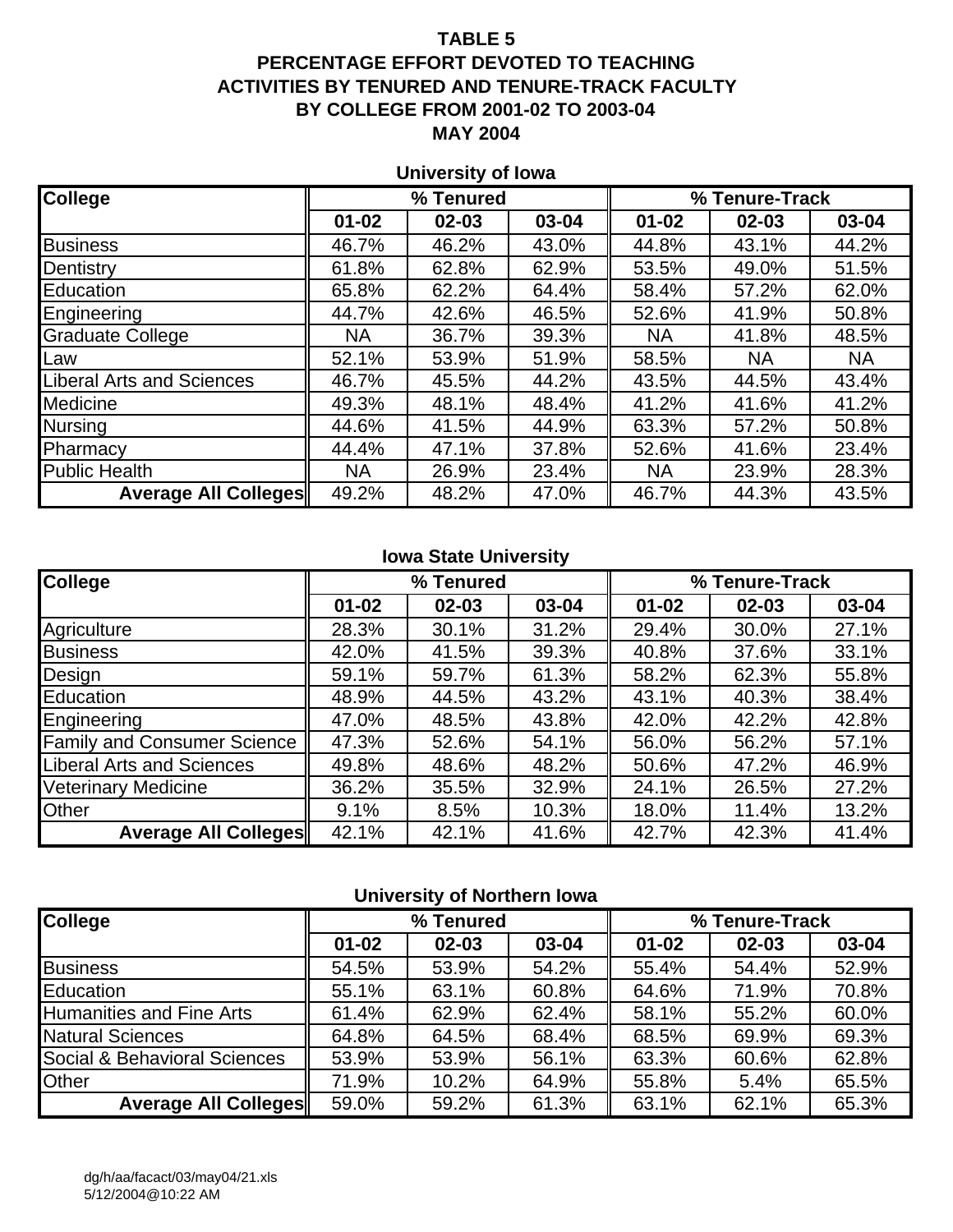## **PERCENTAGE OF TOTAL STUDENT CREDIT HOURS GENERATED BY ALL FACULTY AND GRADUATE TEACHING ASSISTANTS FROM 2001-02 TO 2003-04 MAY 2004**

| 2001-2002                  | <b>Tenured</b> | Tenure-<br>Track | Combined<br>(T 8 T) | <b>NTT</b> | <b>GTA</b> | <b>Other</b> | $\parallel$ Percent $\parallel$ | <b>SCH</b> |
|----------------------------|----------------|------------------|---------------------|------------|------------|--------------|---------------------------------|------------|
| <b>SUI</b>                 | 50.4%          | 11.0%            | $61.4\%$            | 22.0%      | $15.3\%$   | 1.3%         | $100.0\%$                       | 330,293    |
| <b>ISU</b>                 | 47.0%          | 16.0%            | $63.0\%$            | 23.0%      | $14.0\%$   | $0.0\%$      | 100.0% <b>II</b>                | 332,101    |
| <b>UNI</b>                 | 47.3%          | 20.7%            | 68.0%               | $31.8\%$   | 0.2%       | $0.0\%$      | $100.0\%$                       | 176,882    |
| <b>Percentage Combined</b> | 48.3%          | 15.9%            | 64.2%               | 25.6%      | 9.8%       | 0.4%         | $100.0\%$                       | 839,276    |

|                            |                | <b>Tenure-</b> | Combined $\ $ |            |            |              |                                 |            |
|----------------------------|----------------|----------------|---------------|------------|------------|--------------|---------------------------------|------------|
| 2002-2003                  | <b>Tenured</b> | Track          | (T & T)       | <b>NTT</b> | <b>GTA</b> | <b>Other</b> | $\parallel$ Percent $\parallel$ | <b>SCH</b> |
| SUI                        | 48.5%          | 11.6%          | $60.1\%$      | 22.7%      | $17.0\%$   | 0.3%         | $100.1\%$                       | 340,184    |
| <b>ISU</b>                 | 45.0%          | 15.0%          | 60.0%         | 27.0%      | $13.0\%$   |              | $100.0\%$                       | 339,170    |
| UNI                        | 45.1%          | 20.7%          | 65.8%         | $34.1\%$   | 0.2%       | $0.0\%$      | $100.1\%$                       | 173,615    |
| <b>Percentage Combined</b> | 46.2%          | 15.8%          | $62.0\%$      | $27.9\%$   | $10.1\%$   | 0.1%         | $100.1\%$                       | 852,969    |

|                            |                | Tenure-      | $\vert$ Combined $\vert\vert$ |            |            |              |                                 |            |
|----------------------------|----------------|--------------|-------------------------------|------------|------------|--------------|---------------------------------|------------|
| 2003-2004                  | <b>Tenured</b> | <b>Track</b> | (T & T)                       | <b>NTT</b> | <b>GTA</b> | <b>Other</b> | $\parallel$ Percent $\parallel$ | <b>SCH</b> |
| <b>SUI</b>                 | 46.1%          | 11.8%        | 57.9%                         | 23.6%      | $18.1\%$   | 0.3%         | 99.9%                           | 342,756    |
| <b>ISU</b>                 | 44.0%          | 16.2%        | 60.2%                         | $26.8\%$   | $13.0\%$   |              | $100.0\%$                       | 330,086    |
| <b>UNI</b>                 | 51.5%          | 24.3%        | 75.8%                         | 23.6%      | $0.6\%$    | $0.0\%$      | $100.0\%$                       | 165,910    |
| <b>Percentage Combined</b> | 47.2%          | 17.4%        | 64.6%                         | 24.7%      | $10.6\%$   | $0.1\%$      | $100.0\%$                       | 838,752    |

NTT = Non-tenure-track

GTA = Graduate teaching assistant

SCH = Semester credit hours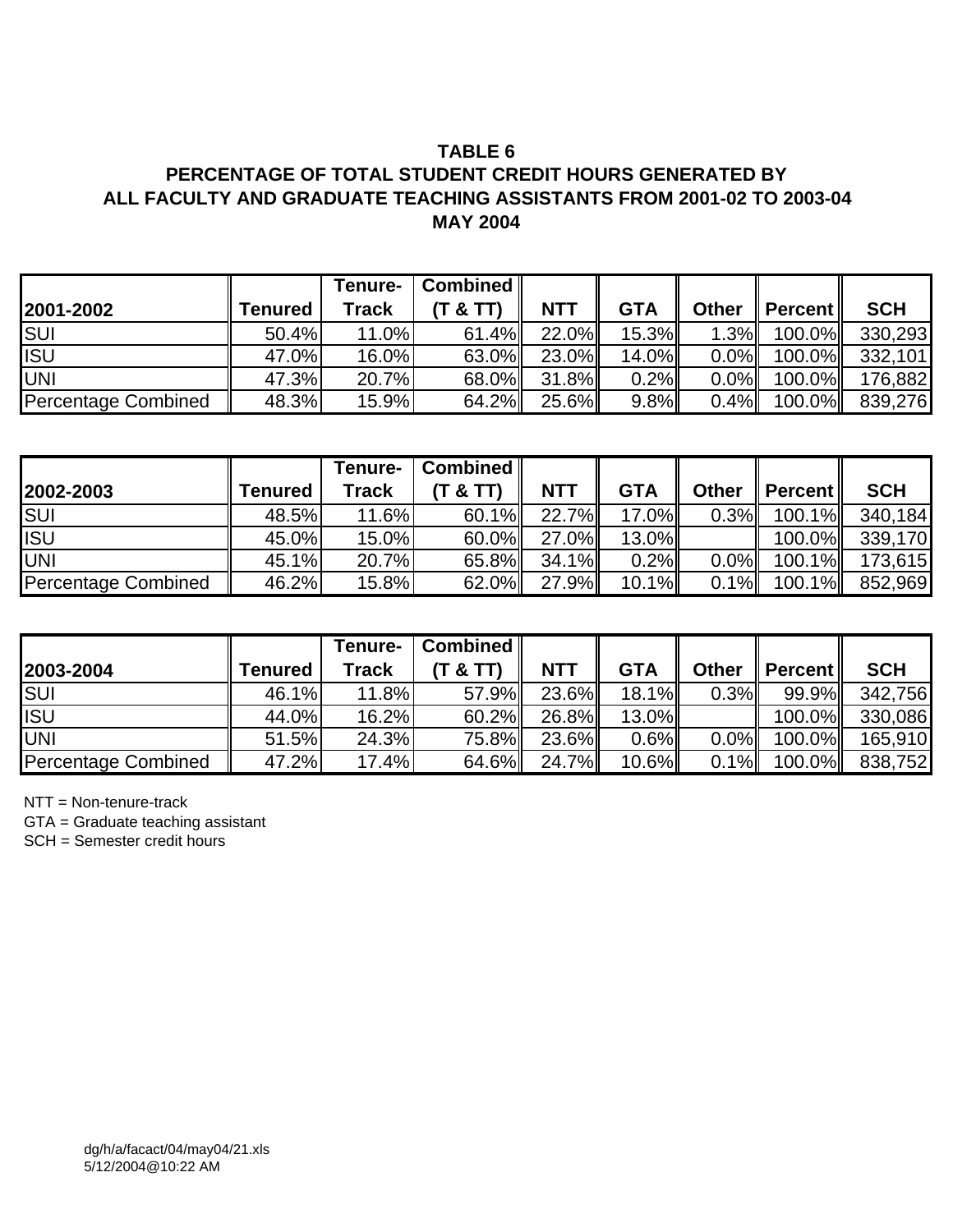## **TABLE 7 PERCENT OF TOTAL STUDENT CREDIT HOURS GENERATED BY ALL FACULTY, GTA, AND OTHERS FROM 1991 TO 2003 MAY 2004**

| <b>UNIVERSITY OF IOWA</b> |                      |                         |            |                      |              |  |  |  |  |  |
|---------------------------|----------------------|-------------------------|------------|----------------------|--------------|--|--|--|--|--|
| Year                      | Tenured/Tenure-Track | <b>Non-Tenure-Track</b> | <b>GTA</b> | <b>Other</b>         | <b>Total</b> |  |  |  |  |  |
| 1991                      | 46.0%                | 13.0%                   | 41.0%      | 0.0%                 | 100.0%       |  |  |  |  |  |
| 1993                      | 64.0%                | 15.0%                   | 21.0%      | 0.0%                 | 100.0%       |  |  |  |  |  |
| 1995                      | 62.0%                | 15.0%                   | 22.0%      | 0.5%                 | 99.5%        |  |  |  |  |  |
| 1996 <sup></sup>          | 62.0%                | 16.0%                   | 21.0%      | 0.7%                 | 99.7%        |  |  |  |  |  |
| 1997                      | 60.0%                | 19.0%                   | 20.0%      | 0.7%                 | 99.7%        |  |  |  |  |  |
| 1998                      | 62.0%                | 17.0%                   | 20.0%      | 0.8%                 | 99.8%        |  |  |  |  |  |
| 1999                      | 62.0%                | 20.0%                   | 18.0%      | 0.8%                 | 100.8%       |  |  |  |  |  |
| 2000                      | 60.0%                | 22.0%                   | 18.0%      | 0.6%                 | 100.6%       |  |  |  |  |  |
| 2001                      | 60.0%                | 22.0%                   | 18.0%      | $0.4\%$ <sup>1</sup> | 100.4%       |  |  |  |  |  |
| 2002                      | 60.1%                | 22.7%                   | 17.0%      | 0.3%                 | 100.1%       |  |  |  |  |  |
| 2003                      | 57.9%                | 23.6%                   | 18.1%      | 0.3%                 | 99.9%        |  |  |  |  |  |

|             |                             | <b>IOWA STATE UNIVERSITY</b> |            |              |        |
|-------------|-----------------------------|------------------------------|------------|--------------|--------|
| Year        | <b>Tenured/Tenure-Track</b> | <b>Non-Tenure-Track</b>      | <b>GTA</b> | <b>Other</b> | Total  |
| 1991        | 65.0%                       | 16.0%                        | 19.0%      | 0.0%         | 100.0% |
| 1993        | 63.0%                       | 17.0%                        | 16.0%      | 4.0%         | 100.0% |
| 1995        | 63.0%                       | 20.0%                        | 13.0%      | 4.0%         | 100.0% |
| 1996        | 64.0%                       | 21.0%                        | 12.0%      | 3.0%         | 100.0% |
| 1997        | 64.0%                       | 19.0%                        | 12.0%      | 5.0%         | 100.0% |
| 1998        | 67.0%                       | 22.0%                        | 11.0%      | 0.0%         | 100.0% |
| 1999        | 65.0%                       | 22.0%                        | 13.0%      | 0.0%         | 100.0% |
| <b>2000</b> | 62.0%                       | 24.0%                        | 14.0%      | 0.0%         | 100.0% |
| 2001        | 64.0%                       | 23.0%                        | 14.0%      | 0.0%         | 101.0% |
| 2002        | 60.0%                       | 27.0%                        | 13.0%      | 0.0%         | 100.0% |
| 2003        | 60.2%                       | 26.8%                        | 13.0%      | 0.0%         | 100.0% |

|                  |                      | UNIVERSITY OF NORTHERN IOWA |            |              |              |
|------------------|----------------------|-----------------------------|------------|--------------|--------------|
| Year             | Tenured/Tenure-Track | <b>Non-Tenure-Track</b>     | <b>GTA</b> | <b>Other</b> | <b>Total</b> |
| 1991             | 76.0%                | 23.0%                       | 0.0%       | 1.0%         | 100.0%       |
| 1993             | 75.0%                | 24.0%                       | 0.0%       | 1.0%         | 100.0%       |
| 1995 <sup></sup> | 76.0%                | 22.0%                       | 0.0%       | 2.0%         | 100.0%       |
| 1996 <sup></sup> | 76.0%                | 22.0%                       | 0.0%       | 2.0%         | 100.0%       |
| 1997             | 72.0%                | 27.0%                       | 0.0%       | 1.0%         | 100.0%       |
| 1998             | 69.0%                | 28.0%                       | 1.0%       | 2.0%         | 100.0%       |
| 1999             | 65.0%                | 32.0%                       | 1.0%       | 2.0%         | 100.0%       |
| 2000             | 64.0%                | 35.0%                       | 1.0%       | 0.0%         | 100.0%       |
| 2001             | 68.0%                | 32.0%                       | 0.0%       | 0.0%         | 100.0%       |
| 20022            | 66.0%                | 34.0%                       | 0.0%       | 0.0%         | 100.0%       |
| 2003             | 75.8%                | 23.6%                       | 0.6%       | 0.0%         | 100.0%       |

<sup>1</sup>SUI Other - credit hours not assigned to any individual, e.g., cooperative education internships. ²UNI GTA - less than 1% (333 out of 173,615 SCH)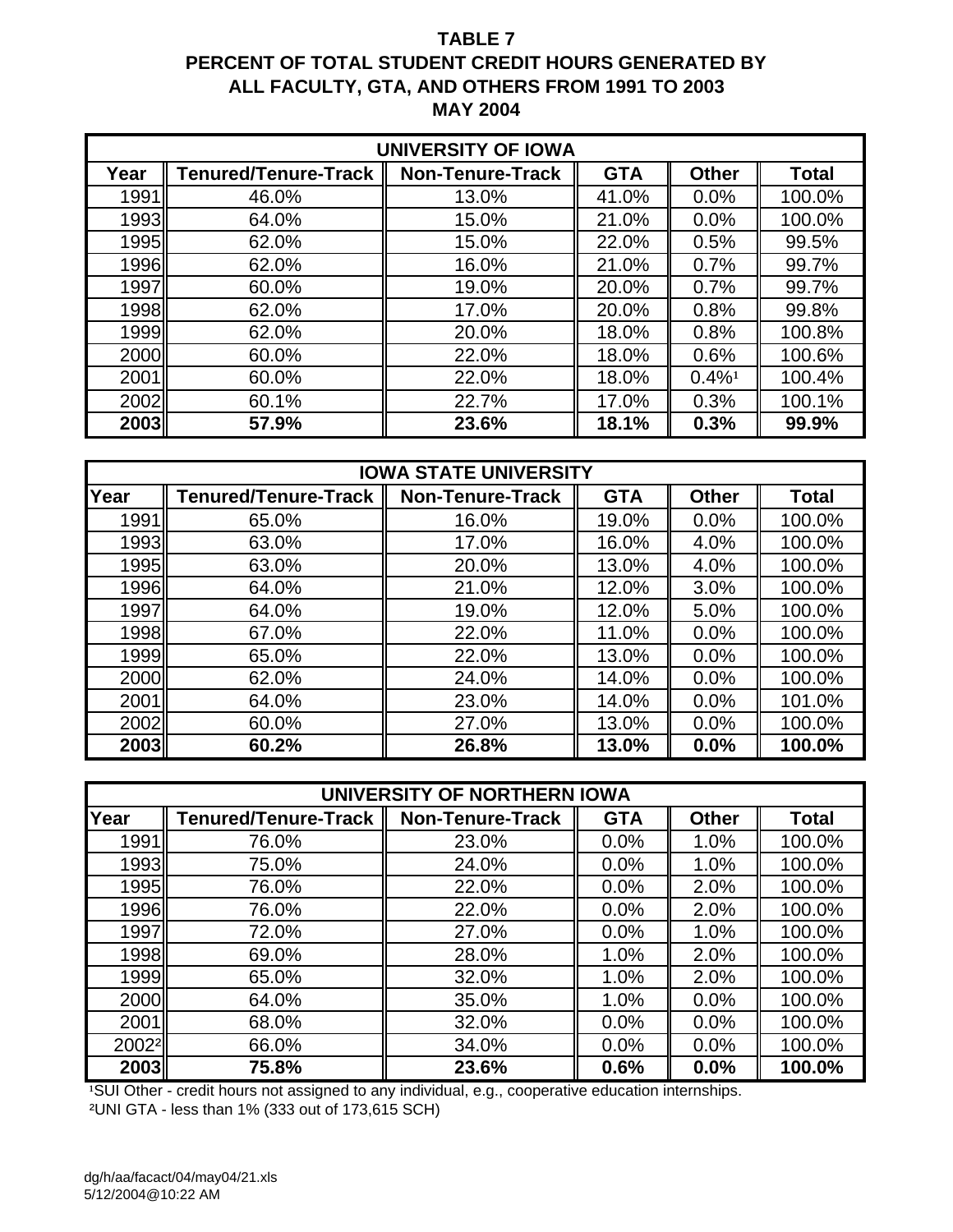## **PROPORTION OF STUDENT CREDIT HOURS (SCH) GENERATED BY ALL FACULTY AND GRADUATE TEACHING ASSISTANTS AT REGENT UNIVERSITIES FROM 2001-02 TO 2003-04 BY COLLEGE MAY 2004**

#### **UNIVERSITY OF IOWA**

| <b>College</b>          |                  |                |                     |          | <b>PERCENT SCH GENERATED BY:</b> |            |         |         |
|-------------------------|------------------|----------------|---------------------|----------|----------------------------------|------------|---------|---------|
|                         | <b>Total SCH</b> | <b>Tenured</b> | <b>Tenure-Track</b> | Combined | <b>NTT</b>                       | <b>GTA</b> | Other   | Total % |
| <b>Business</b>         | 40,759           | 50.8%          | 13.2%               | 64.0%    | 25.8%                            | 9.9%       | 0.3%    | 100.0%  |
| Dentistry               | 3,688            | 63.3%          | 15.8%               | 79.1%    | 20.9%                            | 0.0%       | 0.0%    | 100.0%  |
| Education               | 16,779           | 50.3%          | 8.0%                | 58.3%    | 32.9%                            | 8.7%       | 0.1%    | 100.0%  |
| Engineering             | 10,389           | 63.3%          | 30.1%               | 93.4%    | 6.6%                             | 0.0%       | 0.0%    | 100.0%  |
| <b>Graduate College</b> | 2,597            | 66.9%          | 24.2%               | 91.1%    | 3.6%                             | 4.2%       | 1.1%    | 100.0%  |
| Law                     | 9,841            | 76.9%          | 8.7%                | 85.6%    | 14.1%                            | $0.0\%$    | 0.2%    | 99.9%   |
| Liberal Arts & Sci.     | 212,110          | 46.6%          | 10.6%               | 57.2%    | 20.1%                            | 21.2%      | 1.6%    | 100.1%  |
| Medicine                | 20,797           | 63.4%          | 5.1%                | 68.5%    | 28.4%                            | $0.0\%$    | 3.1%    | 100.0%  |
| <b>Nursing</b>          | 6,406            | 59.6%          | 9.1%                | 68.7%    | 31.3%                            | $0.0\%$    | $0.0\%$ | 100.0%  |
| Pharmacy                | 5,095            | 41.2%          | 1.8%                | 43.0%    | 56.7%                            | 0.0%       | 0.2%    | 99.9%   |
| <b>Public Health</b>    | 1,832            | 58.8%          | 17.7%               | 76.5%    | 19.8%                            | 2.6%       | 1.1%    | 100.0%  |
| "University"            |                  |                |                     | $0.0\%$  |                                  |            |         | $0.0\%$ |
| Total                   | 330,293          | 50.4%          | 11.0%               | 61.4%    | 22.0%                            | 15.3%      | 1.3%    | 100.0%  |

#### **FALL 2002**

**FALL 2001**

| <b>College</b>       |              |                |                     |          | <b>PERCENT SCH GENERATED BY:</b> |            |              |         |
|----------------------|--------------|----------------|---------------------|----------|----------------------------------|------------|--------------|---------|
|                      | Total SCH II | <b>Tenured</b> | <b>Tenure-Track</b> | Combined | <b>NTT</b>                       | <b>GTA</b> | <b>Other</b> | Total % |
| <b>Business</b>      | 41,110       | 51.2%          | 10.8%               | 62.0%    | 27.7%                            | 10.2%      | 0.0%         | 99.9%   |
| Dentistry            | 3,997        | 73.5%          | 2.9%                | 76.4%    | 23.6%                            | 0.0%       | 0.0%         | 100.0%  |
| Education            | 17,477       | 50.6%          | 5.9%                | 56.5%    | 33.8%                            | 9.6%       | 0.1%         | 100.0%  |
| Engineering          | 10,931       | 59.7%          | 29.3%               | 89.0%    | 11.0%                            | 0.0%       | 0.0%         | 100.0%  |
| Graduate College     | 2,853        | 58.8%          | 28.4%               | 87.2%    | 6.9%                             | 1.8%       | 4.1%         | 100.0%  |
| Law                  | 10,539       | 77.3%          | 7.7%                | 85.0%    | 15.0%                            | 0.0%       | 0.0%         | 100.0%  |
| Liberal Arts & Sci.  | 213,911      | 44.2%          | 12.4%               | 56.6%    | 18.9%                            | 24.2%      | 0.3%         | 100.0%  |
| Medicine             | 19,993       | 60.3%          | 3.8%                | 64.1%    | 35.3%                            | 0.0%       | 0.6%         | 100.0%  |
| Nursing              | 6,576        | 49.7%          | 13.6%               | 63.3%    | 36.2%                            | 0.5%       | 0.0%         | 100.0%  |
| Pharmacy             | 5,437        | 42.9%          | 3.1%                | 46.0%    | 54.0%                            | 0.0%       | 0.0%         | 100.0%  |
| <b>Public Health</b> | 1,967        | 58.4%          | 29.3%               | 87.7%    | 11.4%                            | 0.9%       | 0.0%         | 100.0%  |
| "University"         | 5,393        | 43.6%          | 1.2%                | 44.8%    | 53.4%                            | 0.0%       | 1.8%         | 100.0%  |
| Total                | 340,184      | 48.5%          | 11.6%               | 60.1%    | 22.7%                            | 17.0%      | 0.3%         | 100.1%  |

| <b>College</b>          |            |                |                     |          | <b>PERCENT SCH GENERATED BY:</b> |            |              |         |
|-------------------------|------------|----------------|---------------------|----------|----------------------------------|------------|--------------|---------|
|                         | Total SCH∥ | <b>Tenured</b> | <b>Tenure-Track</b> | Combined | <b>NTT</b>                       | <b>GTA</b> | <b>Other</b> | Total % |
| <b>Business</b>         | 40,070     | 36.3%          | 12.9%               | 49.2%    | 39.7%                            | 10.9%      | 0.2%         | 100.0%  |
| Dentistry               | 4.135      | 68.0%          | 15.6%               | 83.6%    | 16.4%                            | $0.0\%$    | $0.0\%$      | 100.0%  |
| Education               | 16,390     | 46.0%          | 7.8%                | 53.8%    | 32.5%                            | 13.6%      | 0.1%         | 100.0%  |
| Engineering             | 11,284     | 62.7%          | 24.5%               | 87.2%    | 12.9%                            | $0.0\%$    | $0.0\%$      | 100.1%  |
| <b>Graduate College</b> | 2.810      | 59.9%          | 31.0%               | 90.9%    | 2.6%                             | 2.8%       | 3.7%         | 100.0%  |
| Law                     | 10,205     | 69.7%          | 14.1%               | 83.8%    | 16.2%                            | $0.0\%$    | $0.0\%$      | 100.0%  |
| Liberal Arts & Sci.     | 215,898    | 44.5%          | 11.8%               | 56.3%    | 17.7%                            | 25.6%      | 0.4%         | 100.0%  |
| Medicine                | 20.276     | 58.4%          | 4.9%                | 63.3%    | 36.5%                            | 0.1%       | $0.0\%$      | 99.9%   |
| Nursing                 | 6,867      | 47.3%          | 15.7%               | 63.0%    | 36.7%                            | $0.0\%$    | 0.3%         | 100.0%  |
| Pharmacy                | 5,301      | 47.4%          | 0.3%                | 47.7%    | 52.2%                            | 0.0%       | 0.1%         | 100.0%  |
| <b>Public Health</b>    | 2,422      | 52.0%          | 24.3%               | 76.3%    | 23.7%                            | $0.0\%$    | $0.0\%$      | 100.0%  |
| "University"            | 7,098      | 33.3%          | 1.9%                | 35.2%    | 61.0%                            | 1.1%       | 2.6%         | 99.9%   |
| Total                   | 342,756    | 46.1%          | 11.8%               | 57.9%    | 23.6%                            | 18.1%      | 0.3%         | 99.9%   |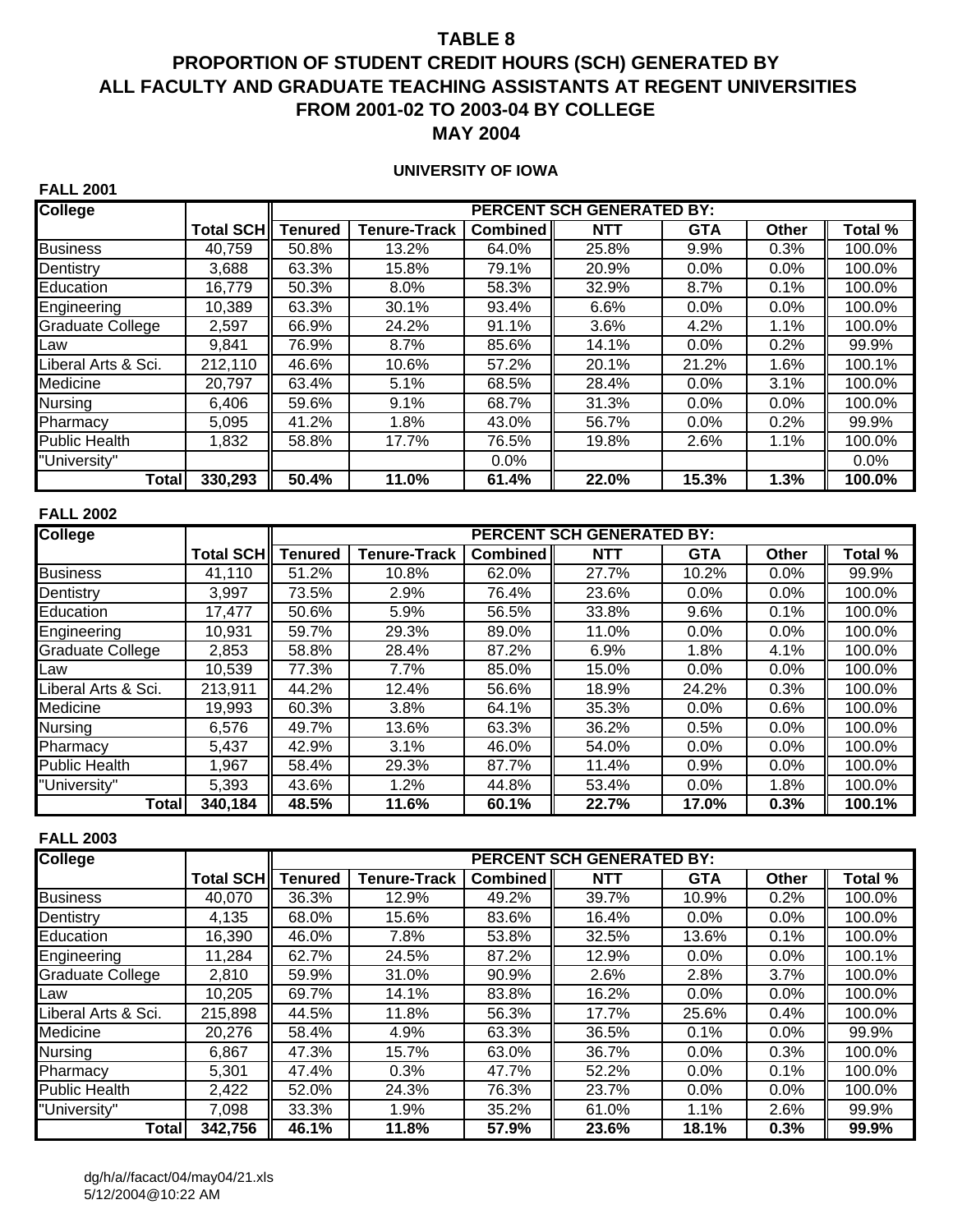# **PROPORTION OF STUDENT CREDIT HOURS (SCH) GENERATED BY ALL FACULTY AND GRADUATE TEACHING ASSISTANTS AT REGENT UNIVERSITIES FROM 2001-02 TO 2003-04 BY COLLEGE MAY 2004**

#### **IOWA STATE UNIVERSITY**

| <b>College</b>             |           |                |                     |                 | <b>PERCENT SCH GENERATED BY:</b> |            |              |         |
|----------------------------|-----------|----------------|---------------------|-----------------|----------------------------------|------------|--------------|---------|
|                            | Total SCH | <b>Tenured</b> | <b>Tenure-Track</b> | <b>Combined</b> | <b>NTT</b>                       | <b>GTA</b> | <b>Other</b> | Total % |
| Agriculture                | 25,677    | 83.0%          | 13.0%               | 96.0%           | 2.0%                             | 3.0%       | 0.0%         | 101.0%  |
| <b>Business</b>            | 28,060    | 33.0%          | 27.0%               | 60.0%           | 41.0%                            | $0.0\%$    | $0.0\%$      | 101.0%  |
| Design                     | 17,170    | 36.0%          | 24.0%               | 60.0%           | 32.0%                            | 7.0%       | 0.0%         | 99.0%   |
| Education                  | 17,318    | 40.0%          | 17.0%               | 57.0%           | 29.0%                            | 14.0%      | 0.0%         | 100.0%  |
| Engineering                | 33.212    | 61.0%          | 15.0%               | 76.0%           | 11.0%                            | 14.0%      | 0.0%         | 101.0%  |
| <b>FCS</b>                 | 16,350    | 55.0%          | 20.0%               | 75.0%           | 13.0%                            | 12.0%      | 0.0%         | 100.0%  |
| <b>LAS</b>                 | 186,696   | 42.0%          | 14.0%               | 56.0%           | 25.0%                            | 19.0%      | 0.0%         | 100.0%  |
| <b>Veterinary Medicine</b> | 7.618     | 81.0%          | 12.0%               | 93.0%           | 6.0%                             | 2.0%       | 0.0%         | 101.0%  |
| Total                      | 332,101   | 47.0%          | 16.0%               | 63.0%           | 23.0%                            | 14.0%      | $0.0\%$      | 100.0%  |

#### **FALL 2002**

**FALL 2001**

| <b>College</b>             |            |                |                     |                 | <b>PERCENT SCH GENERATED BY:</b> |            |              |         |
|----------------------------|------------|----------------|---------------------|-----------------|----------------------------------|------------|--------------|---------|
|                            | Total SCH∥ | <b>Tenured</b> | <b>Tenure-Track</b> | <b>Combined</b> | <b>NTT</b>                       | <b>GTA</b> | <b>Other</b> | Total % |
| Agriculture                | 26,019     | 77.0%          | 12.0%               | 89.0%           | $9.0\%$                          | 2.0%       | 0.0%         | 100.0%  |
| <b>Business</b>            | 29,035     | 45.0%          | 13.0%               | 58.0%           | 42.0%                            | $0.0\%$    | 0.0%         | 100.0%  |
| Design                     | 18,112     | 40.0%          | 26.0%               | 66.0%           | 28.0%                            | $6.0\%$    | 0.0%         | 100.0%  |
| Education                  | 20,069     | 35.0%          | 20.0%               | 55.0%           | 32.0%                            | 13.0%      | 0.0%         | 100.0%  |
| Engineering                | 36,631     | 56.0%          | 19.0%               | 75.0%           | 14.0%                            | 11.0%      | 0.0%         | 100.0%  |
| <b>FCS</b>                 | 16,002     | 54.0%          | 18.0%               | 72.0%           | 15.0%                            | 13.0%      | 0.0%         | 100.0%  |
| LAS                        | 185,701    | 38.0%          | 13.0%               | 51.0%           | 31.0%                            | 18.0%      | 0.0%         | 100.0%  |
| <b>Veterinary Medicine</b> | 7,601      | 88.0%          | $7.0\%$             | 95.0%           | 3.0%                             | 2.0%       | 0.0%         | 100.0%  |
| Total                      | 339,170    | 45.0%          | 15.0%               | 60.0%           | 27.0%                            | 13.0%      | 0.0%         | 100.0%  |

| <b>College</b>         |           |                |                     |          | <b>PERCENT SCH GENERATED BY:</b> |            |         |         |
|------------------------|-----------|----------------|---------------------|----------|----------------------------------|------------|---------|---------|
|                        | Total SCH | <b>Tenured</b> | <b>Tenure-Track</b> | Combined | <b>NTT</b>                       | <b>GTA</b> | Other   | Total % |
| Agriculture            | 26,340    | 81.4%          | 10.0%               | 91.4%    | 6.5%                             | 2.1%       | 0.0%    | 100.0%  |
| <b>Business</b>        | 30,063    | 40.3%          | 12.0%               | 52.3%    | 47.0%                            | 0.7%       | 0.0%    | 100.0%  |
| Design                 | 19.115    | 42.0%          | 28.8%               | 70.8%    | 23.7%                            | 5.5%       | $0.0\%$ | 100.0%  |
| Education              | 18,379    | 33.7%          | 16.4%               | 50.1%    | 35.1%                            | 14.8%      | $0.0\%$ | 100.0%  |
| Engineering            | 37,953    | 56.4%          | 20.2%               | 76.6%    | 12.1%                            | 11.3%      | 0.0%    | 100.0%  |
| <b>FCS</b>             | 14,923    | 53.0%          | 19.1%               | 72.1%    | 15.0%                            | 12.9%      | $0.0\%$ | 100.0%  |
| <b>LAS</b>             | 177,787   | 35.8%          | 15.5%               | 51.3%    | 30.7%                            | 18.0%      | 0.0%    | 100.0%  |
| Veterinary<br>Medicine | 5,526     | 83.9%          | 9.2%                | 93.1%    | 6.8%                             | $0.0\%$    | 0.0%    | 99.9%   |
| Total                  | 330,086   | 44.0%          | 16.2%               | 60.2%    | 26.8%                            | 13.0%      | $0.0\%$ | 100.0%  |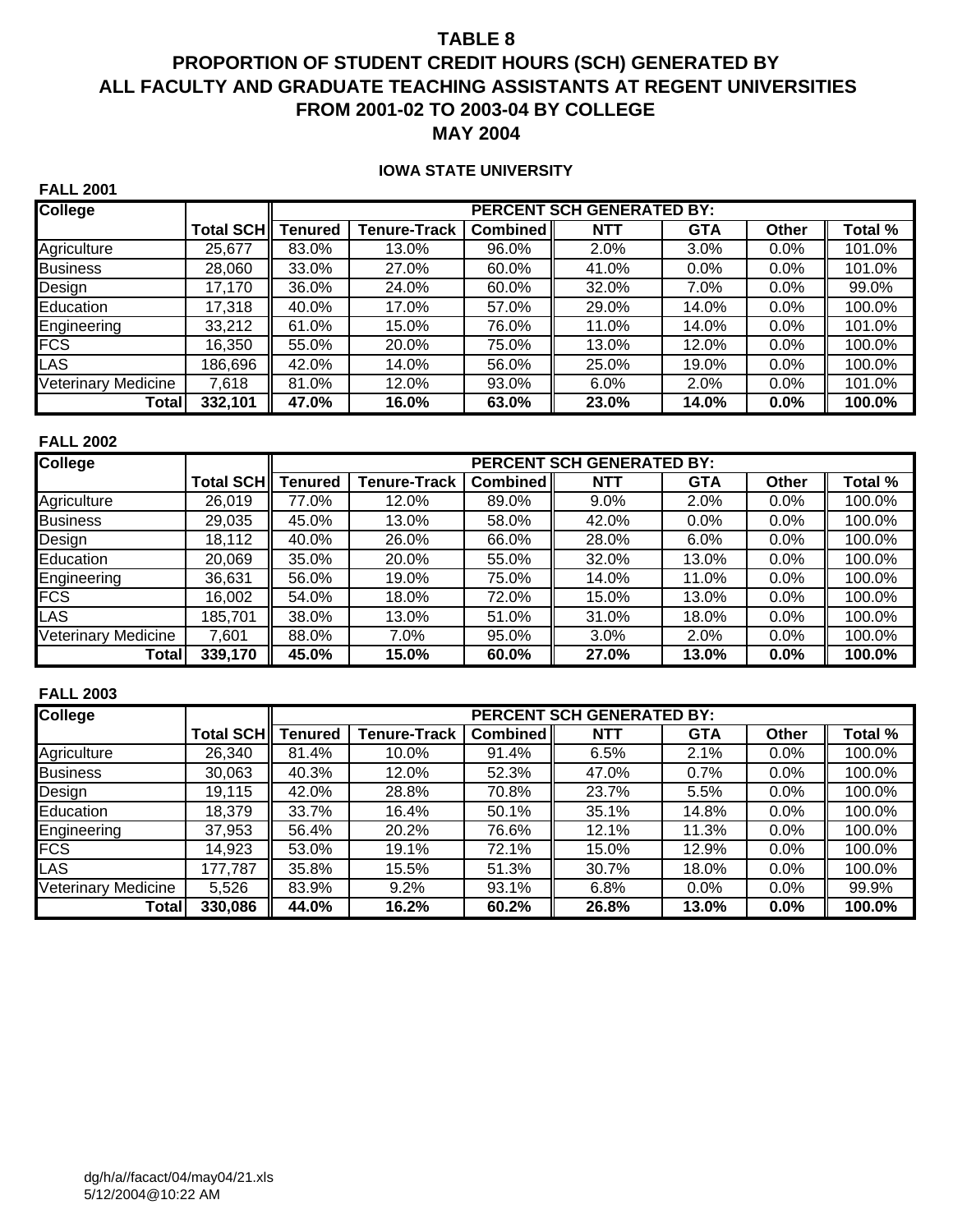# **PROPORTION OF STUDENT CREDIT HOURS (SCH) GENERATED BY ALL FACULTY AND GRADUATE TEACHING ASSISTANTS AT REGENT UNIVERSITIES FROM 2001-02 TO 2003-04 BY COLLEGE MAY 2004**

#### **UNIVERSITY OF NORTHERN IOWA**

| <b>FALL 2001</b>                                   |                   |                |                     |          |            |            |              |         |
|----------------------------------------------------|-------------------|----------------|---------------------|----------|------------|------------|--------------|---------|
| <b>College</b><br><b>PERCENT SCH GENERATED BY:</b> |                   |                |                     |          |            |            |              |         |
|                                                    | <b>Total SCHI</b> | <b>Tenured</b> | <b>Tenure-Track</b> | Combined | <b>NTT</b> | <b>GTA</b> | <b>Other</b> | Total % |
| <b>Business</b>                                    | 24.984            | 54.7%          | 11.2%               | 65.9%    | 34.1%      | $0.0\%$    | $0.0\%$      | 100.0%  |
| Education                                          | 35,250            | 47.3%          | 20.2%               | 67.5%    | 32.3%      | 0.2%       | $0.0\%$      | 100.0%  |
| <b>Humanities &amp; FA</b>                         | 41.097            | 51.4%          | 18.1%               | 69.5%    | 30.2%      | 0.3%       | $0.0\%$      | 100.0%  |
| <b>Natural Science</b>                             | 35.400            | 42.5%          | 18.3%               | 60.8%    | 39.0%      | 0.2%       | 0.0%         | 100.0%  |
| Social/Behavioral                                  | 39,761            | 43.3%          | 32.0%               | 75.3%    | 24.7%      | 0.0%       | 0.0%         | 100.0%  |
| Other                                              | 390               | $0.0\%$        | $0.0\%$             | $0.0\%$  | 100.0%     | $0.0\%$    | $0.0\%$      | 100.0%  |
| <b>Total</b>                                       | 176,882           | 47.3%          | 20.7%               | 68.0%    | 31.8%      | 0.2%       | $0.0\%$      | 100.0%  |

#### **FALL 2002**

| <b>College</b>         |           |                |                     |          | <b>PERCENT SCH GENERATED BY:</b> |            |              |         |
|------------------------|-----------|----------------|---------------------|----------|----------------------------------|------------|--------------|---------|
|                        | Total SCH | <b>Tenured</b> | <b>Tenure-Track</b> | Combined | <b>NTT</b>                       | <b>GTA</b> | <b>Other</b> | Total % |
| <b>Business</b>        | 25,300    | 55.1%          | 12.2%               | 67.3%    | 32.7%                            | 0.0%       | 0.0%         | 100.0%  |
| Education              | 34.377    | 46.5%          | 20.2%               | 66.7%    | 32.5%                            | 0.8%       | $0.0\%$      | 100.0%  |
| Humanities & FA        | 39,956    | 43.7%          | 17.3%               | 61.0%    | 38.8%                            | 0.2%       | $0.0\%$      | 100.0%  |
| <b>Natural Science</b> | 33,112    | 42.5%          | 20.5%               | 63.0%    | 37.1%                            | 0.0%       | 0.0%         | 100.1%  |
| Social/Behavioral      | 39,834    | 42.0%          | 30.6%               | 72.6%    | 27.3%                            | 0.0%       | 0.0%         | 99.9%   |
| Other                  | 1.036     | 0.0%           | $0.0\%$             | $0.0\%$  | 100.0%                           | 0.0%       | 0.0%         | 100.0%  |
| <b>Total</b>           | 173,615   | 45.1%          | 20.6%               | 65.7%    | 34.1%                            | 0.2%       | 0.0%         | 100.0%  |

| <b>College</b>             |           |                | <b>PERCENT SCH GENERATED BY:</b> |                 |            |            |              |         |  |
|----------------------------|-----------|----------------|----------------------------------|-----------------|------------|------------|--------------|---------|--|
|                            | Total SCH | <b>Tenured</b> | <b>Tenure-Track</b>              | <b>Combined</b> | <b>NTT</b> | <b>GTA</b> | <b>Other</b> | Total % |  |
| <b>Business</b>            | 24.060    | 60.5%          | 15.2%                            | 75.7%           | 24.3%      | $0.0\%$    | $0.0\%$      | 100.0%  |  |
| Education                  | 34.957    | 46.5%          | 24.9%                            | 71.4%           | 28.3%      | 0.3%       | $0.0\%$      | 100.0%  |  |
| <b>Humanities &amp; FA</b> | 36,246    | 54.7%          | 21.2%                            | 75.9%           | 21.7%      | 2.4%       | 0.0%         | 100.0%  |  |
| <b>Natural Science</b>     | 31,125    | 55.8%          | 20.0%                            | 75.8%           | 23.8%      | 0.4%       | 0.0%         | 100.0%  |  |
| Social/Behavioral          | 38,576    | 45.2%          | 35.6%                            | 80.8%           | 19.2%      | $0.0\%$    | 0.0%         | 100.0%  |  |
| Other                      | 946       | 0.8%           | 22.8%                            | 23.6%           | 76.3%      | $0.0\%$    | 0.0%         | 99.9%   |  |
| <b>Total</b>               | 165,910   | 51.5%          | 24.3%                            | 75.8%           | 23.6%      | 0.6%       | 0.0%         | 100.0%  |  |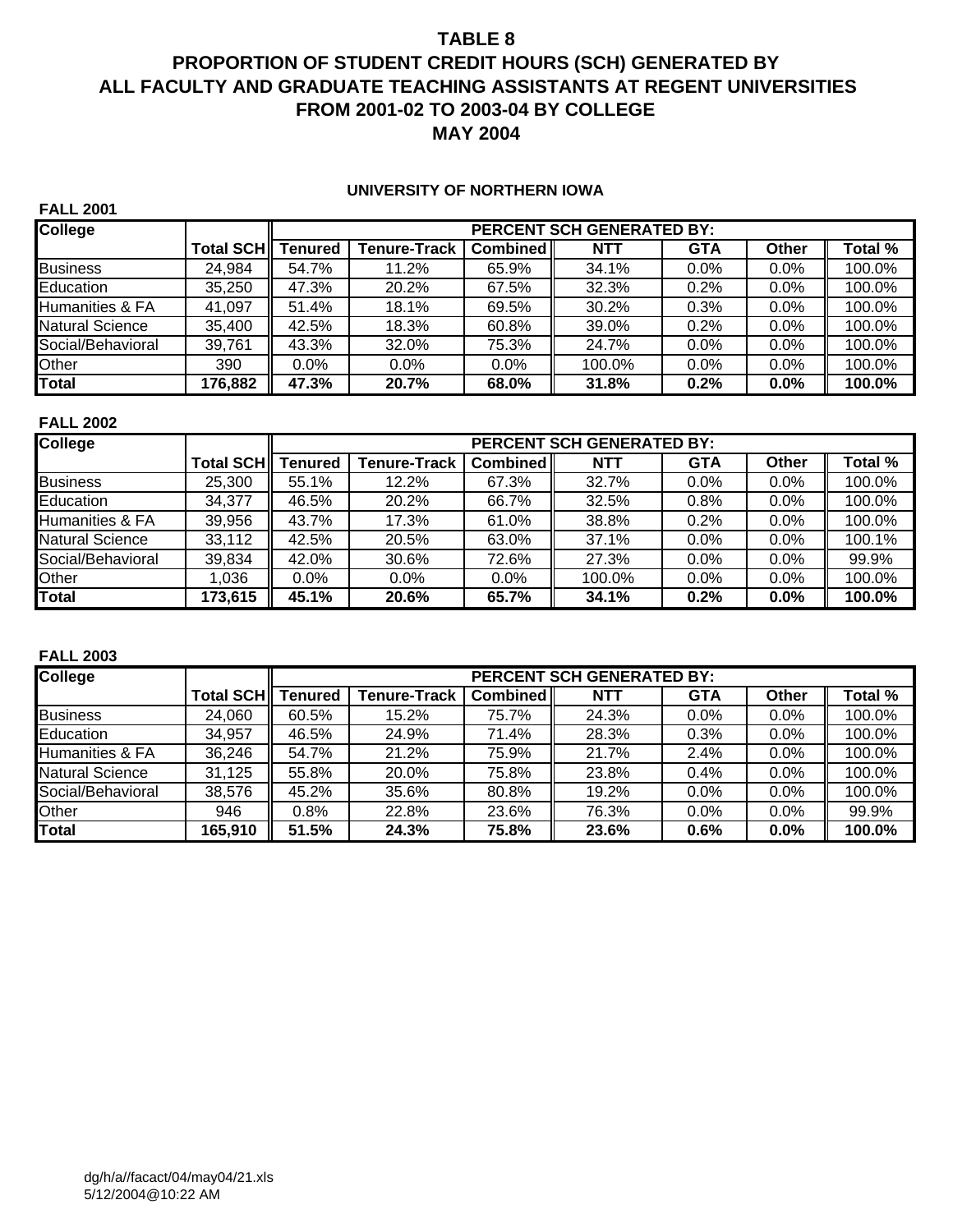## **PROPORTION OF STUDENT CREDIT HOURS (SCH) GENERATED BY ALL FACULTY AND GRADUATE TEACHING ASSISTANTS AT REGENT UNIVERSITIES FROM 2001-02 TO 2003-04 BY COLLEGE MAY 2004**

#### **REGENT TOTAL**

| <b>FALL 2001</b>            |                     |       |                         |       |                                  |            |              |         |  |  |  |
|-----------------------------|---------------------|-------|-------------------------|-------|----------------------------------|------------|--------------|---------|--|--|--|
|                             |                     |       |                         |       | <b>PERCENT SCH GENERATED BY:</b> |            |              |         |  |  |  |
|                             | Total SCH   Tenured |       | Tenure-Track   Combined |       | $NT^{\tau}$                      | <b>GTA</b> | <b>Other</b> | Total % |  |  |  |
| <b>Total &amp; Averages</b> | 839.276             | 48.2% | 15.9%                   | 64.1% | 25.6%                            | 9.8%       | 0.4%         | 100.0%  |  |  |  |

#### **FALL 2002**

|                  |                   |       |                         |       | <b>PERCENT SCH GENERATED BY:</b> |            |              |         |
|------------------|-------------------|-------|-------------------------|-------|----------------------------------|------------|--------------|---------|
|                  | Total SCH Tenured |       | Tenure-Track   Combined |       | <b>NTT</b>                       | <b>GTA</b> | <b>Other</b> | Total % |
| Total & Averages | 852,969           | 46.2% | 15.7%                   | 61.9% | 27.9%                            | 10.1%      | 0.1%         | 100.0%  |

|                             |                   |       |                                                                             |       | <b>PERCENT SCH GENERATED BY:</b> |       |      |        |  |  |  |  |  |  |
|-----------------------------|-------------------|-------|-----------------------------------------------------------------------------|-------|----------------------------------|-------|------|--------|--|--|--|--|--|--|
|                             | Total SCH Tenured |       | $NT^{\tau}$<br>GTA<br>Total %<br><b>Tenure-Track   Combined   </b><br>Other |       |                                  |       |      |        |  |  |  |  |  |  |
| <b>Total &amp; Averages</b> | 838,752           | 47.2% | 7.4%                                                                        | 64.6% | 24.7%                            | 10.6% | 0.1% | 100.0% |  |  |  |  |  |  |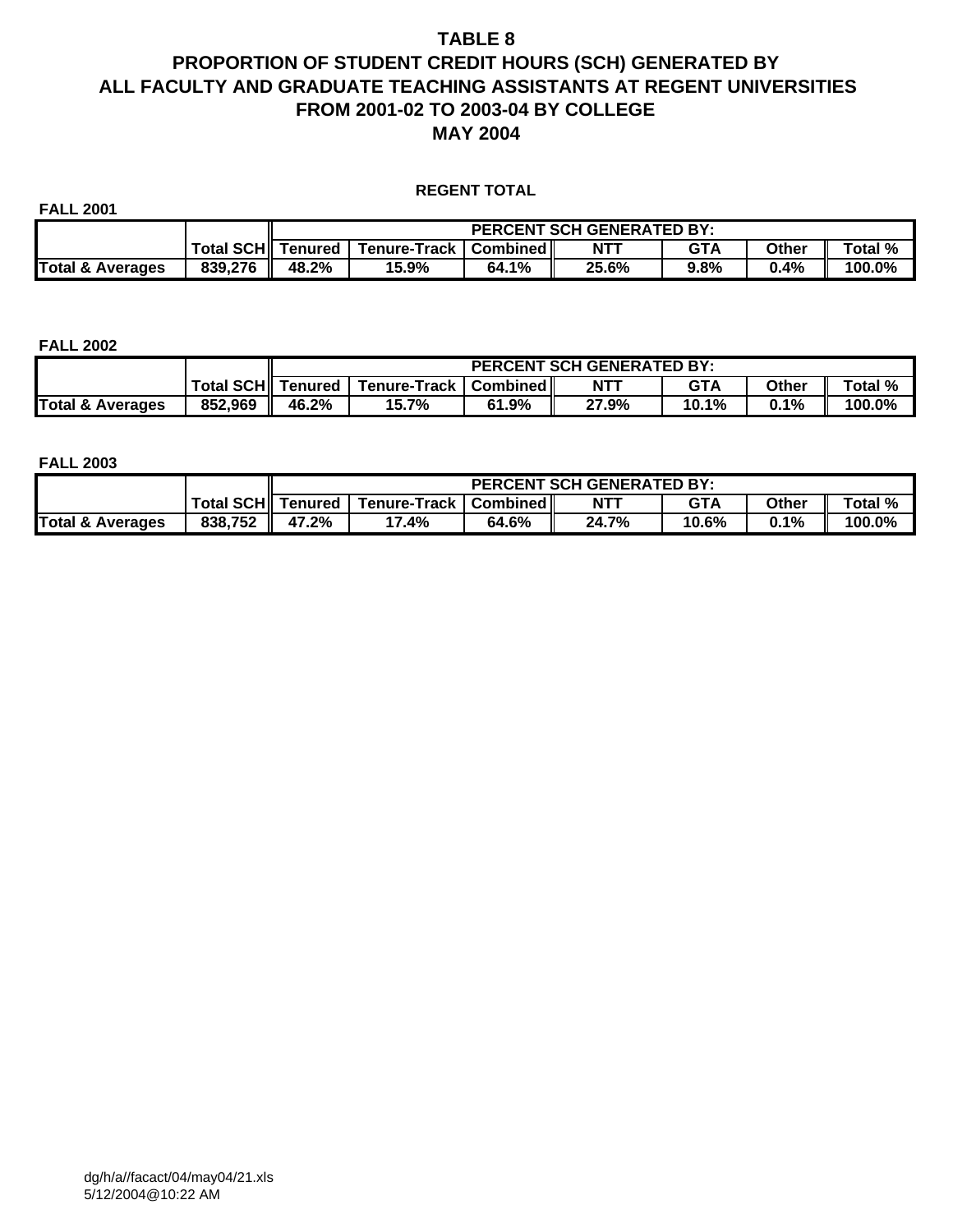## **TABLE 9a PERCENT OF SCH GENERATED BY FACULTY AND GTA BY COLLEGE FROM FALL 1995 TO FALL 2003 MAY 2004 UNIVERSITY OF IOWA**

| <b>College</b>       | <b>Position</b>     | Fall 95       | Fall 96       | Fall 97       | Fall 98       | Fall 99       | Fall 00       | Fall 01       | Fall 02       | Fall 03       |
|----------------------|---------------------|---------------|---------------|---------------|---------------|---------------|---------------|---------------|---------------|---------------|
| <b>Business</b>      | T/TT                | 69.3%         | 67.8%         | 68.7%         | 70.8%         | 65.6%         | 62.9%         | 64.3%         | 62.0%         | 49.2%         |
|                      | <b>NTT</b>          | 10.9%         | 19.9%         | 19.0%         | 15.9%         | 22.5%         | 25.7%         | 25.8%         | 27.7%         | 39.7%         |
|                      | <b>GTA</b>          | 19.7%         | 12.2%         | 12.2%         | 13.2%         | 11.8%         | 11.4%         | 9.9%          | 10.2%         | 10.9%         |
|                      | Other               | 0.2%          | 0.1%          | 0.2%          | 0.1%          | 0.1%          | 0.0%          | 0.0%          | 0.0%          | 0.2%          |
| Dentistry            | T/TT                | 92.3%         | 98.9%         | 82.6%         | 81.5%         | 88.6%         | 88.2%         | 79.1%         | 76.4%         | 83.6%         |
|                      | <b>NTT</b>          | 7.7%          | 1.0%          | 17.4%         | 18.5%         | 11.4%         | 11.8%         | 20.9%         | 23.6%         | 16.4%         |
|                      | <b>GTA</b>          | 0.0%          | 0.0%          | 0.0%          | 0.0%          | 0.0%          | 0.0%          | 0.0%          | 0.0%          | 0.0%          |
|                      | Other               | 0.0%          | 0.1%          | 0.0%          | 0.0%          | 0.0%          | 0.0%          | 0.0%          | 0.0%          | 0.0%          |
| Education            | T/TT                | 54.2%         | 53.9%         | 55.8%         | 55.0%         | 55.0%         | 54.3%         | 58.5%         | 56.5%         | 53.8%         |
|                      | <b>NTT</b>          | 28.2%         | 24.6%         | 27.9%         | 29.5%         | 36.3%         | 28.8%         | 30.4%         | 33.8%         | 32.5%         |
|                      | <b>GTA</b>          | 17.0%         | 21.6%         | 16.2%         | 15.2%         | 8.5%          | 16.6%         | 11.0%         | 9.6%          | 13.6%         |
|                      | Other               | 0.7%          | 0.0%          | 0.2%          | 0.3%          | 0.2%          | 0.3%          | 0.1%          | 0.1%          | 0.1%          |
| Engineering          | T/TT                | 93.8%         | 97.6%         | 91.2%         | 87.6%         | 90.3%         | 90.4%         | 93.4%         | 89.0%         | 87.1%         |
|                      | <b>NTT</b>          | 4.8%          | 1.3%          | 7.9%          | 11.6%         | 9.7%          | 9.4%          | 6.6%          | 11.0%         | 12.9%         |
|                      | <b>GTA</b>          | 0.7%          | 1.1%          | 0.9%          | 0.8%          | 0.0%          | 0.0%          | 0.0%          | 0.0%          | 0.0%          |
|                      | Other               | 0.7%          | 0.0%          | 0.0%          | 0.0%          | 0.0%          | 0.2%          | 0.0%          | 0.0%          | 0.0%          |
| Graduate             | T/TT                | 90.4%         | 79.8%         | 82.9%         | 81.8%         | 56.4%         | 76.6%         | 90.2%         | 87.2%         | 90.9%         |
|                      | <b>NTT</b>          | 5.0%          | 12.1%         | 4.9%          | 8.4%          | 24.8%         | 15.3%         | 3.6%          | 6.9%          | 2.6%          |
|                      | <b>GTA</b>          | 0.0%          | 0.0%          | 0.0%          | 0.0%          | 0.0%          | 2.8%          | 4.2%          | 1.8%          | 2.8%          |
|                      | Other               | 4.6%          | 8.1%          | 12.2%         | 9.9%          | 18.8%         | 5.4%          | 2.1%          | 4.1%          | 3.7%          |
| Law                  | T/TT                | 89.2%         | 90.2%         | 91.1%         | 90.5%         | 91.4%         | 88.1%         | 85.6%         | 85.0%         | 83.8%         |
|                      | <b>NTT</b>          | 10.8%         | 9.8%          | 8.9%          | 9.5%          | 8.6%          | 10.6%         | 14.1%         | 15.0%         | 16.2%         |
|                      | <b>GTA</b>          | 0.0%          | 0.0%          | 0.0%          | 0.0%          | 0.0%          | 0.0%          | 0.0%          | 0.0%          | 0.0%          |
|                      | Other               | 0.0%          | 0.0%          | 0.0%          | 0.0%          | 0.0%          | 1.3%          | 0.2%          | 0.0%          | 0.0%          |
| <b>Liberal Arts</b>  | T/TT                | 54.8%         | 55.7%         | 53.4%         | 56.7%         | 56.7%         | 54.4%         | 55.2%         | 56.6%         | 56.3%         |
| & Sciences           | <b>NTT</b>          | 16.0%         | 15.6%         | 18.8%         | 15.6%         | 17.7%         | 20.2%         | 19.8%         | 18.9%         | 17.7%         |
|                      | <b>GTA</b><br>Other | 28.5%<br>0.6% | 27.9%<br>0.8% | 27.0%<br>0.9% | 26.7%<br>1.1% | 24.6%<br>1.0% | 24.7%         | 24.5%<br>0.5% | 24.2%         | 25.6%<br>0.4% |
| Medicine             | T/TT                | 82.0%         | 75.3%         | 74.4%         | 70.3%         | 70.1%         | 0.7%<br>69.7% | 69.9%         | 0.3%<br>64.1% | 63.3%         |
|                      | <b>NTT</b>          | 17.7%         | 23.2%         | 25.2%         | 29.2%         | 29.6%         | 29.6%         | 29.3%         | 35.3%         | 36.5%         |
|                      | <b>GTA</b>          | 0.0%          | 0.0%          | 0.0%          | 0.0%          | 0.0%          | 0.0%          | 0.0%          | 0.0%          | 0.1%          |
|                      | Other               | 0.3%          | 1.5%          | 0.4%          | 0.5%          | 0.3%          | 0.7%          | 0.8%          | 0.6%          | 0.0%          |
| Nursing              | T/TT                | 91.8%         | 90.2%         | 91.0%         | 80.0%         | 79.5%         | 78.8%         | 68.7%         | 63.3%         | 63.0%         |
|                      | <b>NTT</b>          | 8.2%          | 9.8%          | 8.3%          | 10.8%         | 20.2%         | 20.4%         | 31.3%         | 36.2%         | 36.7%         |
|                      | <b>GTA</b>          | 0.0%          | 0.0%          | 0.8%          | 8.2%          | 0.0%          | 0.0%          | 0.0%          | 0.5%          | 0.0%          |
|                      | Other               | 0.0%          | 0.0%          | 0.0%          | 1.0%          | 0.4%          | 0.8%          | 0.0%          | 0.0%          | 0.3%          |
| Pharmacy             | T/TT                | 87.2%         | 67.0%         | 63.5%         | 71.7%         | 61.8%         | 53.5%         | 43.0%         | 46.0%         | 47.7%         |
|                      | <b>NTT</b>          | 11.6%         | 33.0%         | 36.5%         | 28.3%         | 38.2%         | 45.8%         | 56.7%         | 54.0%         | 52.2%         |
|                      | <b>GTA</b>          | 0.2%          | 0.0%          | 0.0%          | 0.0%          | 0.0%          | 0.2%          | 0.0%          | 0.0%          | 0.0%          |
|                      | Other               | 1.0%          | 0.0%          | 0.0%          | 0.0%          | 0.0%          | 0.5%          | 0.2%          | 0.0%          | 0.1%          |
| <b>Public Health</b> | T/TT                | <b>NA</b>     | <b>NA</b>     | <b>NA</b>     | <b>NA</b>     | 77.5%         | 85.7%         | 76.5%         | 87.6%         | 76.3%         |
|                      | <b>NTT</b>          | <b>NA</b>     | <b>NA</b>     | <b>NA</b>     | <b>NA</b>     | 14.6%         | 13.8%         | 19.8%         | 11.4%         | 23.7%         |
|                      | <b>GTA</b>          | <b>NA</b>     | <b>NA</b>     | <b>NA</b>     | <b>NA</b>     | 0.0%          | 0.0%          | 2.6%          | 0.9%          | 0.0%          |
|                      | Other               | <b>NA</b>     | <b>NA</b>     | <b>NA</b>     | <b>NA</b>     | 7.9%          | 0.6%          | 1.1%          | 0.0%          | 0.0%          |
| "University"         | T/TT                | <b>NA</b>     | <b>NA</b>     | <b>NA</b>     | <b>NA</b>     | <b>NA</b>     | <b>NA</b>     | <b>NA</b>     | 44.9%         | 35.3%         |
|                      | <b>NTT</b>          | <b>NA</b>     | <b>NA</b>     | <b>NA</b>     | <b>NA</b>     | <b>NA</b>     | <b>NA</b>     | <b>NA</b>     | 53.4%         | 61.0%         |
|                      | <b>GTA</b>          | <b>NA</b>     | <b>NA</b>     | <b>NA</b>     | <b>NA</b>     | <b>NA</b>     | <b>NA</b>     | NA            | 0.0%          | 1.1%          |
|                      | Other               | <b>NA</b>     | <b>NA</b>     | <b>NA</b>     | <b>NA</b>     | <b>NA</b>     | <b>NA</b>     | <b>NA</b>     | 1.8%          | 2.6%          |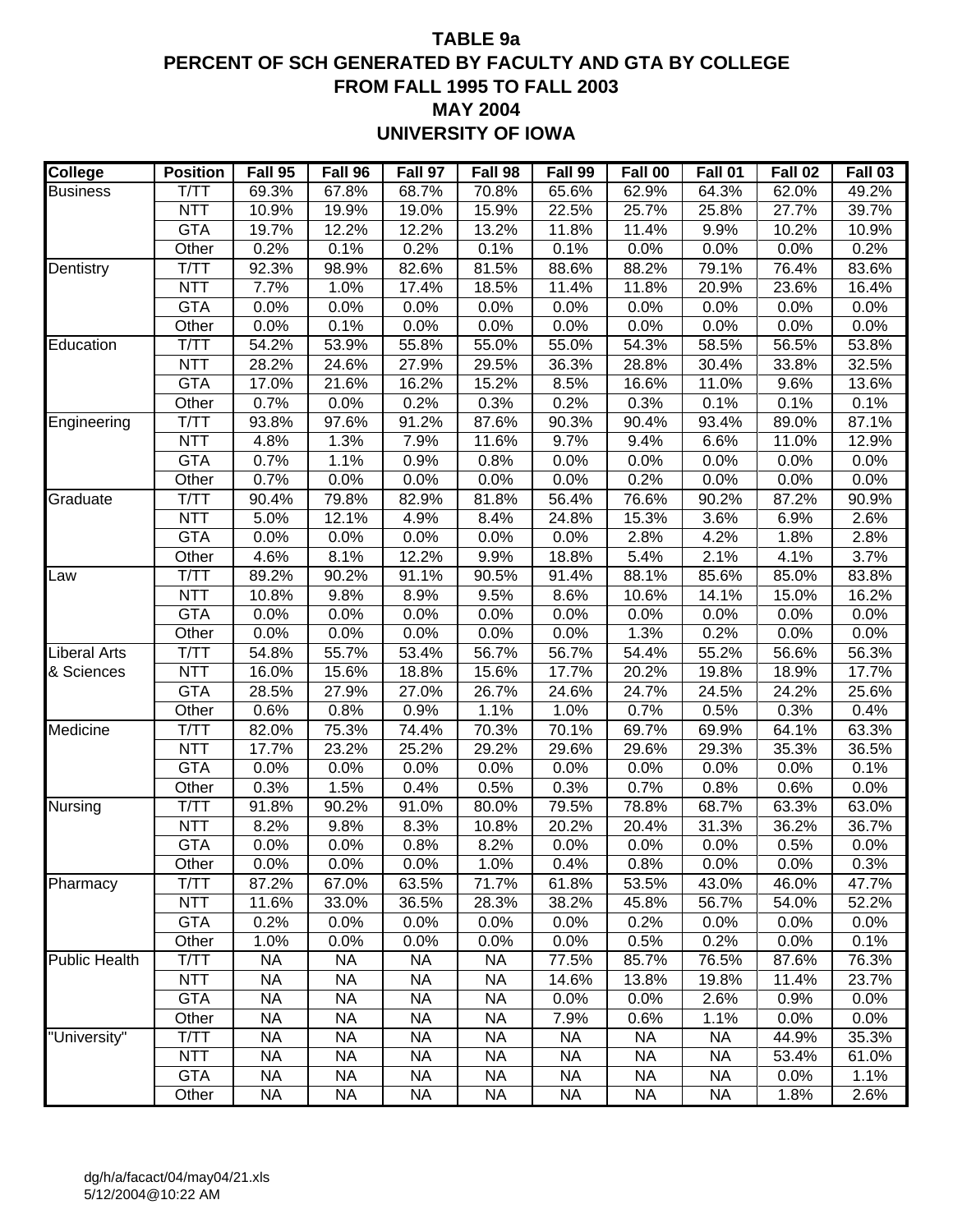## **TABLE 9b PERCENT OF SCH GENERATED BY FACULTY AND GTA BY COLLEGE FROM FALL 1995 to FALL 2003 MAY 2004**

**IOWA STATE UNIVERSITY**

| <b>College</b>      | <b>Position</b> | Fall 95   | Fall 96   | Fall 97 | Fall 98 | Fall 99 | Fall 00 | Fall 01 | Fall 02 <sup>1</sup> | Fall 03 |
|---------------------|-----------------|-----------|-----------|---------|---------|---------|---------|---------|----------------------|---------|
| Agriculture         | T/TT            | 83.8%     | 90.3%     | 91.9%   | 94.8%   | 95.3%   | 92.0%   | 86.0%   | 88.6%                | 91.4%   |
|                     | <b>NTT</b>      | 10.9%     | 7.0%      | 4.2%    | 3.7%    | 2.9%    | 7.0%    | 2.0%    | 9.1%                 | 6.5%    |
|                     | <b>GTA</b>      | 5.3%      | 2.7%      | 3.9%    | 1.5%    | 1.7%    | 1.0%    | 3.0%    | 2.3%                 | 2.1%    |
|                     | Other           | 0.0%      | 0.0%      | 0.0%    | 0.0%    | 0.0%    | 0.0%    | 0.0%    | 0.0%                 | 0.0%    |
| <b>Business</b>     | T/TT            | 64.6%     | 62.1%     | 58.7%   | 61.5%   | 62.7%   | 60.0%   | 59.0%   | 58.3%                | 52.3%   |
|                     | <b>NTT</b>      | 35.4%     | 37.9%     | 41.3%   | 38.5%   | 37.3%   | 40.0%   | 41.0%   | 41.7%                | 47.0%   |
|                     | <b>GTA</b>      | 0.0%      | 0.0%      | 0.0%    | 0.0%    | 0.0%    | 0.0%    | 0.0%    | 0.0%                 | 0.7%    |
|                     | Other           | 0.0%      | 0.0%      | 0.0%    | 0.0%    | 0.0%    | 0.0%    | 0.0%    | 0.0%                 | 0.0%    |
| Design              | T/TT            | 55.8%     | 58.8%     | 56.6%   | 64.6%   | 58.2%   | 64.0%   | 60.0%   | 65.5%                | 70.8%   |
|                     | <b>NTT</b>      | 38.4%     | 35.5%     | 30.3%   | 26.2%   | 32.9%   | 28.0%   | 32.0%   | 28.1%                | 23.7%   |
|                     | <b>GTA</b>      | 4.8%      | 5.7%      | 13.1%   | 9.2%    | 8.9%    | 8.0%    | 7.0%    | 6.5%                 | 5.5%    |
|                     | Other           | 0.0%      | 0.0%      | 0.0%    | 0.0%    | 0.0%    | 0.0%    | 0.0%    | 0.0%                 | 0.0%    |
| Education           | T/TT            | 52.4%     | 48.0%     | 46.8%   | 54.1%   | 59.0%   | 62.0%   | 57.0%   | 54.7%                | 50.1%   |
|                     | <b>NTT</b>      | 37.3%     | 39.2%     | 42.2%   | 34.8%   | 31.2%   | 28.0%   | 29.0%   | 32.0%                | 35.1%   |
|                     | <b>GTA</b>      | 10.3%     | 12.8%     | 11.0%   | 11.1%   | 9.8%    | 10.0%   | 14.0%   | 13.3%                | 14.8%   |
|                     | Other           | 0.0%      | 0.0%      | 0.0%    | 0.0%    | 0.0%    | 0.0%    | 0.0%    | 0.0%                 | 0.0%    |
| Engineering         | T/TT            | 76.0%     | 79.6%     | 79.5%   | 84.6%   | 80.1%   | 73.0%   | 76.0%   | 74.7%                | 76.6%   |
|                     | <b>NTT</b>      | 16.9%     | 13.1%     | 12.7%   | 8.6%    | 10.5%   | 11.0%   | 11.0%   | 14.2%                | 12.1%   |
|                     | <b>GTA</b>      | 7.1%      | 7.3%      | 7.8%    | 6.8%    | 9.4%    | 16.0%   | 14.0%   | 11.1%                | 11.3%   |
|                     | Other           | 0.0%      | 0.0%      | 0.0%    | 0.0%    | 0.0%    | 0.0%    | 0.0%    | 0.0%                 | 0.0%    |
| Family/Cons. Sci.   | T/TT            | 83.1%     | 77.7%     | 71.5%   | 75.4%   | 70.8%   | 77.0%   | 75.0%   | 72.4%                | 72.2%   |
|                     | <b>NTT</b>      | 15.0%     | 15.8%     | 24.3%   | 18.1%   | 16.4%   | 8.0%    | 13.0%   | 14.5%                | 15.0%   |
|                     | <b>GTA</b>      | 1.9%      | 6.5%      | 4.2%    | 6.5%    | 12.7%   | 15.0%   | 12.0%   | 13.0%                | 12.9%   |
|                     | Other           | 0.0%      | 0.0%      | 0.0%    | 0.0%    | 0.0%    | 0.0%    | 0.0%    | 0.0%                 | 0.0%    |
| <b>Liberal Arts</b> | T/TT            | 56.5%     | 58.1%     | 57.4%   | 58.7%   | 56.8%   | 54.0%   | 56.0%   | 51.0%                | 51.3%   |
|                     | <b>NTT</b>      | 24.3%     | 24.9%     | 26.0%   | 25.1%   | 24.8%   | 27.0%   | 25.0%   | 31.2%                | 30.7%   |
|                     | <b>GTA</b>      | 19.2%     | 17.0%     | 16.6%   | 16.2%   | 18.4%   | 19.0%   | 19.0%   | 17.8%                | 18.0%   |
|                     | Other           | 0.0%      | 0.0%      | 0.0%    | 0.0%    | 0.0%    | 0.0%    | 0.0%    | 0.0%                 | 0.0%    |
| Veterinary Med.     | T/TT            | <b>NA</b> | <b>NA</b> | 89.9%   | 95.4%   | 94.0%   | 94.0%   | 92.0%   | 94.8%                | 93.2%   |
|                     | <b>NTT</b>      | <b>NA</b> | <b>NA</b> | 10.1%   | 4.4%    | 6.0%    | 5.0%    | 6.0%    | 3.4%                 | 6.8%    |
|                     | <b>GTA</b>      | <b>NA</b> | <b>NA</b> | 0.0%    | 0.2%    | 0.0%    | 1.0%    | 2.0%    | 1.8%                 | 0.0%    |
|                     | Other           | 0.0%      | 0.0%      | 0.0%    | 0.0%    | 0.0%    | 0.0%    | 0.0%    | 0.0%                 | 0.0%    |

<sup>1</sup>The University revised some of the percentages in 2004.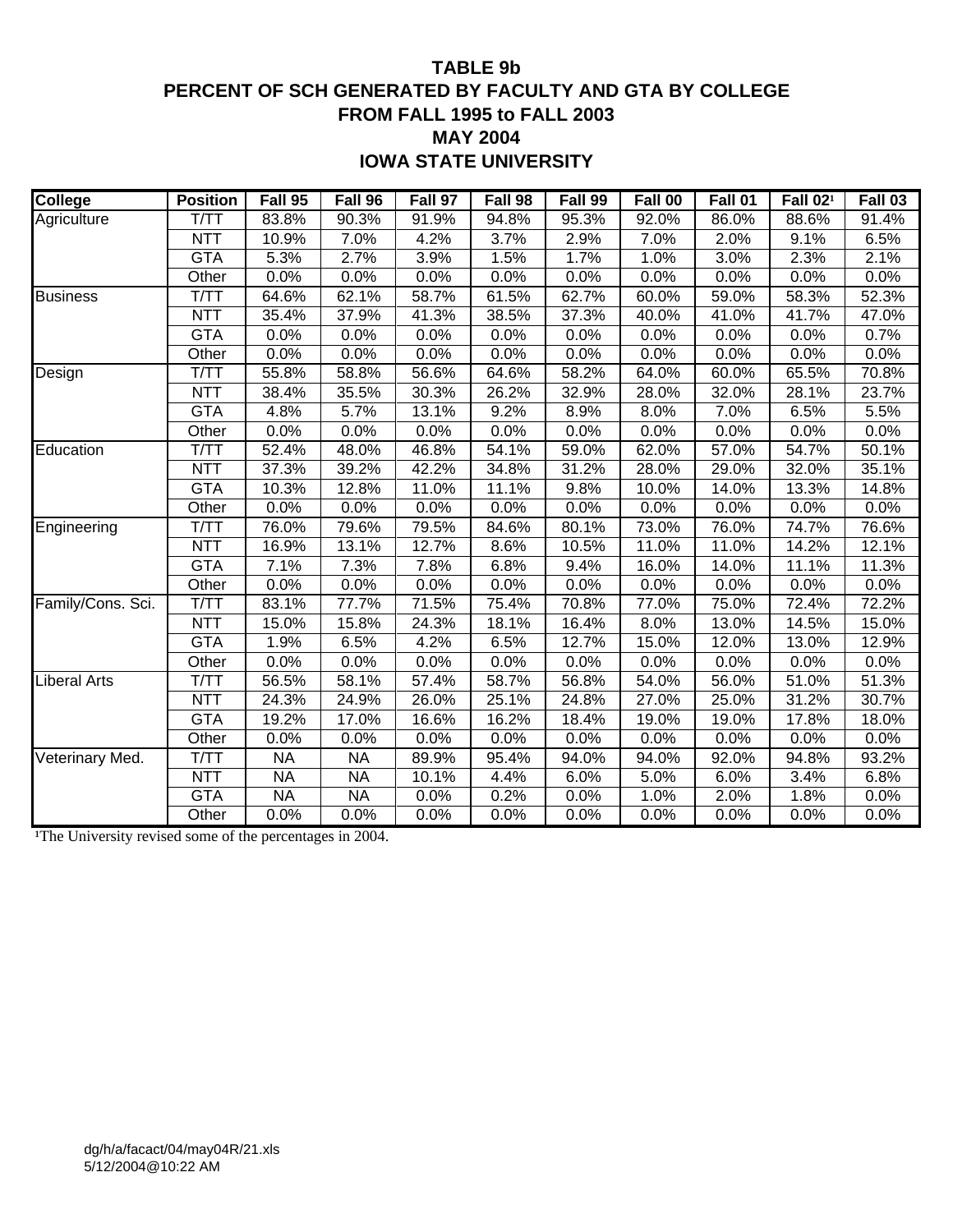## **TABLE 9c PERCENT OF SCH GENERATED BY FACULTY AND GTA BY COLLEGE FROM FALL 1995 to FALL 2003 MAY 2004 UNIVERSITY OF NORTHERN IOWA**

| <b>College</b>   | <b>Position</b> | Fall 95 | Fall 96 | Fall 97 | Fall 98 | Fall 99 | Fall 00 | Fall 01 | Fall 02 | Fall 03 |
|------------------|-----------------|---------|---------|---------|---------|---------|---------|---------|---------|---------|
| <b>Business</b>  | т/тт            | 77.8%   | 77.1%   | 70.3%   | 66.0%   | 62.3%   | 63.9%   | 65.9%   | 67.3%   | 75.7%   |
|                  | NTT             | 19.2%   | 18.8%   | 29.2%   | 32.5%   | 36.0%   | 36.1%   | 34.1%   | 32.7%   | 24.3%   |
|                  | <b>GTA</b>      | NA.     | NA      | NA      | $0.0\%$ | $0.0\%$ | $0.0\%$ | $0.0\%$ | $0.0\%$ | $0.0\%$ |
| Education        | T/TT            | 80.5%   | 76.5%   | 70.2%   | 71.1%   | 61.3%   | 63.2%   | 67.5%   | 66.7%   | 71.4%   |
|                  | NTT             | 17.8%   | 20.1%   | 27.4%   | 25.5%   | 34.6%   | 36.2%   | 32.3%   | 32.5%   | 28.3%   |
|                  | <b>GTA</b>      | NA.     | NA.     | NA      | 0.2%    | 0.3%    | 0.6%    | 0.2%    | 0.8%    | 0.3%    |
| Hum. & Fine Arts | т/тт            | 76.8%   | 80.6%   | 76.4%   | 72.7%   | 66.7%   | 64.9%   | 69.5%   | 61.0%   | 75.9%   |
|                  | NTT             | 23.2%   | 18.7%   | 23.1%   | 25.7%   | 27.2%   | 32.0%   | 30.2%   | 38.8%   | 21.7%   |
|                  | <b>GTA</b>      | NA.     | NA      | NА      | 0.6%    | 3.7%    | 3.1%    | 0.3%    | 0.2%    | 2.4%    |
| Nat. Sciences    | T/TT            | 66.2%   | 69.7%   | 67.8%   | 62.5%   | 60.8%   | 60.3%   | 60.8%   | 62.9%   | 75.8%   |
|                  | NTT             | 32.0%   | 29.2%   | 31.4%   | 34.0%   | 35.8%   | 38.6%   | 39.0%   | 37.1%   | 23.8%   |
|                  | GTA             | NА      | NA.     | NA.     | 1.1%    | 1.8%    | 1.1%    | 0.2%    | 0.0%    | $0.4\%$ |
| Soc./Behav. Sci. | Т/ТТ            | 80.8%   | 78.1%   | 75.8%   | 72.8%   | 69.8%   | 69.7%   | 75.3%   | 72.7%   | 80.8%   |
|                  | NTT             | 19.2%   | 20.9%   | 23.9%   | 26.2%   | 30.1%   | 30.3%   | 24.7%   | 27.3%   | 19.2%   |
|                  | GTA             | NA.     | NA.     | NA.     | $0.0\%$ | $0.0\%$ | $0.0\%$ | $0.0\%$ | 0.0%    | $0.0\%$ |
| Other            | т/тт            | $0.0\%$ | $0.0\%$ | 4.1%    | $0.0\%$ | $0.0\%$ | $0.0\%$ | 0.0%    | 0.0%    | 23.6%   |
|                  | NTT             | $6.0\%$ | 6.0%    | 82.4%   | 23.0%   | 34.7%   | 98.9%   | 100.0%  | 100.0%  | 76.3%   |
|                  | GTA             | NA.     | NA.     | NА      | $0.0\%$ | $0.0\%$ | 1.1%    | $0.0\%$ | 0.0%    | $0.0\%$ |

Excludes "other" faculty; number may not add up to 100%.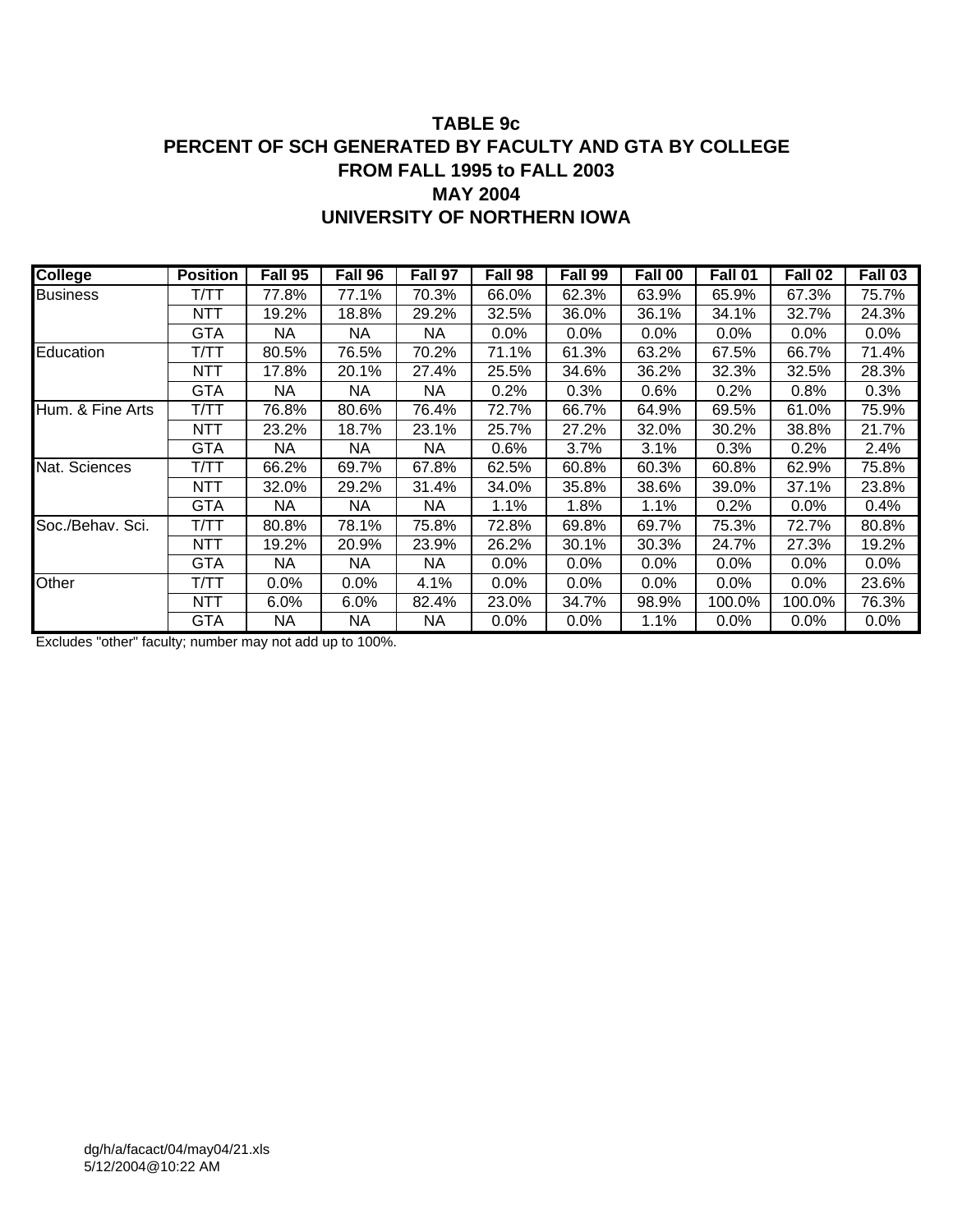## **TABLE 10STUDENT CREDIT HOURS (SCH) GENERATED PER IFTE ALL FACULTY AND GRADUATE TEACHING ASSISTANTS BY COLLEGE FROM 2001 TO 2003 MAY 2004**

### **UNIVERSITY OF IOWA**

| <b>College</b>          |           | <b>Tenured</b> |       |           | <b>Tenure-Track</b> |       |           | Total T/TT |         |           | <b>NTT</b> |       |                  | <b>GTA</b> |                 |           | Average          |       |
|-------------------------|-----------|----------------|-------|-----------|---------------------|-------|-----------|------------|---------|-----------|------------|-------|------------------|------------|-----------------|-----------|------------------|-------|
|                         | 01        | 02             | 03    | 01        | 02                  | 03    | 01        | 02         | 03      | 01        | 02         | 03    | 01               | 02         | 03              | 01        | 02               | 03    |
| <b>Business</b>         | 409.0     | 409.0          | 295.8 | 247.0     | 212.0               | 249.7 | 361.0     | 351.0      | 282.1   | 652.0     | 660.0      | 748.1 | 434.0            | 411.0      | 470.3           | 417.0     | 411.0            | 399.2 |
| Dentistry               | 60.0      | 77.0           | 74.2  | 50.0      | 13.0                | 121.1 | 58.0      | 65.0       | 80.0    | 35.0      | 38.0       | 24.1  | 0.0              | 0.0        | 0. <sub>C</sub> | 51.0      | 55.0             | 57.9  |
| Education               | 149.0     | 162.0          | 151.0 | 87.0      | 83.0                | 87.7  | 135.0     | 147.0      | 136.6   | 258.0     | 311.0      | 290.3 | 153.0            | 149.0      | 150.7           | 163.0     | 179.0            | 167.8 |
| Engineering             | 148.0     | 136.0          | 151.4 | 180.0     | 167.0               | 152.5 | 157.0     | 145.0      | 151.7   | 285.0     | 432.0      | 687.2 | 0.0              | 0.0        | 0.0             | 161.0     | 156.0            | 168.6 |
| <b>Graduate College</b> | 267.0     | 288.0          | 276.7 | 126.0     | 125.0               | 193.8 | 206.0     | 202.0      | 241     | 49.0      | 221.0      | 46.8  | 218.0            | 204.0      | 312.0           | 187.0     | 212.0            | 226.4 |
| Law                     | 273.0     | 315.0          | 285.8 | 286.0     | 135.0               | 180.4 | 274.0     | 281.0      | 260.2   | 204.0     | 370.0      | 386.4 | 0.0              | 0.0        | 0. <sub>C</sub> | 262.0     | 292.0            | 274.7 |
| Liberal Arts & Sci.     | 241.0     | 240.0          | 244.4 | 163.0     | 192.0               | 177.8 | 222.0     | 227.0      | 226.6   | 361.0     | 358.0      | 302.4 | 0.0 <sub>l</sub> | 251.0      | 249.4           | 255.0     | 251.0            | 244.0 |
| Medicine                | 119.0     | 113.0          | 116.1 | 30.0      | 22.0                | 33.2  | 97.0      | 91.0       | 97.2    | 128.0     | 132.0      | 131.3 | 0.0              | 0.0        | 0.0             | 108.0     | 103.0            | 107.5 |
| Nursing                 | 205.0     | 192.0          | 183.7 | 96.0      | 108.0               | 110.4 | 178.0     | 165.0      | 157.7   | 90.0      | 84.0       | 124.5 | 0.0              | 144.0      | 0.0             | 137.0     | 122.0            | 144.0 |
| Pharmacy                | 128.0     | 136.0          | 145.9 | 17.0      | 65.0                | 5.7   | 101.0     | 126.0      | 125.2   | 262.0     | 218.0      | 231.0 | 0.0              | 0.0        | 0.0             | 155.0     | 163.0            | 164.7 |
| <b>Public Health</b>    | 84.0      | 98.0           | 81.6  | 37.0      | 55.0                | 46.7  | 65.0      | 78.0       | 65.9    | 118.0     | 63.0       | 164.7 | 0.0              | 72.0       | 0.0             | 73.0      | 76.0             | 76.9  |
| "University"            |           | 523.0          | 591.8 |           | 66.0                | 138.0 |           | 440.0      | 501.0   |           | 268.0      | 247.3 |                  | 0.0        | 160.0           |           | 332.0            | 308.6 |
| <b>Total IFTE</b>       | <b>NA</b> | 770.0          | 746.0 | <b>NA</b> | 268.0               | 269.9 | <b>NA</b> | 1,038.0    | 1,015.9 | <b>NA</b> | 280.0      | 294.3 | <b>NA</b>        | 228.0      | 246.3           | <b>NA</b> | 1,547.0 1,556.51 |       |
| Avg. All Colleges       | 210.0     | 214.0          | 211.9 | 136.0     | 147.0               | 149.8 | 191.0     | 197.0      | 195.4   | 268.0     | 275.0      | 274.9 | 270.0            | 253.0      | 252.3           | 217.0     | 220.0            | 220.2 |

<sup>1</sup>This number is the grand total IFTE, not the average per the column heading.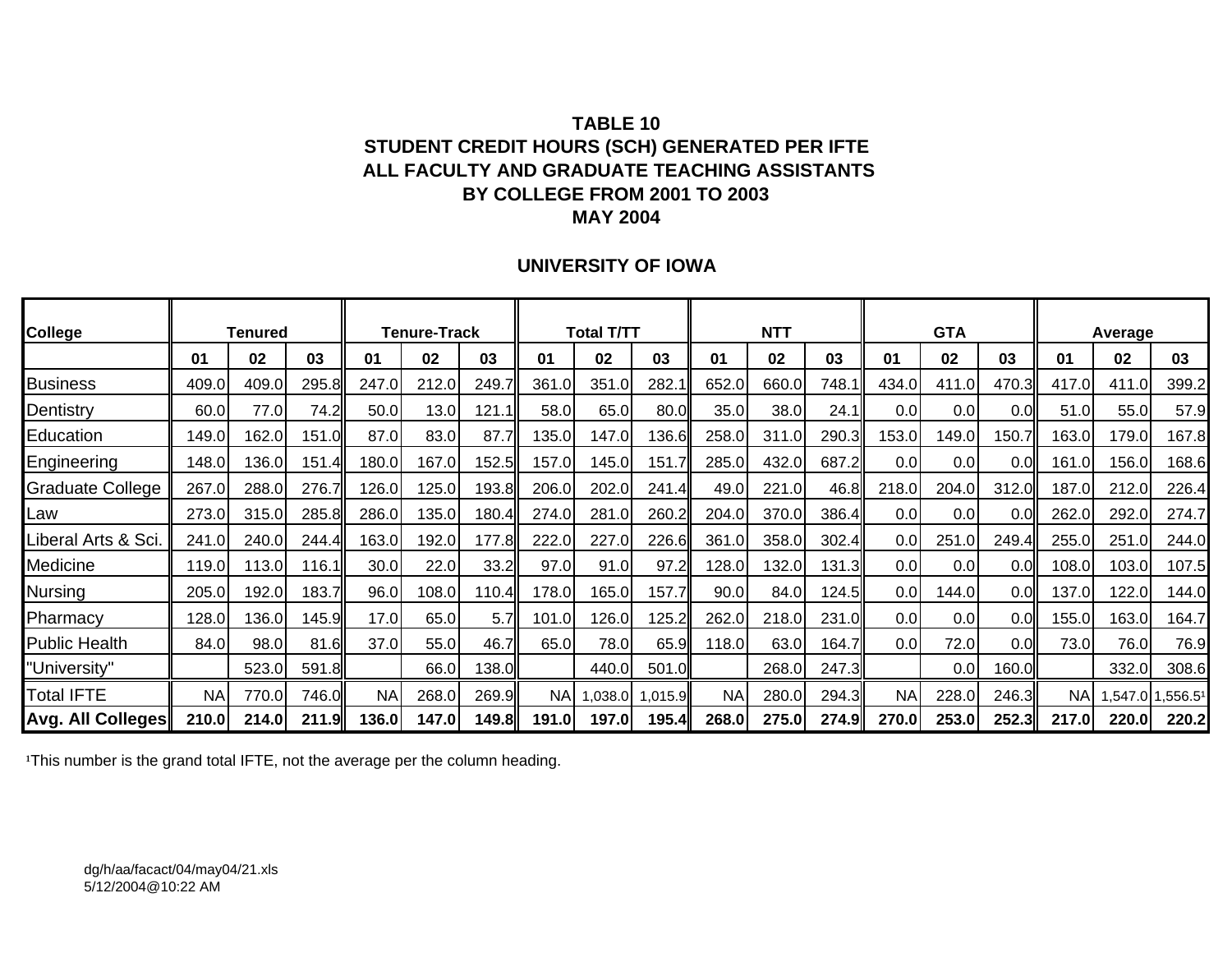# **TABLE 10STUDENT CREDIT HOURS (SCH) GENERATED PER IFTE ALL FACULTY AND GRADUATE TEACHING ASSISTANTS BY COLLEGE FROM 2001 TO 2003 MAY 2004**

## **IOWA STATE UNIVERSITY**

| College                  |           | Tenured |       |           | <b>Tenure-Track</b> |       |           | <b>Total T/TT</b> |       |           | <b>NTT</b> |              |           | <b>GTA</b> |                 |           | Average |         |
|--------------------------|-----------|---------|-------|-----------|---------------------|-------|-----------|-------------------|-------|-----------|------------|--------------|-----------|------------|-----------------|-----------|---------|---------|
|                          | 01        | 02      | 03    | 01        | 02                  | 03    | 01        | 02                | 03    | 01        | 02         | 03           | 01        | 02         | 03              | 01        | 02      | 03      |
| Agriculture              | 315.0     | 305.0   | 327.0 | 251.0     | 258.0               | 211.0 | 305.0     | 298.0             | 309.0 | 117.0     | 402.0      | 271.0        | 62.0      | 57.0       | 44.C            | 269.0     | 277.0   | 271.0   |
| <b>Business</b>          | 231.0     | 311.0   | 291.0 | 376.0     | 220.0               | 244.0 | 280.0     | 284.0             | 279.0 | .148.0    | 0.304.0    | 1,046.0      | 0.0       | 0.0        | 0. <sub>C</sub> | 405.0     | 421.0   | 428.0   |
| Design                   | 157.01    | 179.0   | 204.0 | 50.0      | 160.0               | 173.0 | 154.0     | 171.0             | 190.0 | 211.0     | 206.0      | 193.0        | 84.0      | 77.0I      | 61.0            | 158.0     | 166.0   | 171.0   |
| Education                | 60.0      | 168.0   | 143.0 | 39.0      | 189.0               | 148.0 | 153.0     | 175.0             | 145.0 | 252.0     | 360.0      | 339.0        | 208.0     | 153.0      | 149.0           | 180.0     | 205.0   | 182.0   |
| Engineering              | 168.0     | 190.0   | 197.0 | 40.0      | 157.0               | 163.0 | 161.0     | 181.0             | 187.0 | 232.0     | 319.0      | 246.0        | 72.0      | 75.0       | 65.0            | 142.0     | 165.0   | 158.0   |
| Family & Con. Sci.       | 252.0     | 257.0   | 243.0 | 252.0     | 207.0               | 170.0 | 252.0     | 242.0             | 219.0 | 372.0     | 249.0      | 250.0        | 216.0     | 98.0       | 19.0            | 258.0     | 204.0   | 201.0   |
| Liberal Arts & Sci.      | 248.0     | 231.0   | 214.0 | 228.0     | 220.0               | 220.0 | 243.0     | 228.0             | 216.0 | 431.0     | 448.0      | 432.0        | 149.0     | 140.0      | 125.0           | 241.0     | 238.0   | 221.0   |
| Veterinary Medicine      | 97.0      | 100.0   | 70.0I | 48.0      | 28.0                | 25.0  | 86.0      | 85.0              | 59.0  | 33.0      | 24.0I      | 43.0         | 29.0      | 40.0       | 0.0             | 76.0      | 77.0    | 55.0    |
| <b>Total IFTE</b>        | <b>NA</b> | 701.0   | 695.4 | <b>NA</b> | 268.0               | 289.2 | <b>NA</b> | 969.0             | 984.6 | <b>NA</b> | 223.0      | 224.8        | <b>NA</b> | 358.0      | 390.4           | <b>NA</b> | 1,551.0 | 1,599.8 |
| <b>Avg. All Colleges</b> | 217.0     | 218.0   | 209.0 | 202.0     | 189.0               | 185.0 | 213.0     | 210.0             | 202.0 | 371.0     | 411.0      | <b>394.0</b> | 132.0     | 122.0      | 110.0ll         | 216.0     | 219.0   | 206.0   |

<sup>1</sup>This number is the grand total IFTE, not the average per the column heading.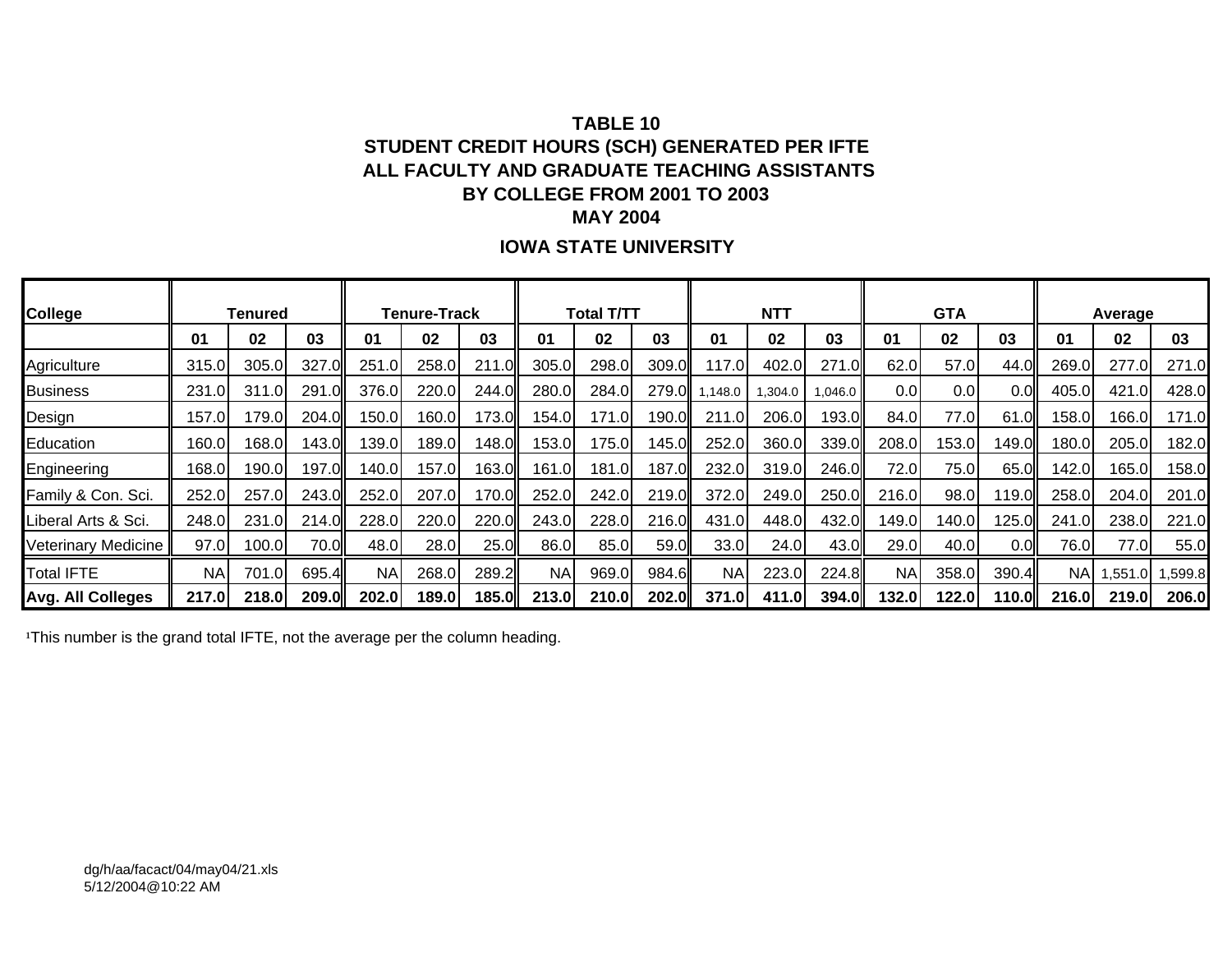# **TABLE 10STUDENT CREDIT HOURS (SCH) GENERATED PER IFTE ALL FACULTY AND GRADUATE TEACHING ASSISTANTS BY COLLEGE FROM 2001 TO 2003 MAY 2004**

## **UNIVERSITY OF NORTHERN IOWA**

| <b>College</b>          |           | Tenured |       |           | <b>Tenure-Track</b> |       |                  | Total T/TT |       |           | <b>NTT</b> |       |                  | <b>GTA</b> |       |           | Average |       |
|-------------------------|-----------|---------|-------|-----------|---------------------|-------|------------------|------------|-------|-----------|------------|-------|------------------|------------|-------|-----------|---------|-------|
|                         | 01        | 02      | 03    | 01        | 02                  | 03    | 01               | 02         | 03    | 01        | 02         | 03    | 01               | 02         | 03    | 01        | 02      | 03    |
| <b>Business</b>         | 327.2     | 338.4   | 350.9 | 312.0     | 343.7               | 280.7 | 324.5            | 339.3      | 334.2 | 568.3     | 547.4      | 714.4 | 0.0 <sub>l</sub> | 0.01       | 0.0   | 380.0     | 387.4   | 383.8 |
| Education               | 192.5     | 190.0   | 182.6 | 187.7     | 174.8               | 216.7 | 191.0            | 185.1      | 193.2 | 286.7     | 306.3      | 262.4 | 146.3            | 130.5      | 196.0 | 214.0     | 211.7   | 208.8 |
| Humanities & FA         | 188.9     | 154.0   | 178.9 | 224.9     | 222.9               | 240.7 | 197.1            | 168.8      | 192.7 | 569.0     | 627.4      | 405.2 | 270.4            | 144.0      | 307.6 | 245.9     | 235.5   | 219.6 |
| <b>Natural Sciences</b> | 218.6     | 203.5   | 241.3 | 196.6     | 205.9               | 201.0 | 211.5            | 204.3      | 229.2 | 845.8     | 663.6      | 802.3 | 202.0            | 0.01       | 145.2 | 298.9     | 274.8   | 275.4 |
| Soc./Behavioral Sci.    | 281.6     | 267.9   | 289.7 | 344.2     | 321.3               | 343.5 | 305.2            | 288.1      | 311.2 | 643.9     | 725.5      | 995.0 | 0.0              | 0.0        | 0.0   | 350.7     | 344.9   | 358.6 |
| Other                   | 0.01      | 0.0     | 8.OI  | 0.0       | 0.0                 | 216.0 | 0.0 <sub>l</sub> | 0.01       | 0.0   | 213.1     | 296.0      | 481.3 | 0.01             | 0.01       | 0.0   | 213.1     | 296.0   | 270.3 |
| <b>Total IFTE</b>       | <b>NA</b> | 370.5   | 374.5 | <b>NA</b> | 150.6               | 157.2 | <b>NA</b>        | 521.7      | 531   | <b>NA</b> | 113.3      | 83.5  | <b>NA</b>        | 2.5        | 4.1I  | <b>NA</b> | 636.9   | 619.3 |
| Avg. All Colleges       | 226.2     | 211.1   | 228.2 | 243.9     | 238.6               | 256.0 | 231.3            | 219.0      | 236.4 | 512.4     | 521.9      | 469.0 | 211.3            | 133.2      | 260.9 | 280.2     | 272.6   | 267.9 |

<sup>1</sup>This number is the grand total IFTE, not the average per the column heading.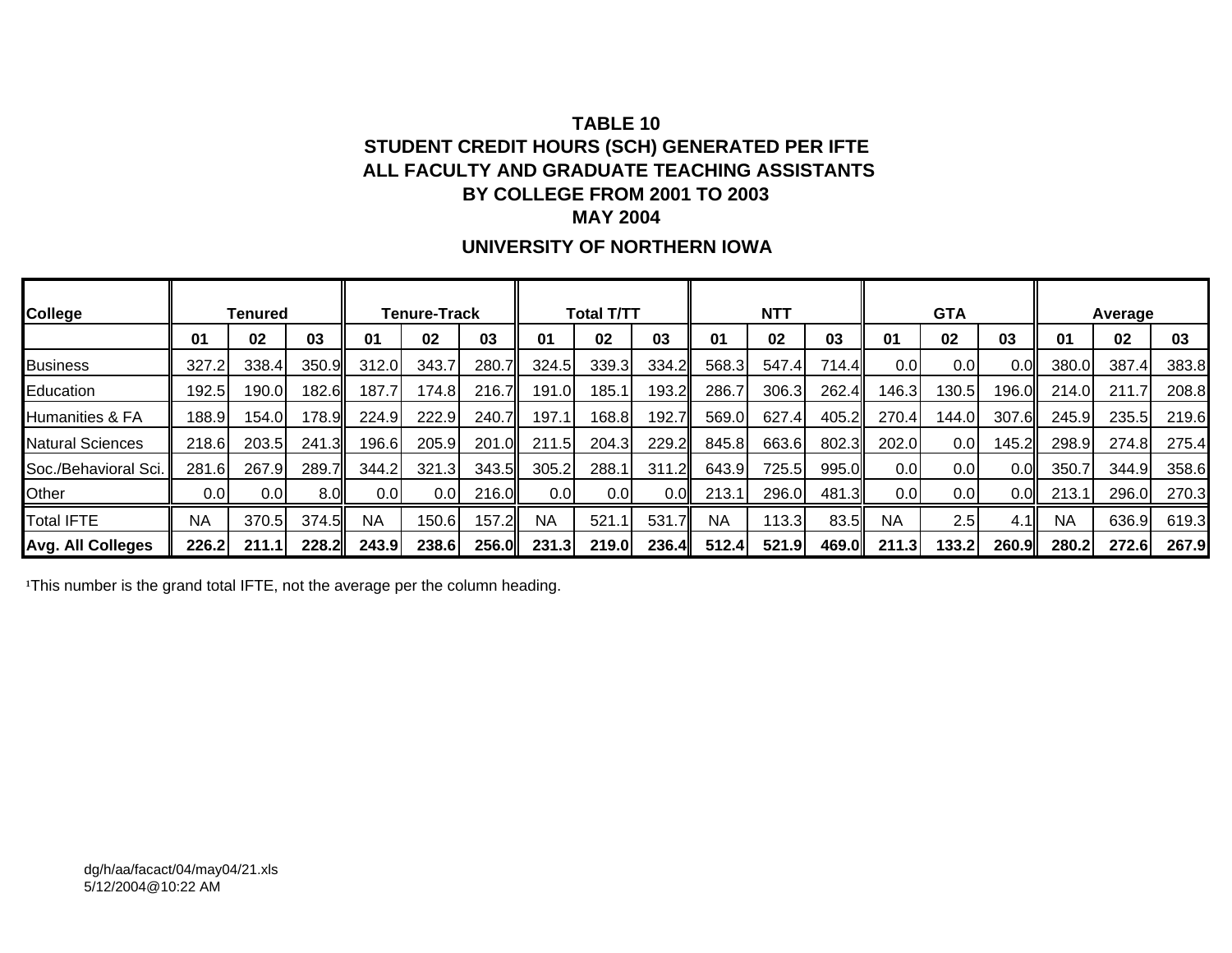# **TABLE 11 AVERAGE SCH/IFTE BY COLLEGE AND RANGES DURING FALL 2003 MAY 2004**

# **UNIVERSITY OF IOWA**

|                         |     | 50-160 |     |     | 161-200 |     |     | 201-350 |     |     | 351-417 |     |
|-------------------------|-----|--------|-----|-----|---------|-----|-----|---------|-----|-----|---------|-----|
| <b>College</b>          | 01  | 02     | 03  | 01  | 02      | 03  | 01  | 02      | 03  | 01  | 02      | 03  |
| <b>Business</b>         |     |        |     |     |         |     |     |         |     | 417 | 411     | 399 |
| Dentistry               | 51  | 55     | 58  |     |         |     |     |         |     |     |         |     |
| Education               |     |        |     | 163 | 179     | 168 |     |         |     |     |         |     |
| Engineering             |     | 156    |     | 161 |         | 169 |     |         |     |     |         |     |
| <b>Graduate College</b> |     |        |     | 187 |         |     |     | 212     | 226 |     |         |     |
| Law                     |     |        |     |     |         |     | 262 | 292     | 275 |     |         |     |
| Liberal Arts & Sciences |     |        |     |     |         |     | 255 | 251     | 244 |     |         |     |
| Medicine                | 108 | 103    | 108 |     |         |     |     |         |     |     |         |     |
| <b>Nursing</b>          | 137 | 122    | 144 |     |         |     |     |         |     |     |         |     |
| Pharmacy                | 155 |        |     |     | 163     | 165 |     |         |     |     |         |     |
| <b>Public Health</b>    | 73  | 76     | 77  |     |         |     |     |         |     |     |         |     |
| "University"            |     |        |     |     |         |     |     | 332     | 309 |     |         |     |

### **IOWA STATE UNIVERSITY**

|                            |                  | 50-160 |    |     | 161-200 |     |     | 201-350 |     |                | 351-417 |     |
|----------------------------|------------------|--------|----|-----|---------|-----|-----|---------|-----|----------------|---------|-----|
| <b>College</b>             | 01               | 02     | 03 | 01  | 02      | 03  | 01  | 02      | 03  | 0 <sub>1</sub> | 02      | 03  |
| Agriculture                |                  |        |    |     |         |     | 269 | 277     | 271 |                |         |     |
| <b>Business</b>            |                  |        |    |     |         |     |     |         |     | 405            | 421     | 428 |
| Design                     | 158 <sub>1</sub> |        |    |     | 166     | 171 |     |         |     |                |         |     |
| Education                  |                  |        |    | 180 |         | 181 |     | 205     |     |                |         |     |
| Engineering                | 142              |        |    |     | 165     | 158 |     |         |     |                |         |     |
| Family & Con. Science      |                  |        |    |     |         |     | 258 | 204     | 201 |                |         |     |
| Liberal Arts & Sciences    |                  |        |    |     |         |     | 241 | 238     | 221 |                |         |     |
| <b>Veterinary Medicine</b> | 76               |        | 55 |     |         |     |     |         |     |                |         |     |

## **UNIVERSITY OF NORTHERN IOWA**

|                         |    | 50-160 |    |    | 161-200 |    |     | 201-350 |     |              | 351-417 |     |
|-------------------------|----|--------|----|----|---------|----|-----|---------|-----|--------------|---------|-----|
| <b>College</b>          | 01 | 02     | 03 | 01 | 02      | 03 | 01  | 02      | 03  | $\mathbf{0}$ | 02      | 03  |
| <b>Business</b>         |    |        |    |    |         |    |     |         |     | 388          | 388     | 384 |
| Education               |    |        |    |    |         |    | 214 | 212     | 209 |              |         |     |
| Humanities & Fine Arts  |    |        |    |    |         |    | 246 | 236     | 220 |              |         |     |
| <b>Natural Sciences</b> |    |        |    |    |         |    | 299 | 275     | 275 |              |         |     |
| Social/Behavioral Sci.  |    |        |    |    |         |    |     | 345     |     | 351          |         | 359 |
| Other                   |    |        |    |    |         |    | 213 | 296     | 270 |              |         |     |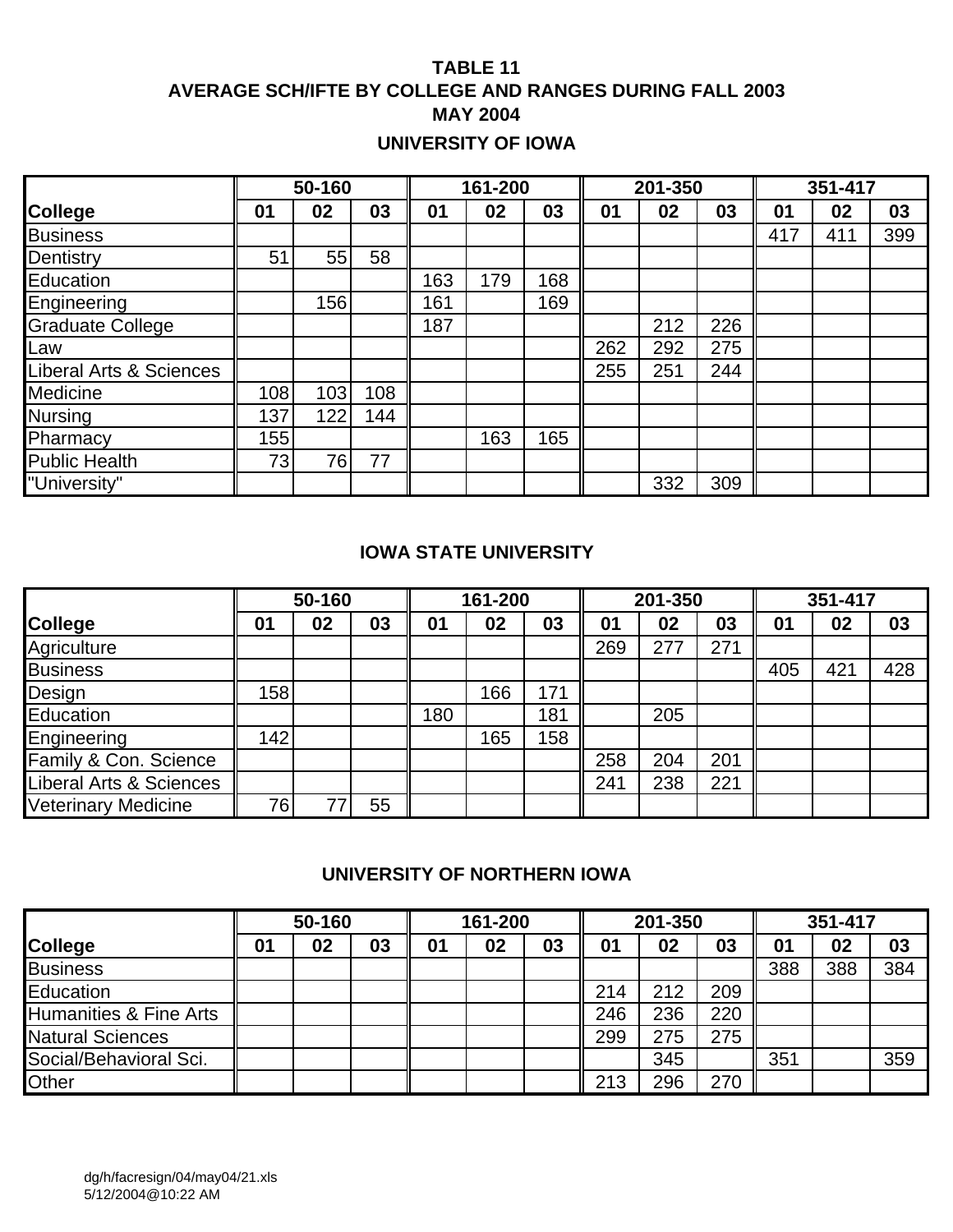## **50% OR MORE VARIANCE FROM AVERAGE STUDENT CREDIT HOURS/INSTRUCTIONAL FULL-TIME EQUIVALENT BY COLLEGE MAY 2004**

## **UNIVERSITY OF IOWA**

|                         |    | <b>Tenured</b> |     |    | <b>Tenure-Track</b> |     |     | Non-Tenure-          |     |    | <b>GTA</b> |    |     | <b>College Faculty</b> |     |
|-------------------------|----|----------------|-----|----|---------------------|-----|-----|----------------------|-----|----|------------|----|-----|------------------------|-----|
| <b>College</b>          |    | <b>Faculty</b> |     |    | <b>Faculty</b>      |     |     | <b>Track Faculty</b> |     |    |            |    |     | Average                |     |
|                         | 01 | 02             | 03  | 01 | 02                  | 03  | 01  | 02                   | 03  | 01 | 02         | 03 | 01  | 02                     | 03  |
| <b>Business</b>         |    |                |     |    |                     |     | 652 | 660                  | 748 |    |            |    | 417 | 411                    | 399 |
| Dentistry               |    |                |     |    | 13                  | 121 |     |                      | 24  |    |            |    |     | 55                     | 58  |
| Education               |    |                |     |    | 83                  |     | 258 | 311                  | 290 |    |            |    | 163 | 179                    | 168 |
| Engineering             |    |                |     |    |                     |     | 285 | 432                  | 687 |    |            |    | 161 | 156                    | 169 |
| <b>Graduate College</b> |    |                |     |    |                     |     | 49  |                      | 47  |    |            |    | 187 | 212                    | 226 |
| Law                     |    |                |     |    | 135                 |     |     |                      |     |    |            |    |     | 292                    | 275 |
| Liberal Arts & Sci.     |    |                |     |    |                     |     |     |                      |     |    |            |    |     | 251                    | 244 |
| Medicine                |    |                |     | 30 | 22                  | 33  |     |                      |     |    |            |    | 108 | 103                    | 108 |
| <b>Nursing</b>          |    | 192            |     |    |                     |     |     |                      |     |    |            |    |     | 122                    | 144 |
| Pharmacy                | 17 |                |     |    | 65                  | 6   | 262 |                      |     |    |            |    | 155 | 163                    | 165 |
| <b>Public Health</b>    |    |                |     |    |                     |     | 118 |                      | 165 |    |            |    | 73  | 76                     | 77  |
| "University"            |    | 523            | 592 |    | 66                  | 138 |     |                      |     |    |            |    |     | 332                    | 309 |

## **IOWA STATE UNIVERSITY**

|                            | Tenured        |    | <b>Tenure-Track</b><br><b>Faculty</b> |    |    | Non-Tenure- |                      |     | <b>GTA</b>      |    |    | <b>College Faculty</b> |     |      |     |
|----------------------------|----------------|----|---------------------------------------|----|----|-------------|----------------------|-----|-----------------|----|----|------------------------|-----|------|-----|
| College                    | <b>Faculty</b> |    |                                       |    |    |             | <b>Track Faculty</b> |     |                 |    |    | Average                |     |      |     |
|                            | 01             | 02 | 03                                    | 01 | 02 | 03          | 01                   | 02  | 03              | 01 | 02 | 03                     | 01  | 02   | 03  |
| Agriculture                |                |    |                                       |    |    |             | 117                  |     |                 | 62 | 57 | 44                     | 269 | 277  | 271 |
| <b>Business</b>            |                |    |                                       |    |    |             | 1,148                |     | $1,304$   1,046 |    |    |                        | 405 | 421  | 428 |
| Design                     |                |    |                                       |    |    |             |                      |     |                 |    | 77 | 61                     |     | 166  | 171 |
| Education                  |                |    |                                       |    |    |             |                      | 360 | 339             |    |    |                        |     | 205  | 182 |
| Engineering                |                |    |                                       |    |    |             | 232                  | 319 | 246             |    | 75 | 65                     | 142 | 165. | 158 |
| Family & CS                |                |    |                                       |    |    |             |                      |     |                 |    | 98 |                        |     | 204  | 201 |
| Liberal Arts & Sci.        |                |    |                                       |    |    |             | 431                  | 448 | 432             |    |    |                        | 241 | 238  | 221 |
| <b>Veterinary Medicine</b> |                |    |                                       |    | 28 | 25          | 33                   | 24  |                 | 29 |    |                        | 76  |      | 55  |

### **UNIVERSITY OF NORTHERN IOWA**

| College                    | Tenured<br><b>Faculty</b> |    |    | Tenure-Track<br><b>Faculty</b> |    |    | Non-Tenure-<br><b>Track Faculty</b> |     |     |    | <b>GTA</b> |    | <b>College Faculty</b><br>Average |     |         |
|----------------------------|---------------------------|----|----|--------------------------------|----|----|-------------------------------------|-----|-----|----|------------|----|-----------------------------------|-----|---------|
|                            | 01                        | 02 | 03 | 01                             | 02 | 03 | 01                                  | 02  | 03  | 01 | 02         | 03 | 01                                | 02  | 03      |
| <b>Business</b>            |                           |    |    |                                |    |    |                                     |     |     |    |            |    |                                   | 387 |         |
| Education                  |                           |    |    |                                |    |    |                                     |     |     |    |            |    |                                   | 212 |         |
| <b>Humanities &amp; FA</b> |                           |    |    |                                |    |    | 569                                 | 627 |     |    |            |    | 246                               | 236 |         |
| <b>Natural Sciences</b>    |                           |    |    |                                |    |    | 846                                 | 664 | 802 |    |            |    | 299                               |     | 275 275 |
| Social & Behav. Sci.       |                           |    |    |                                |    |    | 644                                 | 726 | 995 |    |            |    | 351                               | 345 | 359     |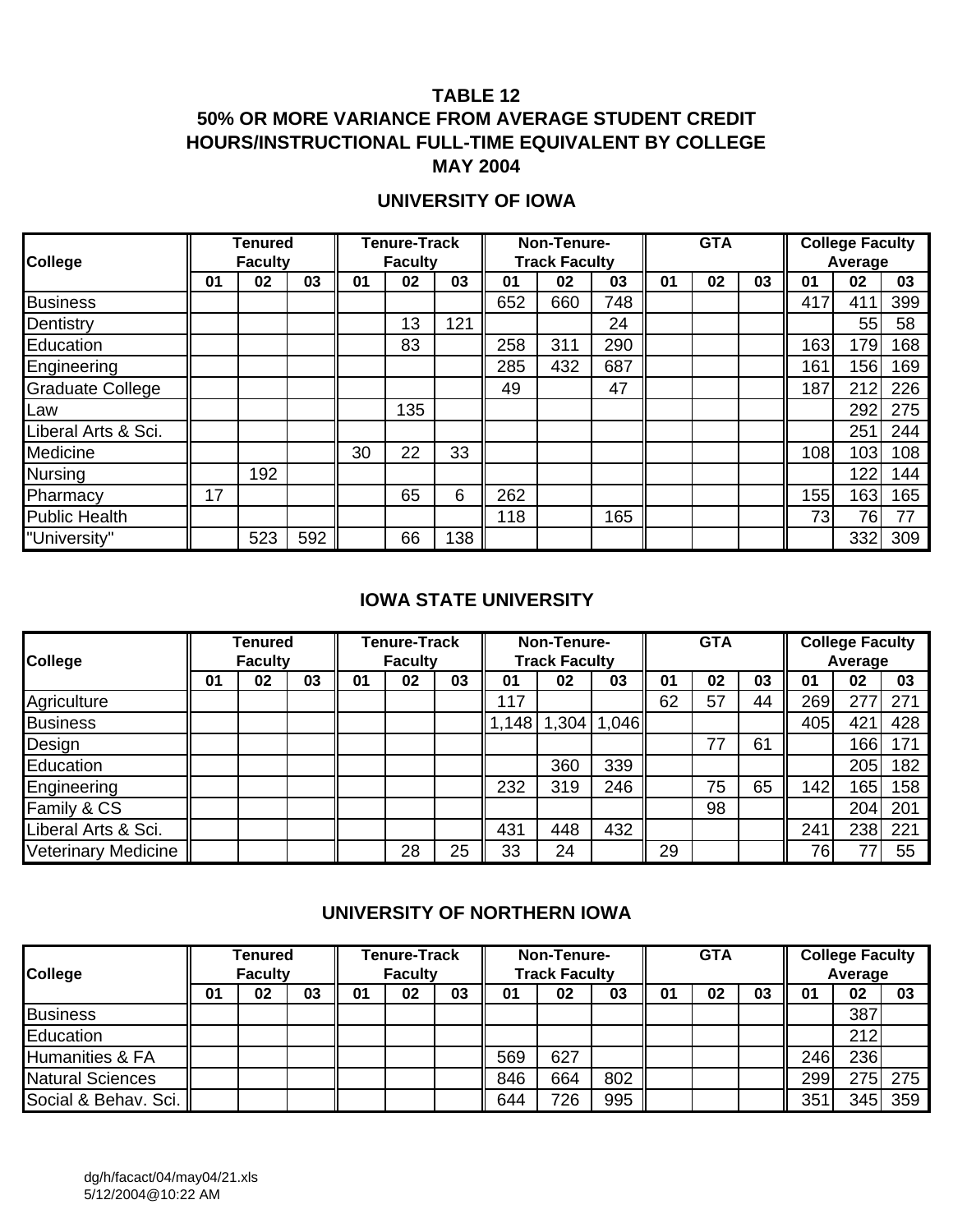#### **May 2004 Table 13a Distribution of Student Credit Hours by Faculty Category Peer Comparisons for Fall 2002**

#### **UNIVERSITY OF IOWA**

|                                        |                | Tenured/Tenure Track |       |            |              |            | Non Tenure-Track |        |            | <b>Teaching Assistants</b> |             |        |            |
|----------------------------------------|----------------|----------------------|-------|------------|--------------|------------|------------------|--------|------------|----------------------------|-------------|--------|------------|
| <b>Departments for Which</b>           | Number         | % Undergrad          |       | % Graduate |              |            | % Undergrad      |        | % Graduate |                            | % Undergrad |        | % Graduate |
| <b>Comparable Data Available</b>       | of Peers       | U of I               | Peers | U of I     | <b>Peers</b> | $U$ of $I$ | Peers            | U of I | Peers      | $U$ of $I$                 | Peers       | U of I | Peers      |
|                                        |                |                      |       |            |              |            |                  |        |            |                            |             |        |            |
| <b>Business</b>                        |                |                      |       |            |              |            |                  |        |            |                            |             |        |            |
| Accountina                             | 5              | 28%                  | 30%   | 85%        | 81%          | 22%        | 32%              | 15%    | 15%        | 50%                        | 4%          | 0%     | 0%         |
| <b>Economics</b>                       | 10             | 93%                  | 53%   | 100%       | 95%          | 5%         | 20%              | 0%     | 0%         | 2%                         | 12%         | 0%     | 1%         |
| <b>Finance</b>                         | 5              | 76%                  | 30%   | 72%        | 65%          | 17%        | 46%              | 28%    | 25%        | 7%                         | 4%          | 0%     | $0\%$      |
|                                        |                |                      |       |            |              |            |                  |        |            |                            |             |        |            |
| Engineering                            |                |                      |       |            |              |            |                  |        |            |                            |             |        |            |
| <b>Chemical</b>                        | $\overline{7}$ | 82%                  | 75%   | 86%        | 87%          | 18%        | 11%              | 14%    | 6%         | 0%                         | 1%          | 0%     | 0%         |
| Civil                                  | 8              | 100%                 | 70%   | 100%       | 86%          | 0%         | 17%              | 0%     | 2%         | 0%                         | 5%          | 0%     | 0%         |
| <b>Electrical</b>                      | $\overline{7}$ | 81%                  | 69%   | 100%       | 93%          | 19%        | 15%              | 0%     | 0%         | 0%                         | 0%          | 0%     | 0%         |
| <b>Mechanical</b>                      | $\overline{7}$ | 93%                  | 67%   | 99%        | 96%          | 7%         | 14%              | 1%     | 2%         | 0%                         | 2%          | 0%     | 0%         |
|                                        |                |                      |       |            |              |            |                  |        |            |                            |             |        |            |
| <b>Liberal Arts and Sciences</b>       |                |                      |       |            |              |            |                  |        |            |                            |             |        |            |
| Anthropology                           | 10             | 81%                  | 73%   | 85%        | 96%          | 16%        | 9%               | 15%    | 2%         | 3%                         | 10%         | 0%     | 0%         |
| Art & Art History                      | 8              | 68%                  | 62%   | 92%        | 90%          | 15%        | 7%               | 8%     | 6%         | 17%                        | 17%         | 0%     | 0%         |
| <b>Biological Sciences</b>             | $\overline{7}$ | 65%                  | 46%   | 100%       | 95%          | 35%        | 41%              | 0%     | 2%         | 0%                         | 6%          | 0%     | 0%         |
| <b>Chemistry</b>                       | 10             | 61%                  | 55%   | 100%       | 96%          | 39%        | 25%              | 0%     | 2%         | 0%                         | 9%          | 0%     | 0%         |
| <b>Classics</b>                        | 8              | 45%                  | 63%   | 100%       | 89%          | 31%        | 4%               | 0%     | 0%         | 24%                        | 17%         | 0%     | 0%         |
| <b>Computer Science</b>                | 7              | 44%                  | 31%   | 96%        | 93%          | 45%        | 38%              | 3%     | 1%         | 12%                        | 7%          | 1%     | 0%         |
| English                                | 10             | 35%                  | 38%   | 95%        | 97%          | 10%        | 12%              | 5%     | 1%         | 55%                        | 36%         | 0%     | 0%         |
| Geography                              | 8              | 58%                  | 56%   | 94%        | 95%          | 42%        | 13%              | 6%     | 4%         | 0%                         | 20%         | 0%     | 0%         |
| Geoscience                             | 9              | 58%                  | 64%   | 100%       | 94%          | 42%        | 10%              | 0%     | 0%         | 0%                         | 14%         | 0%     | 0%         |
| German                                 | $\overline{7}$ | 27%                  | 28%   | 57%        | 98%          | 7%         | 16%              | 0%     | 0%         | 66%                        | 52%         | 43%    | 0%         |
| <b>History</b>                         | 10             | 58%                  | 67%   | 100%       | 97%          | 5%         | 15%              | 0%     | 1%         | 37%                        | 8%          | 0%     | 0%         |
| Journalism & Mass Comm.                | 8              | 59%                  | 56%   | 89%        | 84%          | 38%        | 10%              | 11%    | 2%         | 2%                         | 6%          | 0%     | 0%         |
| Linguistics                            | 8              | 63%                  | 39%   | 69%        | 86%          | 11%        | 14%              | 0%     | 4%         | 26%                        | 28%         | 31%    | 0%         |
| <b>Mathematics</b>                     | $\overline{9}$ | 80%                  | 40%   | 100%       | 91%          | 5%         | 24%              | 0%     | 4%         | 15%                        | 18%         | 0%     | 0%         |
| <b>Music</b>                           | 9              | 78%                  | 52%   | 76%        | 87%          | 20%        | 10%              | 24%    | 7%         | 2%                         | 17%         | 0%     | 0%         |
| Philosophy                             | 10             | 61%                  | 57%   | 100%       | 98%          | 9%         | 10%              | 0%     | 0%         | 30%                        | 19%         | 0%     | 0%         |
| <b>Physics &amp; Astronomy</b>         | 10             | 100%                 | 72%   | 100%       | 94%          | 0%         | 14%              | 0%     | 1%         | 0%                         | 7%          | 0%     | 0%         |
| <b>Political Science</b>               | 10             | 99%                  | 64%   | 100%       | 97%          | 1%         | 16%              | 0%     | 0%         | 0%                         | 11%         | 0%     | 0%         |
| Psychology                             | 10             | 77%                  | 40%   | 91%        | 93%          | 22%        | 22%              | 9%     | 3%         | 2%                         | 9%          | 0%     | 0%         |
| <b>Religious Studies</b>               | 8              | 64%                  | 59%   | 100%       | 95%          | 34%        | 10%              | 0%     | 4%         | 2%                         | 2%          | 0%     | 0%         |
| Sociology                              | 10             | 81%                  | 47%   | 88%        | 94%          | 19%        | 23%              | 12%    | 0%         | 0%                         | 19%         | 0%     | 0%         |
| <b>Spanish &amp; Portuguese</b>        | 8              | 22%                  | 14%   | 94%        | 93%          | 19%        | 18%              | 0%     | 4%         | 59%                        | 56%         | 6%     | 0%         |
| <b>Speech Pathology &amp; Audiolog</b> | $\overline{5}$ | 69%                  | 56%   | 72%        | 64%          | 20%        | 15%              | 28%    | 14%        | 11%                        | 8%          | 0%     | 1%         |
| <b>Statistics</b>                      | 5              | 35%                  | 41%   | 93%        | 89%          | 65%        | 27%              | 7%     | 5%         | 0%                         | 23%         | 0%     | 5%         |
| <b>Theatre Arts</b>                    | 10             | 43%                  | 44%   | 77%        | 80%          | 14%        | 14%              | 23%    | 9%         | 43%                        | 24%         | 0%     | 0%         |
| Law                                    | 6              | n/a                  | 76%   | 85%        | 77%          | n/a        | 20%              | 15%    | 9%         | n/a                        | 0%          | 0%     | 0%         |
|                                        |                |                      |       |            |              |            |                  |        |            |                            |             |        |            |
| Nursing                                | $\overline{7}$ | 62%                  | 27%   | 67%        | 64%          | 37%        | 47%              | 33%    | 28%        | 1%                         | 1%          | 0%     | 1%         |
|                                        |                |                      |       |            |              |            |                  |        |            |                            |             |        |            |
| <b>Average of Units Listed</b>         | 8              | 63%                  | 52%   | 90%        | 89%          | 20%        | 19%              | 8%     | 5%         | 14%                        | 14%         | 2%     | $0\%$      |

Note: The University of Iowa does not distinguish between non-tenure-track and supplemental faculty when participating in the Delaware Study. Peer data are from Fall 2001. Not all institutions participating in the Delaware Study report comparable data for all their colleges and departments.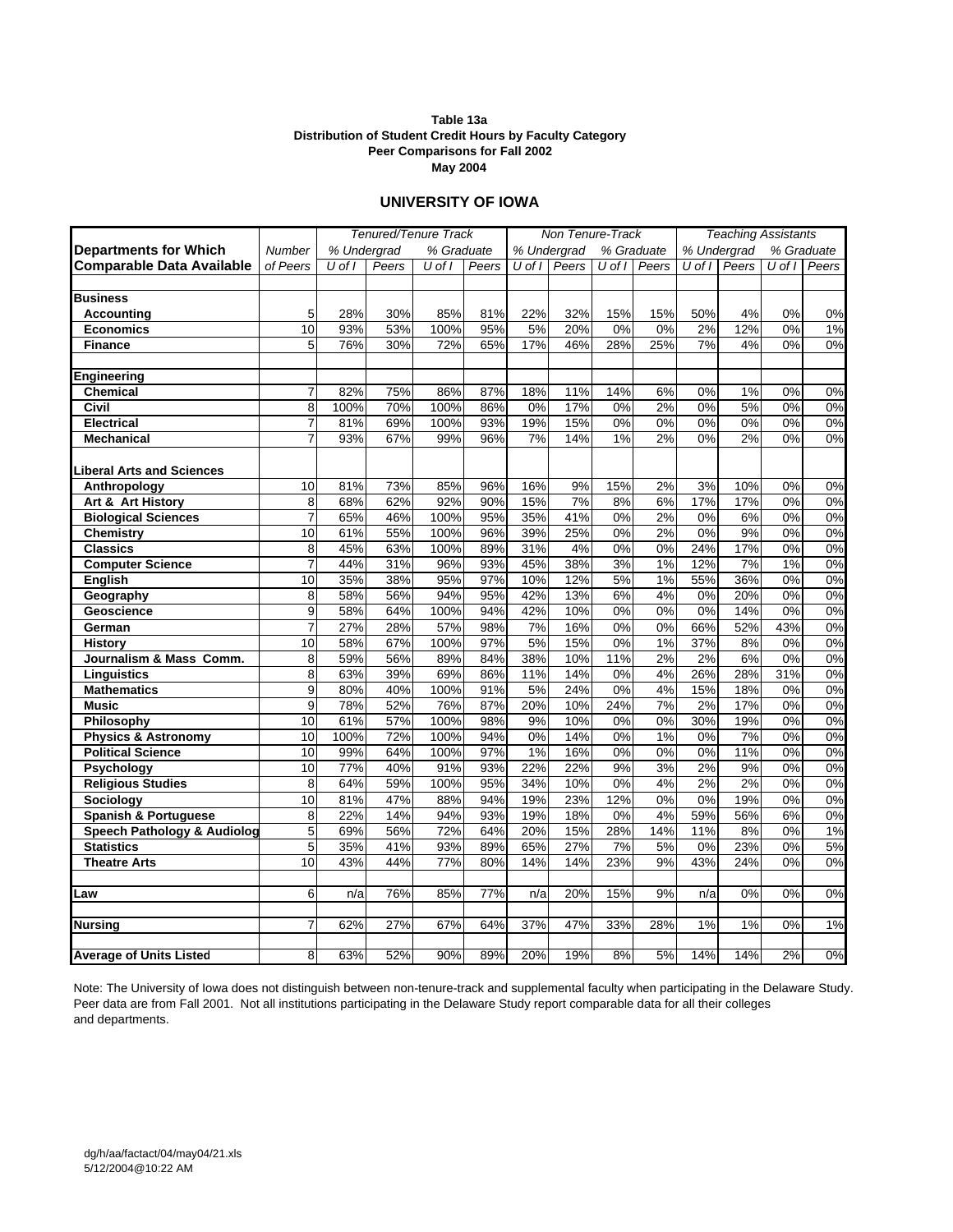#### **TABLE 13b IOWA STATE UNIVERSITY DISTRIBUTION OF STUDENT CREDIT HOURS BY FACULTY CATEGORYPEER COMPARISONS FOR ISU FALL 2002, PEERS FALL 2001 MAY 2004**

|                                                                                             |                | <b>Tenured/Tenure Eligible</b> |              |            | Non-Tenure Track & Supplemental |                |              |             |                | <b>Teaching Assistants</b> |                |                |             |
|---------------------------------------------------------------------------------------------|----------------|--------------------------------|--------------|------------|---------------------------------|----------------|--------------|-------------|----------------|----------------------------|----------------|----------------|-------------|
| <b>Departments for which</b>                                                                | <b>Number</b>  |                                | % Undergrad  |            | % Graduate                      |                | % Undergrad  |             | % Graduate     | % Undergrad   % Graduate   |                |                |             |
| <b>Comparable Data Are Available</b>                                                        | of Peers       | <b>ISU</b>                     | <b>Peers</b> | <b>ISU</b> | <b>Peers</b>                    | <b>ISU</b>     | <b>Peers</b> | <b>ISU</b>  | <b>Peers</b>   | <b>ISU</b>                 | <b>Peers</b>   | <b>ISU</b>     | Peers       |
|                                                                                             |                |                                |              |            |                                 |                |              |             |                |                            |                |                |             |
| <b>College of Agriculture</b>                                                               |                |                                |              |            |                                 |                |              |             |                |                            |                |                |             |
| Agricultural and Biosystems Engineering                                                     | 6              | 86                             | 90           | 97         | 97                              | 14             | 6            | 3           | 3              | 0                          | 4              | 0              | 0           |
| Agronomy                                                                                    | $\overline{7}$ | 94                             | 69           | 100        | 94                              | $\mathbf 0$    | 21           | $\Omega$    | 4              | 6                          | 5              | $\mathbf 0$    | $\Omega$    |
| <b>Animal Science</b>                                                                       | $\overline{7}$ | 97                             | 83           | 100        | 93                              | 3              | 15           | $\Omega$    | 6              | 0                          | 1              | $\mathbf 0$    | $\Omega$    |
| Biochemistry and Biophysics (Agriculture and Liberal<br>Arts and Sciences combined)         | $\overline{7}$ | 60                             | 77           | 100        | 91                              | 40             | 14           | $\Omega$    | 8              | 0                          | 4              | $\mathbf 0$    | 0           |
| Economics (Agriculture only)                                                                | $\overline{7}$ | 100                            | 70           | 100        | 87                              | 0              | 26           | 0           | 13             | 0                          | 4              | 0              | 0           |
| Food Science and Human Nutrition (Agriculture and<br>Family and Consumer Sciences combined) | 5              | 98                             | 73           | 100        | 93                              | $\overline{2}$ | 26           | $\Omega$    | $\overline{7}$ | 0                          | 1              | $\overline{0}$ | $\Omega$    |
| Sociology (Agriculture and Liberal Arts and Sciences<br>combined)                           | 8              | 64                             | 52           | 100        | 97                              | 22             | 28           | $\Omega$    | $\overline{2}$ | 14                         | 19             | $\mathbf 0$    | 0           |
| Zoology and Genetics (Zoology only from Liberal<br>Arts and Sciences)                       | $\overline{7}$ | 35                             | 76           | 100        | 97                              | 61             | 18           | $\Omega$    |                | 4                          | $\mathbf{1}$   | $\mathbf 0$    | 0           |
| <b>College of Business</b>                                                                  |                |                                |              |            |                                 |                |              |             |                |                            |                |                |             |
| Accounting                                                                                  | 8              | 40                             | 35           | 100        | 94                              | 60             | 58           | 0           | 4              | 0                          | 3              | $\mathbf 0$    | $\Omega$    |
| Finance                                                                                     | $\overline{7}$ | 88                             | 38           | 100        | 71                              | 12             | 49           | $\mathbf 0$ | 28             | 0                          | 14             | $\Omega$       | 0           |
| Management                                                                                  | $\overline{7}$ | 75                             | 41           | 100        | 87                              | 25             | 43           | 0           | 8              | 0                          | 17             | $\mathbf 0$    | 0           |
| Marketing                                                                                   | 6              | 55                             | 40           | 100        | 82                              | 45             | 53           | 0           | 13             | 0                          | $\overline{7}$ | $\Omega$       | 0           |
| <b>College of Design</b>                                                                    |                |                                |              |            |                                 |                |              |             |                |                            |                |                |             |
| Architecture                                                                                | 5              | 56                             | 63           | 94         | 74                              | 39             | 35           | 6           | 27             | 4                          | 2              | $\mathbf 0$    | $\mathbf 0$ |
| Art and Design                                                                              | 6              | 65                             | 59           | 100        | 93                              | 24             | 29           | $\mathbf 0$ | $\overline{7}$ | 11                         | 13             | $\mathbf 0$    | 0           |
| Landscape Architecture                                                                      | 5              | 62                             | 72           | 100        | 85                              | 38             | 13           | 0           | 12             | 0                          | 15             | $\Omega$       | 3           |
| <b>College of Education</b>                                                                 |                |                                |              |            |                                 |                |              |             |                |                            |                |                |             |
| Curriculum and Instruction                                                                  | 6              | 47                             | 33           | 99         | 78                              | 52             | 52           | 1           | 23             | $\overline{2}$             | 15             | $\mathbf 0$    | 0           |
| <b>Educational Leadership and Policy Studies</b>                                            | 6              |                                |              | 76         | 75                              |                |              | 19          | 24             |                            |                | 5              | 1           |
| <b>College of Engineering</b>                                                               |                |                                |              |            |                                 |                |              |             |                |                            |                |                |             |
| <b>Chemical Engineering</b>                                                                 | $\overline{7}$ | 91                             | 78           | 100        | 99                              | 9              | 21           | 0           |                | 0                          | $\Omega$       | $\mathbf 0$    | $\Omega$    |
| Civil and Construction Engineering                                                          | 8              | 65                             | 80           | 92         | 95                              | 31             | 15           | 8           | 4              | 5                          | 4              | $\mathbf 0$    | 0           |
| <b>Electrical and Computer Engineering</b>                                                  | $\overline{7}$ | 75                             | 70           | 86         | 93                              | 8              | 24           | 12          | 4              | 16                         | 6              | $\overline{c}$ | 0           |
| <b>Mechanical Engineering</b>                                                               | $\overline{7}$ | 71                             | 76           | 92         | 95                              | 18             | 21           | 8           | 4              | 11                         | 3              | $\Omega$       | 0           |
| <b>College of Family and Consumer Sciences</b>                                              |                |                                |              |            |                                 |                |              |             |                |                            |                |                |             |
| Food Science and Human Nutrition (Agriculture and<br>Family and Consumer Sciences combined) | 5              | 98                             | 73           | 100        | 93                              | $\overline{2}$ | 26           | $\mathbf 0$ | 7              | 0                          | 1              | $\mathbf 0$    | 0           |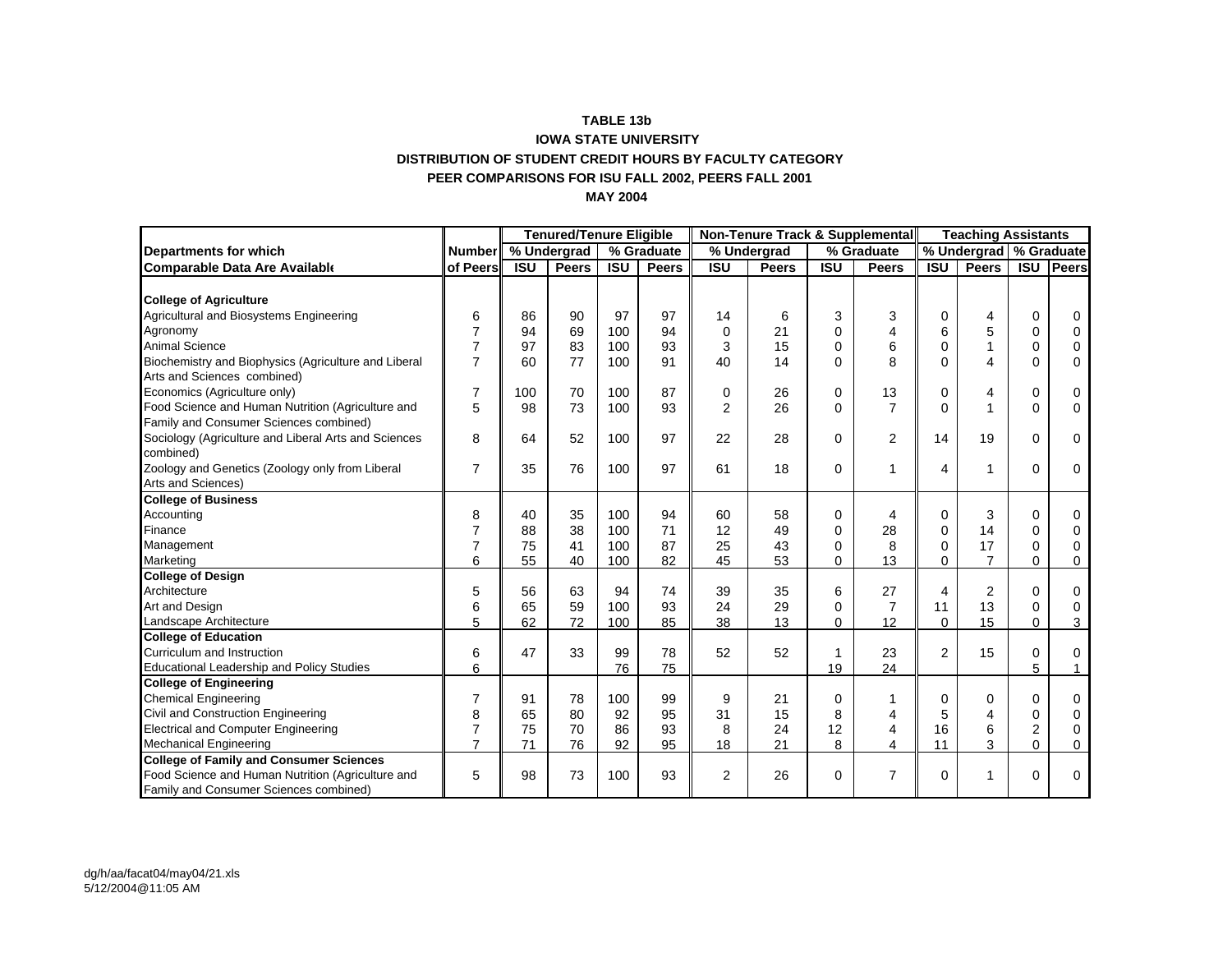#### **TABLE 13b IOWA STATE UNIVERSITY DISTRIBUTION OF STUDENT CREDIT HOURS BY FACULTY CATEGORYPEER COMPARISONS FOR ISU FALL 2002, PEERS FALL 2001 MAY 2004**

|                                                      |                | <b>Tenured/Tenure Eligible</b> |              |            | Non-Tenure Track & Supplemental |                |              |             |                | <b>Teaching Assistants</b> |                |                |                |
|------------------------------------------------------|----------------|--------------------------------|--------------|------------|---------------------------------|----------------|--------------|-------------|----------------|----------------------------|----------------|----------------|----------------|
| Departments for which                                | <b>Number</b>  |                                | % Undergrad  |            | % Graduate                      |                | % Undergrad  |             | % Graduate     | % Undergrad                |                | % Graduate     |                |
| <b>Comparable Data Are Available</b>                 | of Peers       | <b>ISU</b>                     | <b>Peers</b> | <b>ISU</b> | Peers                           | <b>ISU</b>     | <b>Peers</b> | <b>ISU</b>  | <b>Peers</b>   | <b>ISU</b>                 | <b>Peers</b>   | <b>ISU</b>     | Peers          |
| <b>College of Liberal Arts and Sciences</b>          |                |                                |              |            |                                 |                |              |             |                |                            |                |                |                |
| <b>Biological Sciences</b>                           |                |                                |              |            |                                 |                |              |             |                |                            |                |                |                |
| Biochemistry and Biophysics (Agriculture and Liberal | $\overline{7}$ | 60                             | 77           | 100        | 91                              | 40             | 14           | $\Omega$    | 8              | $\Omega$                   | 4              | 0              | $\mathbf 0$    |
| Arts and Sciences combined)                          |                |                                |              |            |                                 |                |              |             |                |                            |                |                |                |
| Botany                                               | 6              | 55                             | 95           | 98         | 92                              | 24             | $\mathbf 0$  | $\mathbf 0$ | 8              | 21                         | 4              | $\overline{2}$ | 0              |
| Zoology and Genetics (Zoology only)                  | 7              | 35                             | 76           | 100        | 97                              | 61             | 18           | $\Omega$    |                | 4                          |                | $\mathbf{0}$   | $\mathbf 0$    |
| <b>Humanities</b>                                    |                |                                |              |            |                                 |                |              |             |                |                            |                |                |                |
| English                                              | 8              | 28                             | 34           | 90         | 98                              | 40             | 39           | 10          | 3              | 32                         | 28             | 0              | $\mathbf 0$    |
| Foreign Languages and Literatures                    | 6              | 49                             | 41           |            |                                 | 51             | 44           |             |                | $\Omega$                   | 15             |                |                |
| (no graduate program)                                |                |                                |              |            |                                 |                |              |             |                |                            |                |                |                |
| History                                              | 8              | 58                             | 72           | 100        | 94                              | 21             | 12           | 0           | 5              | 20                         | 9              | 0              | 0              |
| Journalism and Mass Communications                   | 6              | 65                             | 55           | 100        | 89                              | 35             | 43           | $\Omega$    | 9              | $\Omega$                   | $\overline{2}$ | 0              | $\overline{2}$ |
| Music (no graduate program)                          | 7              | 75                             | 51           |            |                                 | 23             | 26           |             |                | 2                          | 12             |                |                |
| Philosophy (no graduate program)                     | 8              | 73                             | 63           |            |                                 | 27             | 22           |             |                | O                          | 14             |                |                |
| <b>Mathematical Sciences</b>                         |                |                                |              |            |                                 |                |              |             |                |                            |                |                |                |
| <b>Computer Science</b>                              | 5              | 22                             | 41           | 67         | 90                              | 62             | 51           | 13          | 10             | 16                         | 8              | 20             | 0              |
| Mathematics                                          | 8              | 33                             | 38           | 100        | 94                              | 44             | 42           | $\mathbf 0$ | 5              | 23                         | 20             | 0              | 0              |
| <b>Statistics</b>                                    | 5              | 31                             | 41           | 97         | 92                              | 4              | 27           | $\Omega$    | 8              | 65                         | 32             | 3              | 0              |
| <b>Physical Sciences</b>                             |                |                                |              |            |                                 |                |              |             |                |                            |                |                |                |
| Chemistry                                            | 8              | 42                             | 50           | 100        | 98                              | 20             | 37           | $\Omega$    |                | 38                         | 12             | 0              | 0              |
| Geological and Atmospheric Sciences                  | 7              | 94                             | 69           | 100        | 94                              | $\overline{2}$ | 14           | $\Omega$    | 6              | 4                          | 17             | 0              | 0              |
| Physics and Astronomy                                | 8              | 63                             | 67           | 100        | 93                              | 25             | 20           | $\Omega$    | 4              | 12                         | 12             | 0              | 0              |
| <b>Social Sciences</b>                               |                |                                |              |            |                                 |                |              |             |                |                            |                |                |                |
| Anthropology                                         | 6              | 62                             | 53           | 66         | 96                              | 23             | 35           | 34          | 1              | 15                         | 12             | 0              | $\mathbf 0$    |
| Economics (Liberal Arts and Sciences only)           | 8              | 64                             | 59           | 100        | 97                              | 36             | 26           | $\Omega$    | 0              |                            | 15             | 0              | $\Omega$       |
| <b>Political Science</b>                             | 8              | 51                             | 63           | 100        | 99                              | 21             | 28           | $\Omega$    | $\overline{2}$ | 28                         | 10             | 0              | 0              |
| Psychology                                           | 8              | 61                             | 50           | 96         | 93                              | 27             | 34           | 4           | $\overline{7}$ | 12                         | 16             | $\Omega$       | 0              |
| Sociology (Agriculture and Liberal Arts and Sciences | 8              | 64                             | 52           | 100        | 97                              | 22             | 28           | $\Omega$    | 2              | 14                         | 19             | 0              | $\Omega$       |
| combined)                                            |                |                                |              |            |                                 |                |              |             |                |                            |                |                |                |